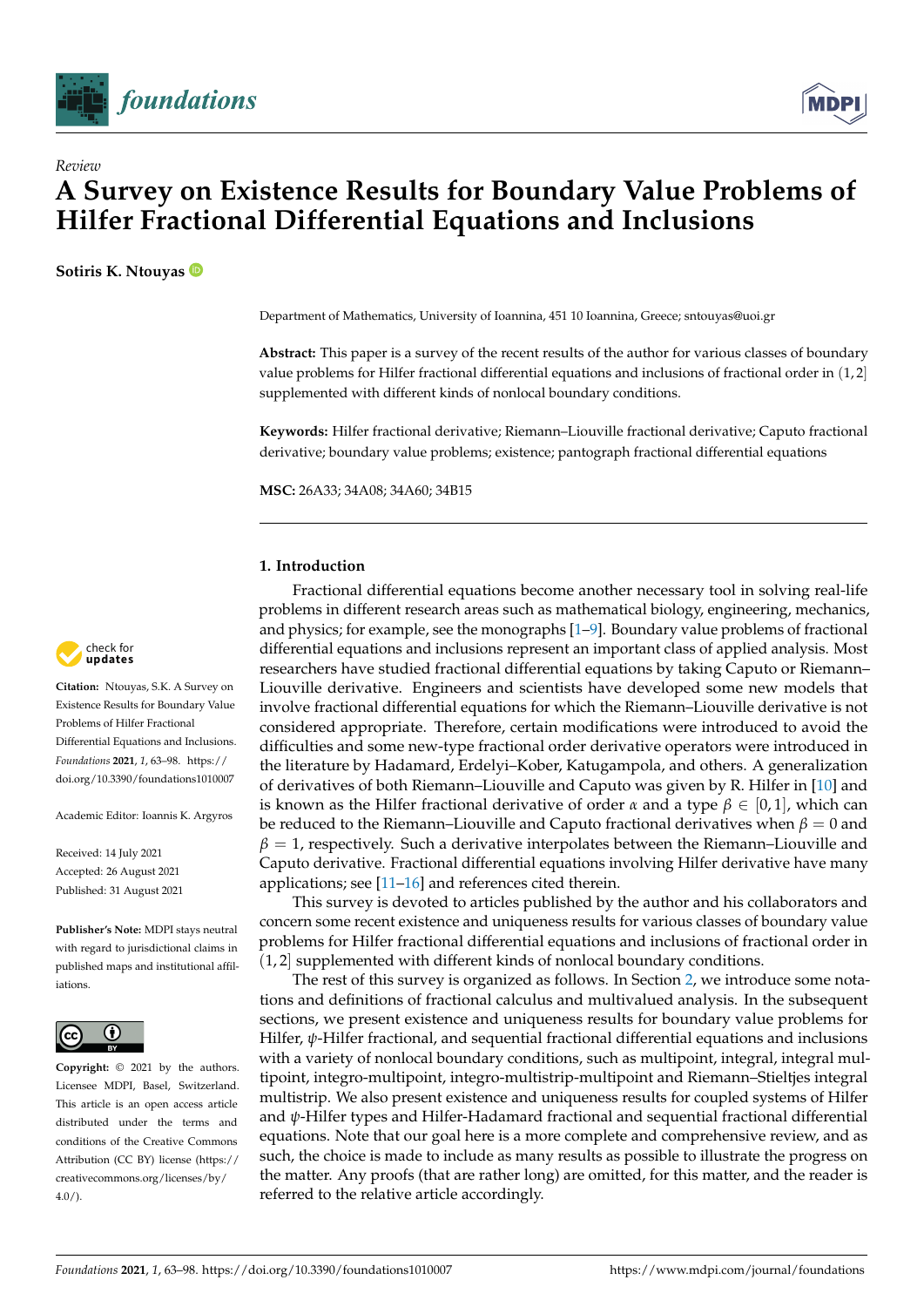Let us describe briefly the used methods to obtain our results. In each problem, we first present an auxiliary result concerning a linear variant of the corresponding boundary value problem that is very useful to transform the studied problem into a fixed point problem. A variety of fixed point theorems are then used to establish the existence and uniqueness results. For the single-valued case, the fixed point theorems of Banach, Boyd and Wong, Krasnoselskii, Sadovskii, Isaia and the Leray–Schauder nonlinear alternative were used, while in the multivalued case, the fixed point theorems of Bohnenblust–Karlin, Martelli, Covitz–Nadler and the Leray-Schauder nonlinear alternative for multivalued maps maps were used. For the multivalued case, we present existence results for both cases, convex-valued (upper semicontinuous case), and nonconvex-valued (Lipschitz case) multifunctions. To obtain the existence and uniqueness results for fractional coupled systems, Banach's contraction mapping principle and the Leray-Schauder alternative are used. In each theorem, we indicate the used fixed point theorem.

#### <span id="page-1-0"></span>**2. Preliminaries**

In this section, we introduce some notations and definitions of fractional calculus and multivalued analysis.

# *2.1. Fractional Calculus*

Let  $C([a, b], \mathbb{R})$  denote the Banach space of all continuous functions from [a, b] to  $\mathbb{R}$ endowed with the norm defined by  $\|x\| = \sup_{t \in [a,b]} |x(t)|.$  It is obvious that the product space  $(C([a, b], \mathbb{R}) \times C([a, b], \mathbb{R})$ ,  $\|(x, y)\|$  is Banach space with the norm  $\|(x, y)\| = \|x\| +$  $\|\hat{y}\|$ .  $AC^n([c, d], \mathbb{R})$  is the *n*-times absolutely continuous functions defined as

$$
ACn([c,d], \mathbb{R}) = \{f : [c,d] \longrightarrow \mathbb{R}; f^{(n-1)} \in AC([c,d], \mathbb{R})\}.
$$

**Definition 1.** *The Riemann–Liouville fractional integral of order α* > 0 *of a continuous function*  $u : [a, \infty) \to \mathbb{R}$  *is defined by* 

$$
I^{\alpha}u(t) = \frac{1}{\Gamma(\alpha)} \int_a^t (t-s)^{\alpha-1} u(s) ds,
$$

*provided the right-hand side exists on*  $(a, \infty)$ *.* 

**Definition 2.** *The Riemann–Liouville fractional derivative of order α* > 0 *of a continuous function u is defined by*

$$
^{RL}D^{\alpha}u(t) := D^{n}I^{n-\alpha}u(t) = \frac{1}{\Gamma(n-\alpha)}\left(\frac{d}{dt}\right)^{n}\int_{a}^{t}(t-s)^{n-\alpha-1}u(s)ds,
$$

*where*  $n = [\alpha] + 1$ ,  $[\alpha]$  *denotes the integer part of real number*  $\alpha$ , *provided the right-hand side is pointwise defined on*  $(a, \infty)$ *.* 

**Definition 3.** *The Caputo fractional derivative of order α* > 0 *of a continuous function u is defined as*

$$
{}^C D^{\alpha}u(t) := I^{n-\alpha}D^n u(t) = \frac{1}{\Gamma(n-\alpha)} \int_a^t (t-s)^{n-\alpha-1} \left(\frac{d}{ds}\right)^n u(s)ds, \ \ n-1 < \alpha < n,
$$

*provided the right-hand side is pointwise defined on*  $(a, \infty)$ *.* 

In [\[10\]](#page-34-2) (see also [\[11\]](#page-34-3)), another new definition of the fractional derivative, known as the generalized Riemann–Liouville fractional derivative, was suggested; it is defined as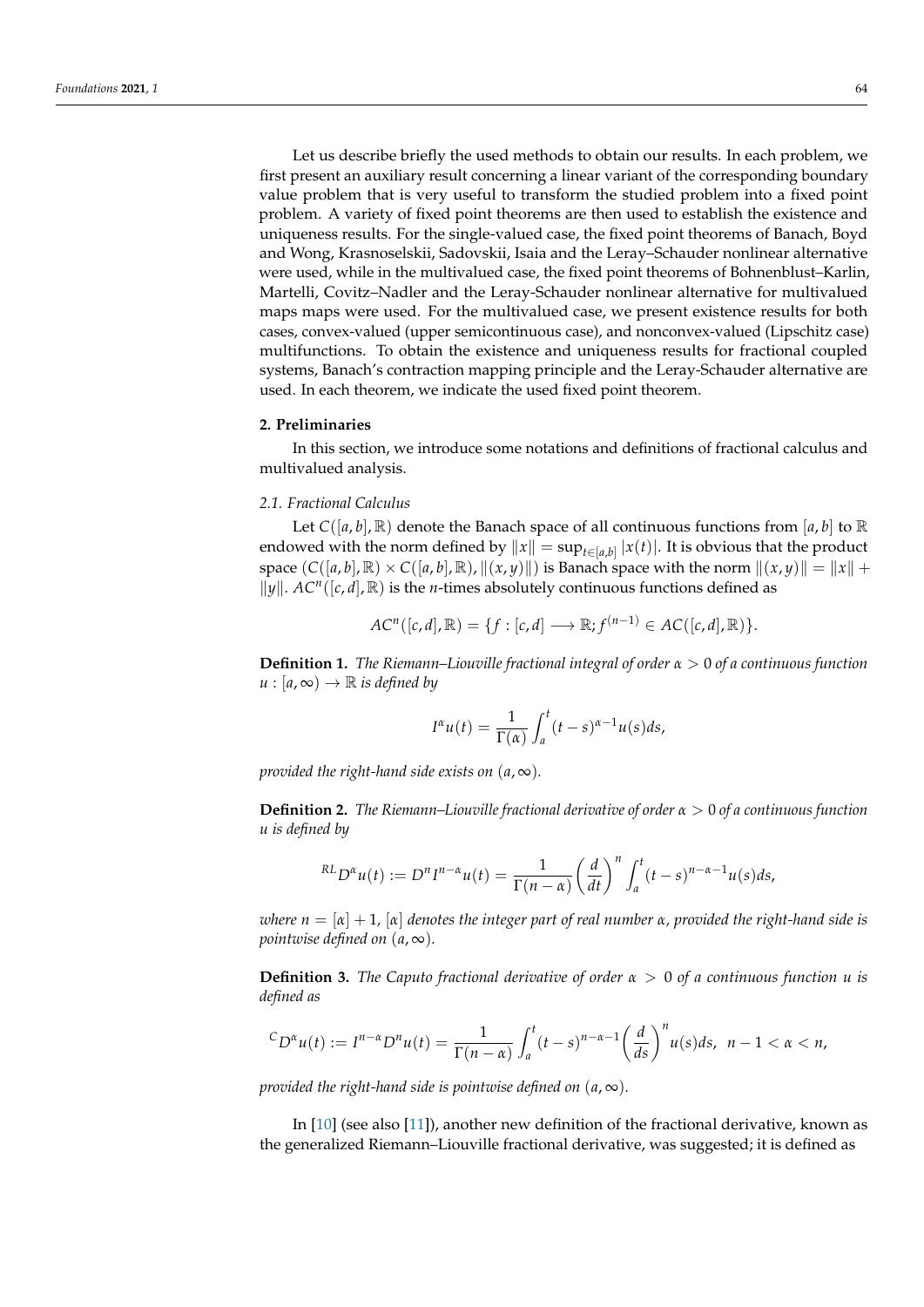**Definition 4.** *The generalized Riemann–Liouville fractional derivative or Hilfer fractional derivative of order α and parameter β of a function u is defined by*

$$
{}^{H}D^{\alpha,\beta}u(t) = I^{\beta(n-\alpha)}D^{n}I^{(1-\beta)(n-\alpha)}u(t),
$$
  
where  $n-1 < \alpha < n, 0 \le \beta \le 1, t > a, D^{n} = \frac{d^{n}}{dt^{n}}$ .

**Remark 1.** *In the above definition, type β allows Dα*,*<sup>β</sup> to interpolate continuously between the classical Riemann–Liouville fractional derivative and the Caputo fractional derivative. When*  $\beta = 0$ , *the Hilfer fractional derivative corresponds to the Riemann–Liouville fractional derivative*

$$
{}^{H}D^{\alpha,0}u(t) = D^{n}I^{n-\alpha}u(t),
$$

*while when*  $\beta = 1$ , the Hilfer fractional derivative corresponds to the Caputo fractional derivative

$$
{}^{H}D^{\alpha,1}u(t) = I^{n-\alpha}D^{n}u(t).
$$

In the following, we recall some notations and results from *ψ*-Hilfer fractional derivatives.

**Definition 5** ([\[2\]](#page-34-5)). *Let*  $(a, b)$ *,*  $(-∞ ≤ a < b ≤ ∞)$  *be a finite or infinite interval of the half-axis*  $(0, \infty)$  *and*  $\alpha > 0$ . In addition, let  $\psi(t)$  be a positive increasing function on  $(a, b)$ , which has a *continuous derivative ψ* 0 (*t*) *on* (*a*, *b*)*. The ψ-Riemann–Liouville fractional integral of a function f with respect to another function ψ on* [*a*, *b*] *is defined by*

$$
I_{a^{+}}^{\alpha;\psi}f(t)=\frac{1}{\Gamma(\alpha)}\int_{a}^{t}\psi'(s)(\psi(t)-\psi(s))^{\alpha-1}f(s)ds,\quad t>a>0,
$$

*where* Γ(·) *represents the Gamma function.*

**Definition 6** ([\[2\]](#page-34-5)). Let  $\psi'(t) \neq 0$  and  $\alpha > 0$ ,  $n \in \mathbb{N}$ . The Riemann–Liouville derivatives of a *function f with respect to another function ψ of order α correspondent to the Riemann–Liouville is defined by*

$$
D_{a^{+}}^{\alpha;\psi}f(t) = \left(\frac{1}{\psi'(t)}\frac{d}{dt}\right)^{n}I_{a^{+}}^{n-\alpha;\psi}f(t)
$$
  
= 
$$
\frac{1}{\Gamma(n-\alpha)}\left(\frac{1}{\psi'(t)}\frac{d}{dt}\right)^{n}\int_{a}^{t}\psi'(s)(\psi(t)-\psi(s))^{n-\alpha-1}f(s)ds,
$$

*where*  $n = [\alpha] + 1$ ,  $[\alpha]$  *represents the integer part of the real number*  $\alpha$ *. This is the greatest integer n* such that  $n \leq \alpha$ .

**Definition 7** ([\[17\]](#page-34-6)). Let  $n - 1 < \alpha < n$  with  $n \in \mathbb{N}$ , [a, b] is the interval such that  $-\infty \le a <$  $b \leq \infty$  and  $f$ ,  $\psi \in C^n([a, b], \mathbb{R})$  *two functions such that*  $\psi$  *is increasing, and*  $\psi'(t) \neq 0$  *for all*  $t \in [a, b]$ *. The*  $\psi$ *-Hilfer fractional derivative of a function f of order*  $\alpha$  *and type*  $0 \leq \beta \leq 1$  *is defined by*

$$
{}^{H}D_{a^{+}}^{\alpha,\beta;\psi}f(t) = I_{a^{+}}^{\beta(n-\alpha);\psi} \left(\frac{1}{\psi'(t)}\frac{d}{dt}\right)^{n} I_{a^{+}}^{(1-\beta)(n-\alpha);\psi}f(t) = I_{a^{+}}^{\gamma-\alpha;\psi}D_{a^{+}}^{\gamma;\psi}f(t),
$$

*where n* =  $[\alpha] + 1$ ,  $[\alpha]$  *represents the integer part of the real number*  $\alpha$  *with*  $\gamma = \alpha + \beta(n - \alpha)$ *.* 

Some preliminaries from the Hilfer–Hadamard fractional derivative are presented next.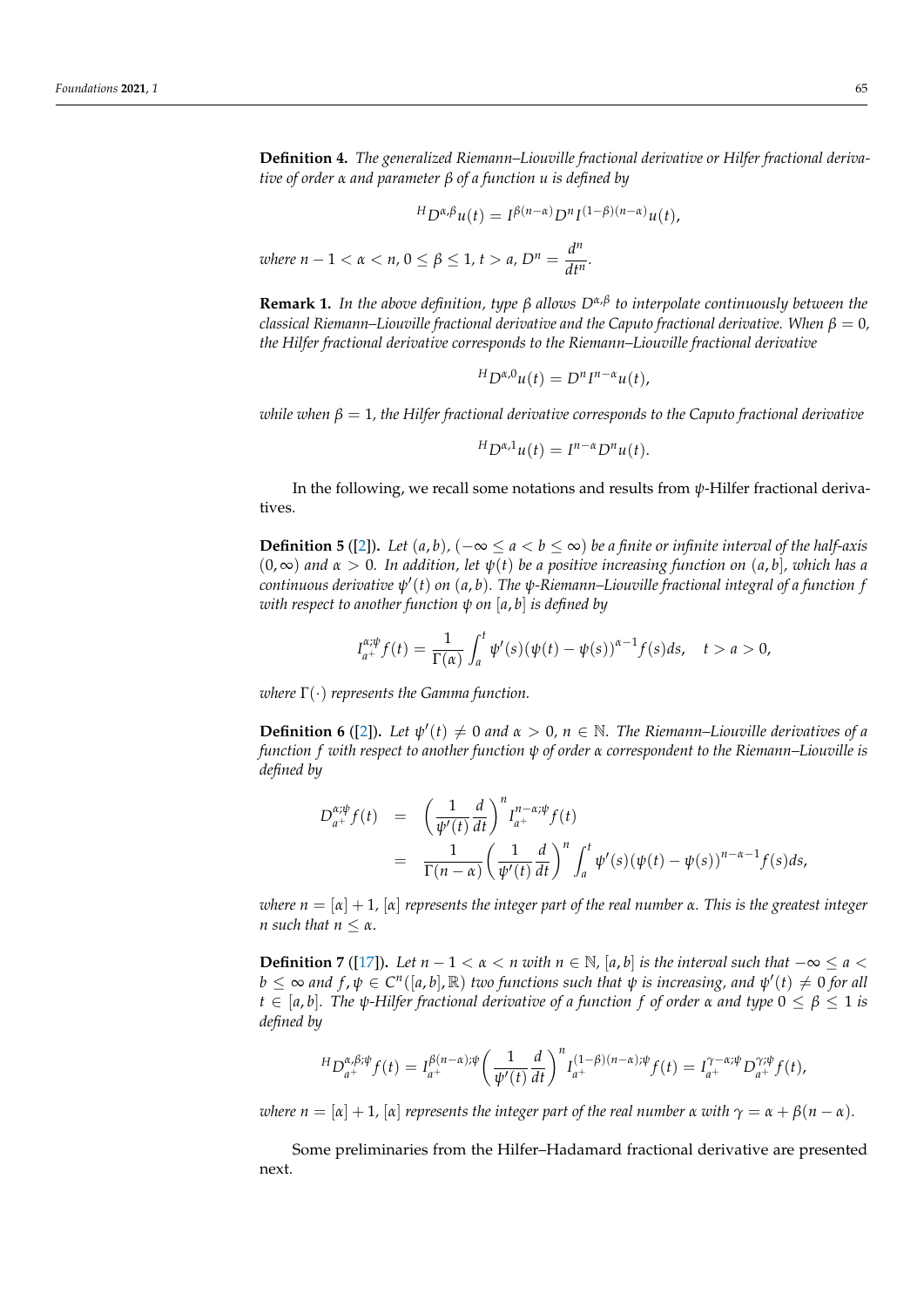**Definition 8** (Hadamard fractional integral [\[2\]](#page-34-5))**.** *The Hadamard fractional integral of order*  $\alpha \in \mathbb{R}_+$  *for a function f* : [ $a, \infty$ ]  $\rightarrow \mathbb{R}$  *is defined as* 

<span id="page-3-0"></span>
$$
H_{a+}^{\alpha}f(t) = \frac{1}{\Gamma(\alpha)} \int_{a}^{t} \left( \log \frac{t}{\tau} \right)^{\alpha-1} \frac{f(\tau)}{\tau} d\tau, \ \ (t > a)
$$
 (1)

*provided the integral exists, where*  $log(\cdot) = log_e(\cdot)$ *.* 

**Definition 9** (Hadamard fractional derivative [\[2\]](#page-34-5))**.** *The Hadamard fractional derivative of order*  $\alpha > 0$  *applied to the function*  $f : [a, \infty) \to \mathbb{R}$  *is defined as* 

<span id="page-3-1"></span>
$$
_H D_{a+}^{\alpha} f(t) = \delta^n (H_{a+}^{n-\alpha} f(t)), \ \ n-1 < \alpha < n, \ \ n = [\alpha] + 1,\tag{2}
$$

*where*  $\delta^n = (t \frac{d}{dt})^n$  and  $[\alpha]$  denotes the integer part of the real number  $\alpha$ .

The Hilfer–Hadamard fractional derivative may be viewed as interpolating the Hadamard fractional derivative. Indeed, for *β* = 0, this derivative reduces to the Hadamard fractional derivative.

**Definition 10** (Hilfer–Hadamard fractional derivative [\[18\]](#page-34-7)). *Let*  $n-1 < \alpha < n$  and  $0 < \beta < \beta$ 1*, f* ∈ *L* 1 (*a*, *b*)*. The Hilfer–Hadamard fractional derivative of order α and type β of f is defined as*

$$
(H D_{a^{+}}^{\alpha,\beta} f)(t) = (H_{a^{+}}^{B(n-\alpha)} \delta^{n} H_{a^{+}}^{(n-\alpha)(1-\beta)} f)(t)
$$
  
= 
$$
(H_{a^{+}}^{B(n-\alpha)} \delta^{n} H_{a^{+}}^{n-\gamma} f)(t); \ \gamma = \alpha + n\beta - \alpha\beta
$$
  
= 
$$
(H_{a^{+}}^{B(n-\alpha)} H D_{a^{+}}^{\gamma} f)(t),
$$

where  $_HI_{a^+}^{(.)}$  and  $_HD_{a^+}^{(.)}$  are the Hadamard fractional integral and derivative defined by [\(1\)](#page-3-0) and[\(2\)](#page-3-1), *respectively.*

#### *2.2. Multivalued Analysis*

For a normed space  $(X, \| \cdot \|)$ , we define:  $\mathcal{P}(X) = \{Y \subset X : Y \neq \emptyset\}$ ;  $\mathcal{P}_{cv}(X) = \{Y \in$  $\mathcal{P}(X)$ : *Y* is compact};  $\mathcal{P}_{c,cp}(X) = \{Y \in \mathcal{P}(X) : Y \text{ is convex and compact}\}\; \mathcal{P}_{b,cl}(X) =$  ${Y \in \mathcal{P}(X) : Y \text{ is bounded and closed}};$   $\mathcal{P}_{b, cl, c}(X) = {Y \in \mathcal{P}(X) : Y \text{ is bounded, closed}}$ and convex} and  $\mathcal{P}_{cl}(X) = \{ Y \in \mathcal{P}(X) : Y \text{ is closed} \}.$ 

For the basic concepts of multivalued analysis, we refer to [\[19,](#page-34-8)[20\]](#page-35-0).

A multivalued map *G* : *X*  $\rightarrow$  *P*(*X*) has a fixed point if there is *x*  $\in$  *X* such that  $x \in G(x)$ .

<span id="page-3-2"></span>**Definition 11.** *A multivalued map*  $F : [a, b] \times \mathbb{R} \to \mathcal{P}(\mathbb{R})$  *is said to be Carathéodory if:* 

- $(i)$  *t*  $\longmapsto$   $F(t, x)$  *is measurable for each*  $x \in \mathbb{R}$ *;*
- $(iii)$  *x*  $\longrightarrow$  *F*(*t*, *x*) *is upper semicontinuous for almost all t* ∈ [*a*, *b*]. *Furthermore, a Carathéodory function F is called L*1−*Carathéodory if:*
- (*iii*) *for each*  $\rho > 0$ *, there exists*  $\varphi_{\rho} \in L^1([a, b], \mathbb{R}^+)$  *such that*

$$
||F(t,x)|| = \sup\{|v| : v \in F(t,x)\} \le \varphi_{\rho}(t)
$$

*for all*  $x \in \mathbb{R}$  *with*  $||x|| < \rho$  *and for a.e.*  $t \in [a, b]$ .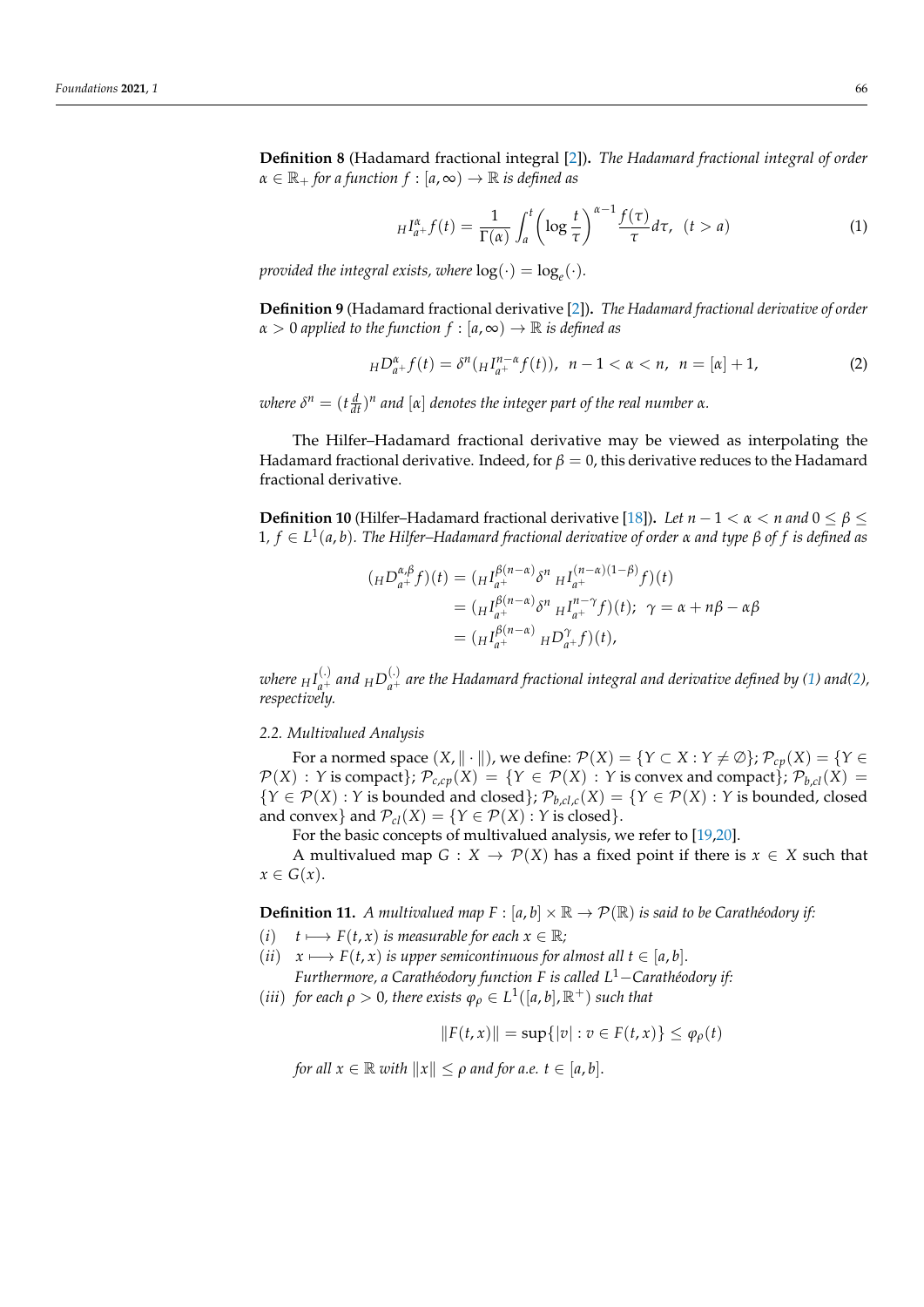# **3. Boundary Value Problems for Hilfer Fractional Differential Equations and Inclusions**

*3.1. Nonlocal Fractional Integral Boundary Conditions*

The study of boundary value problems for Hilfer-type fractional differential equations of order  $\alpha \in (1, 2]$  with nonlocal integral boundary conditions, initiated in [\[21\]](#page-35-1), is conducted by considering the following problem

<span id="page-4-0"></span>
$$
\begin{cases}\nH_D \alpha, \beta x(t) = f(t, x(t)), \ t \in [a, b], \\
x(a) = 0, \ x(b) = \sum_{i=1}^{m} \delta_i I^{\varphi_i} x(\xi_i),\n\end{cases}
$$
\n(3)

where *<sup>H</sup>Dα*,*<sup>β</sup>* is the Hilfer fractional derivative of order *α*, 1 < *α* < 2, and parameter *β*,  $0 \le \beta \le 1$ , and  $I^{\varphi_i}$  is the Riemann–Liouville fractional integral of order  $\varphi_i > 0$ ,  $\xi_i \in [a, b]$ ,  $a \geq 0$ , and  $\delta_i \in \mathbb{R}$ .

The following lemma deals with a linear variant of the boundary value problem [\(3\)](#page-4-0).

<span id="page-4-1"></span>**Lemma 1.** Let  $\varphi_i > 0$ ,  $\Lambda \neq 0$ ,  $\xi_i \in [a, b]$ ,  $a \geq 0$ ,  $\delta_i \in \mathbb{R}$ ,  $1 < \alpha < 2$ ,  $\gamma = \alpha + 2\beta - \alpha\beta$  and  $h \in C([a, b], \mathbb{R})$ . Then, the function x is a solution of the boundary value

$$
\begin{cases} {}^{H}D^{\alpha,\beta}x(t) = h(t), & t \in [a,b], \\ x(a) = 0, & x(b) = \sum_{i=1}^{m} \delta_{i}I^{\varphi_{i}}x(\xi_{i}), \end{cases}
$$

*if and only if*

$$
x(t) = \frac{(t-a)^{\gamma-1}}{\Lambda \Gamma(\gamma)} \left( I^{\alpha} h(b) - \sum_{i=1}^{m} \delta_i I^{\alpha+\varphi_i} h(\xi_i) \right) + I^{\alpha} h(t),
$$

*where*

$$
\Lambda = \sum_{i=1}^m \frac{\delta_i(\xi_i - a)^{\gamma + \varphi_i - 1}}{\Gamma(\gamma + \varphi_i)} - \frac{(b - a)^{\gamma - 1}}{\Gamma(\gamma)}.
$$

In view of Lemma [1,](#page-4-1) we define an operator  $\mathcal{A}: C([a, b], \mathbb{R}) \to C([a, b], \mathbb{R})$  by

$$
(\mathcal{A}x)(t) = \frac{(t-a)^{\gamma-1}}{\Lambda \Gamma(\gamma)} \left( I^{\alpha} f(s, x(s))(b) - \sum_{i=1}^{m} \delta_i I^{\alpha+\varphi_i} f(s, x(s))(\xi_i) \right) + I^{\alpha} f(s, x(s))(t).
$$

It should be noticed that problem  $(3)$  has solutions if and only if the operator  $A$  has fixed points.

#### 3.1.1. Existence and Uniqueness Results for the Problem [\(3\)](#page-4-0)

The existence and uniqueness results for the boundary value problem [\(3\)](#page-4-0) are given in the following theorems. Theorem [1](#page-4-2) is based on Banach's contraction mapping principle, Theorem [2](#page-5-0) on Banach contraction mapping principle together with Hölder inequality, and Theorem [3](#page-5-1) on Boyd and Wong fixed point theorem for nonlinear contractions.

#### <span id="page-4-2"></span>**Theorem 1.** *Assume that:*

*(1.1) There exists a constant*  $L > 0$  *such that*  $|f(t, x) - f(t, y)| \le L|x - y|$  *for each*  $t \in [a, b]$ *and*  $x, y \in \mathbb{R}$ *.* 

*Then, the boundary value problem [\(3\)](#page-4-0) has a unique solution on* [*a*, *b*]*, provided that*

$$
L\left\{\frac{(b-a)^{\alpha}}{\Gamma(\alpha+1)}+\frac{(b-a)^{\gamma-1}}{|\Lambda|\Gamma(\gamma)}\left(\frac{(b-a)^{\alpha}}{\Gamma(\alpha+1)}+\sum_{i=1}^{m}|\delta_{i}|\frac{(\xi_{i}-a)^{\alpha+\varphi_{i}}}{\Gamma(\alpha+\varphi_{i}+1)}\right)\right\}<1.
$$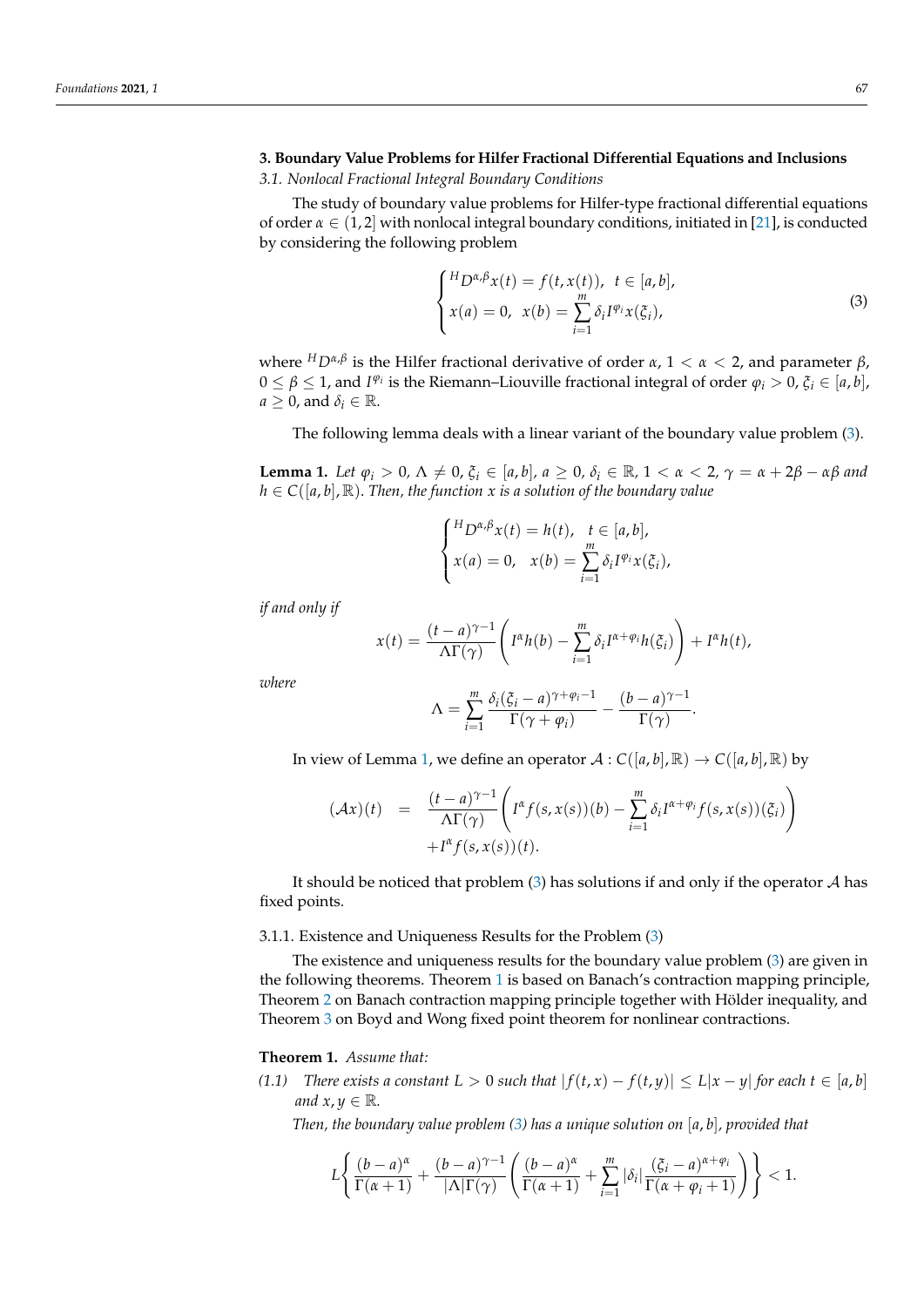<span id="page-5-0"></span>**Theorem 2.** Suppose that  $f : [a, b] \times \mathbb{R} \to \mathbb{R}$  is a continuous function. In addition, we as*sume that:*

(2.1)  $|f(t,x) - f(t,y)| \leq \theta(t) |x - y|$ , for  $t \in [a, b]$ ,  $x, y \in \mathbb{R}$  and  $\theta \in L^{1/\sigma}([a, b], \mathbb{R}^+)$ ,  $\sigma \in L^{1/\sigma}([a, b], \mathbb{R}^+)$  $(0, 1)$ .

*If*  $\|\theta\|\omega < 1$ , then the boundary value problem [\(3\)](#page-4-0) has a unique solution on [a, b], where  $\|\theta\| = \left(\int^b$  $\int_a^b |\theta(s)|^{1/\sigma} ds \bigg)^{\sigma}$  and

$$
\omega = \frac{(b-a)^{\gamma+\alpha-\sigma-1}}{|\Lambda|\Gamma(\gamma)\Gamma(\alpha)} \left(\frac{1-\sigma}{\alpha-\sigma}\right)^{1-\sigma} + \frac{(b-a)^{\gamma-1}}{|\Lambda|\Gamma(\gamma)} \sum_{i=1}^{m} \frac{|\delta_i|(\xi_i-a)^{\alpha+\varphi_i-\sigma}}{\Gamma(\alpha+\varphi)} \left(\frac{1-\sigma}{\alpha+\varphi_i-\sigma}\right)^{1-\sigma} + \frac{(b-a)^{\alpha-\sigma}}{\Gamma(\alpha)} \left(\frac{1-\sigma}{\alpha-\sigma}\right)^{1-\sigma}.
$$

<span id="page-5-1"></span>**Theorem 3.** Let  $f : [a, b] \times \mathbb{R} \to \mathbb{R}$  be a continuous function satisfying the assumption:

 $|f(t, x) - f(t, y)| \leq h(t) \frac{|x - y|}{|x - y|}$  $\frac{|x-y|}{H^*+|x-y|}$ , for  $t \in [a,b]$ ,  $x,y \ge 0$ , where  $h : [a,b] \to \mathbb{R}^+$  is *continuous and H*<sup>∗</sup> *the constant defined by*

$$
H^* := \frac{(b-a)^{\gamma-1}}{|\Lambda| \Gamma(\gamma)} I^{\alpha} h(b) + \frac{(b-a)^{\gamma-1}}{|\Lambda| \Gamma(\gamma)} \sum_{i=1}^m |\delta_i| I^{\alpha+\varphi_i} h(\xi_i) + I^{\alpha} h(b).
$$

*Then, the boundary value problem [\(3\)](#page-4-0) has a unique solution on* [*a*, *b*]*.*

Two existence results are presented now, based on Krasnoselskii's fixed point theorem and the Leray–Schauder nonlinear alternative, respectively.

**Theorem 4.** Let  $f : [a, b] \times \mathbb{R} \to \mathbb{R}$  be a continuous function satisfying (1.1). In addition, we *assume that:*

 $(f(t, x)) \leq \varphi(t), \quad \forall (t, x) \in [a, b] \times \mathbb{R}, \text{ and } \varphi \in C([a, b], \mathbb{R}^+).$ 

*Then, the boundary value problem* [\(3\)](#page-4-0) *has at least one solution on* [*a*, *b*] *provided that*

$$
L\frac{(b-a)^{\gamma-1}}{|\Lambda|\Gamma(\gamma)}\left(\frac{(b-a)^{\alpha}}{\Gamma(\alpha+1)}+\sum_{i=1}^m|\delta_i|\frac{(\xi_i-a)^{\alpha+\varphi_i}}{\Gamma(\alpha+\varphi_i+1)}\right)<1.
$$

# **Theorem 5.** *Assume that:*

*(5.1) there exists a continuous nondecreasing function*  $\psi : [0, \infty) \to (0, \infty)$  *and a function*  $p \in C([a, b], \mathbb{R}^+)$  *such that* 

$$
|f(t, u)| \le p(t)\psi(||x||) \quad \text{for each} \quad (t, x) \in [a, b] \times \mathbb{R};
$$

*(5.2) there exists a constant*  $M > 0$  *such that* 

$$
\frac{M}{\psi(M)\|\rho\| \left\{ \frac{(b-a)^{\alpha}}{\Gamma(\alpha+1)} + \frac{(b-a)^{\gamma-1}}{|\Lambda|\Gamma(\gamma)} \left( \frac{(b-a)^{\alpha}}{\Gamma(\alpha+1)} + \sum_{i=1}^{m} |\delta_i| \frac{(\xi_i - a)^{\alpha+\varphi_i}}{\Gamma(\alpha+\varphi_i+1)} \right) \right\}} > 1.
$$

*Then, the boundary value problem* [\(3\)](#page-4-0) *has at least one solution on* [*a*, *b*]*.*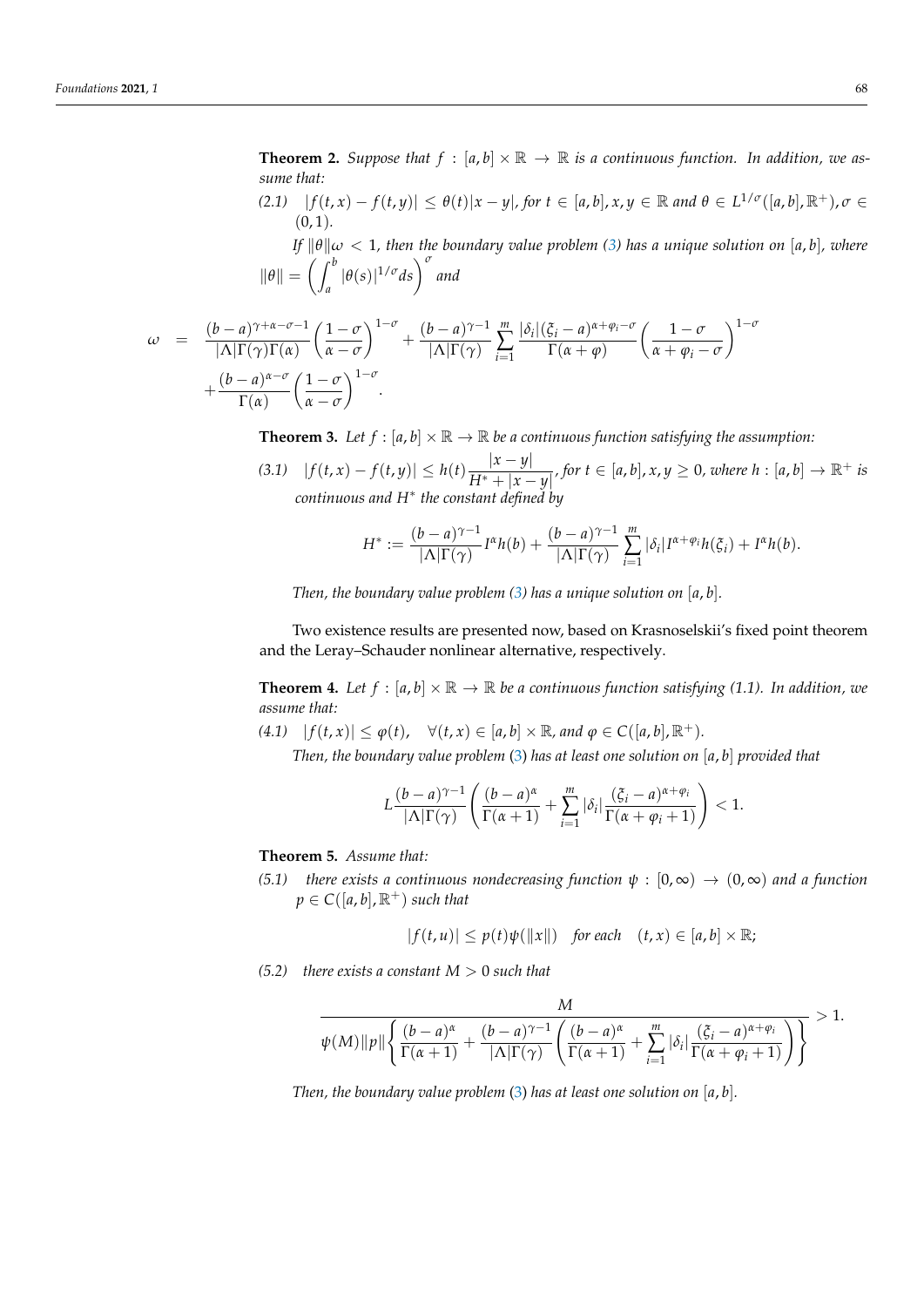The multivalued case of the problem [\(3\)](#page-4-0), that is, the boundary value problem of Hilfer-type fractional differential inclusions with nonlocal integral boundary conditions

<span id="page-6-0"></span>
$$
\begin{cases}\nH_D \alpha_i \beta x(t) \in F(t, x(t)), \ t \in [a, b], \\
x(a) = 0, \ x(b) = \sum_{i=1}^m \delta_i I^{\varphi_i} x(\xi_i),\n\end{cases}
$$
\n(4)

were studied in [\[22\]](#page-35-2), where  $F : [a, b] \times \mathbb{R} \to \mathcal{P}(\mathbb{R})$  is a multivalued map,  $\mathcal{P}(\mathbb{R})$  is the family of all nonempty subsets of  $\mathbb{R}$ , and the other parameters are as in problem [\(3\)](#page-4-0).

**Definition 12.** *A function*  $x \in AC([a, b], \mathbb{R})$  *is said to be a solution of the problem* [\(4\)](#page-6-0) *if there* exists a function  $v\in L^1([a,b], {\mathbb R})$  with  $v(t)\in F(t,x)$  for a.e.  $t\in [a,b]$  such that x satisfies the *differential equation*  $^{H}D^{\alpha,\beta}x(t) = v(t)$  *on* [*a*, *b*] *and the boundary conditions*  $x(a) = 0$ ,  $x(b) = 0$  $\sum_{i=1}^{m} \delta_i I^{\varphi_i} x(\xi_i)$ .

Our existence results for convex- and nonconvex-valued multifunctions, based, respectively, on the Leray–Schauder nonlinear alternative for multivalued maps maps and Covitz and Nadler fixed point theorem for contractive multivalued maps, are as follows.

**Theorem 6.** *Assume that (5.2) holds. In addition, we suppose that:*

- *(6.1)*  $F : [a, b] \times \mathbb{R} \to \mathcal{P}_{c, cp}(\mathbb{R})$  *is L*<sup>1</sup>-Carathéodory;
- *(6.2) there exists a continuous nondecreasing function*  $\psi : [0, \infty) \to (0, \infty)$  *and a function*  $p \in C([a, b], \mathbb{R}^+)$  *such that*

 $||F(t, x)||_{\mathcal{P}} := \sup\{|x| : x \in F(t, x)\} \leq p(t)\psi(||x||)$  for each  $(t, x) \in [a, b] \times \mathbb{R}$ .

*Then, the boundary value problem [\(4\)](#page-6-0) has at least one solution on* [*a*, *b*].

**Theorem 7.** *Assume that the following conditions hold:*

- *(7.1)*  $F : [a, b] \times \mathbb{R} \to \mathcal{P}_{cp}(\mathbb{R})$  *is such that*  $F(\cdot, x) : [a, b] \to \mathcal{P}_{cp}(\mathbb{R})$  *is measurable for each*  $x \in \mathbb{R}$ ;
- (7.2)  $H_d(F(t,x), F(t,\bar{x})) \leq m(t)|x-\bar{x}|$  for almost all  $t \in [a,b]$  and  $x, \bar{x} \in \mathbb{R}$  with  $m \in$  $C([a, b], \mathbb{R}^+)$  *and*  $d(0, F(t, 0)) \leq m(t)$  *for almost all*  $t \in [a, b]$ *.*

*Then, the boundary value problem [\(4\)](#page-6-0) has at least one solution on* [*a*, *b*] *if*

$$
\left\{\frac{(b-a)^{\alpha}}{\Gamma(\alpha+1)}+\frac{(b-a)^{\gamma-1}}{|\Lambda|\Gamma(\gamma)}\left(\frac{(b-a)^{\alpha}}{\Gamma(\alpha+1)}+\sum_{i=1}^{m}|\delta_i|\frac{(\xi_i-a)^{\alpha+\varphi_i}}{\Gamma(\alpha+\varphi_i+1)}\right)\right\}\|m\|<1.
$$

*3.2. Pantograph Fractional Differential Equations and Inclusions with Nonlocal Fractional Integral Boundary Conditions*

A new class of boundary value problems of pantograph equations with Hilfer-type fractional differential equations and nonlocal integral boundary conditions of the form

<span id="page-6-1"></span>
$$
\begin{cases}\nH_D \alpha, \beta x(t) = f(t, x(t), x(\lambda t)), & t \in [a, b], \\
x(a) = 0, & Ax(b) + B I^{\delta} x(\eta) = c, \ \eta \in (a, b),\n\end{cases}
$$
\n(5)

were introduced in [\[23\]](#page-35-3), where *<sup>H</sup>Dα*,*<sup>β</sup>* is the Hilfer fractional derivative of order *α*, 1 < *α* < 2, and parameter  $\beta$ ,  $0 \le \beta \le 1$ ,  $f : [a, b] \times \mathbb{R} \times \mathbb{R} \to \mathbb{R}$  is a continuous function,  $I^{\delta}$  is the Riemann–Liouville fractional integral of order  $\delta > 0$ ,  $a \geq 0$ ,  $A, B, c \in \mathbb{R}$ , and  $0 < \lambda < 1$ .

The following lemma deals with a linear variant of the boundary value problem [\(5\)](#page-6-1).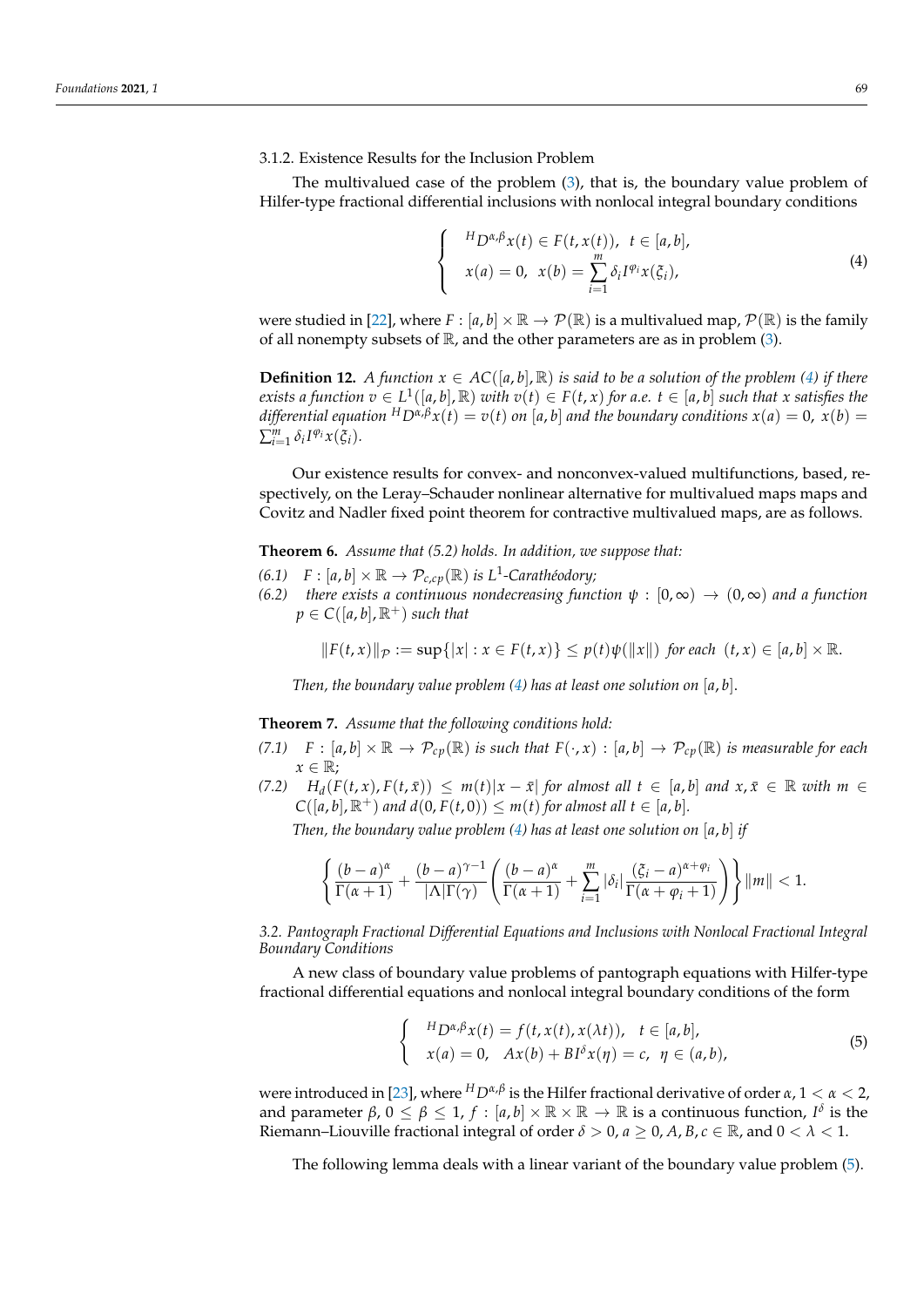<span id="page-7-0"></span>**Lemma 2.** *Let a* ≥ 0, 1 < *α* < 2,  $\gamma = \alpha + 2\beta - \alpha\beta$ , *h* ∈ *C*([*a*, *b*], *R*), *and* 

$$
\Lambda := \frac{A(b-a)^{\gamma-1}}{\Gamma(\gamma)} + \frac{B(\eta-a)^{\gamma+\delta-1}}{\Gamma(\gamma+\delta)} \neq 0.
$$

*Then, the function x is a solution of the boundary value problem*

$$
\begin{cases}\nH_D \alpha_i \beta x(t) = h(t), \ t \in [a, b], \\
x(a) = 0, \ Ax(b) + B I^{\delta} x(\eta) = c, \ \eta \in (a, b),\n\end{cases}
$$

*if and only if*

$$
x(t) = I^{\alpha}h(t) + \frac{(t-a)^{\gamma-1}}{\Lambda\Gamma(\gamma)} \Big[c - AI^{\alpha}h(b) - BI^{\alpha+\delta}h(\eta)\Big].
$$

In view of Lemma [2,](#page-7-0) we define an operator  $A : C([a, b], \mathbb{R}) \to C([a, b], \mathbb{R})$  by

$$
\begin{array}{rcl} (\mathcal{A}x)(t) & = & \frac{(t-a)^{\gamma-1}}{\Lambda \Gamma(\gamma)} \Big( c - A I^{\alpha} f(s, x(s), x(\lambda s))(b) \\ & & - B I^{\alpha+\delta} f(s, x(s), x(\lambda s))( \eta) \Big) + I^{\alpha} f(s, x(s), x(\lambda s))(t). \end{array}
$$

It should be noticed that problem  $(5)$  has solutions if and only if the operator A has fixed points.

# 3.2.1. Existence and Uniqueness Results for the Problem [\(5\)](#page-6-1)

The existence and uniqueness result for the problem [\(5\)](#page-6-1), based on Banach's contraction mapping principle, is as follows.

#### **Theorem 8.** *Assume that:*

 $(8.1)$  *there exists a constant*  $L > 0$  *such that* 

$$
|f(t, x_1, x_2) - f(t, y_1, y_2)| \le L(|x_1 - y_1| + |x_2 - y_2|)
$$

*for each*  $t \in [a, b]$  *and*  $x_i, y_i \in \mathbb{R}$ ,  $i = 1, 2$ .

*If*

$$
2L\Big\{\frac{(b-a)^{\gamma-1}}{|\Lambda|\Gamma(\gamma)}\Big[|A|\frac{(b-a)^{\alpha}}{\Gamma(\alpha+1)}+|B|\frac{(\eta-a)^{\alpha+\delta}}{\Gamma(\alpha+\delta+1)}\Big]+\frac{(b-a)^{\alpha}}{\Gamma(\alpha+1)}\Big\}<1,
$$

*then the boundary value problem* [\(5\)](#page-6-1) *has a unique solution on* [*a*, *b*]*.*

The existence results, based on Krasnoselskii's fixed point theorem and the Leray-Schauder nonlinear alternative, respectively, are given in the following theorems.

**Theorem 9.** Let  $f : [a, b] \times \mathbb{R} \times \mathbb{R} \to \mathbb{R}$  be a continuous function satisfying (8.1). In addition, *we assume that:*

 $(9.1)$   $|f(t, x, y)| \le \varphi(t), \quad \forall (t, x, y) \in [a, b] \times \mathbb{R} \times \mathbb{R}, and \varphi \in C([a, b], \mathbb{R}^+).$ 

*Then, the boundary value problem* [\(5\)](#page-6-1) *has at least one solution on* [*a*, *b*], *provided*

$$
L\frac{(b-a)^{\gamma-1}}{|\Lambda|\Gamma(\gamma)}\left[|B|\frac{(\eta-a)^{\alpha+\delta}}{\Gamma(\alpha+\delta+1)}+|A|\frac{(b-a)^{\alpha}}{\Gamma(\alpha+1)}\right]<1.
$$

**Theorem 10.** *Assume that:*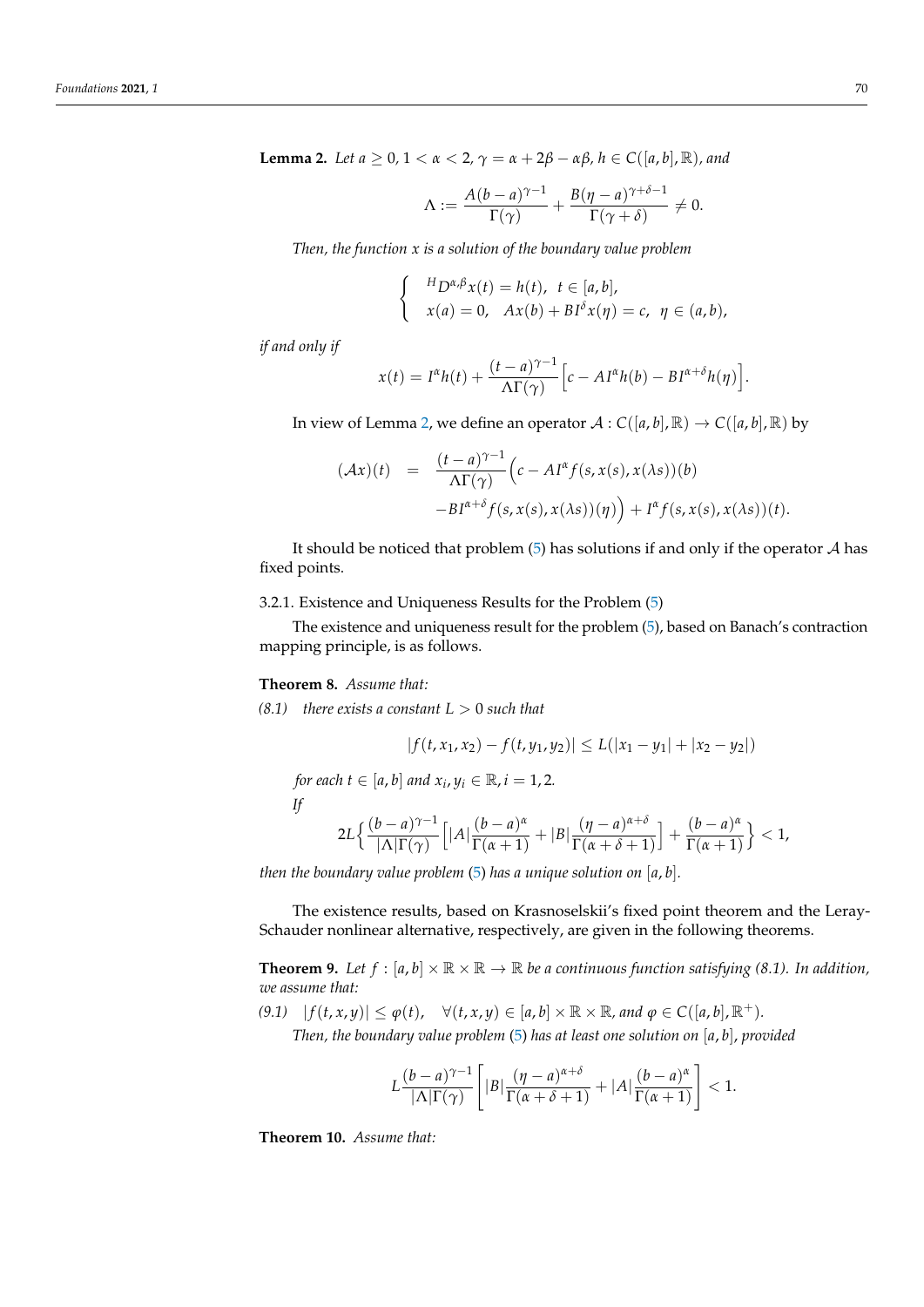*(10.1) there exist a continuous nondecreasing function*  $\psi : [0, \infty) \to (0, \infty)$  *and a function*  $p \in C([a, b], \mathbb{R}^+)$  *such that* 

$$
|f(t, u, v)| \le p(t)\psi(|u| + |v|) \quad \text{for each} \quad (t, u, v) \in [a, b] \times \mathbb{R} \times \mathbb{R};
$$

*(10.2) there exists a constant*  $M > 0$  *such that* 

$$
\frac{1}{\psi(2M)\|p\|}\Big\{\frac{(b-a)^{\gamma-1}}{|\Lambda|\Gamma(\gamma)}\Big[|A|\frac{(b-a)^{\alpha}}{\Gamma(\alpha+1)}+|B|\frac{(\eta-a)^{\alpha+\delta}}{\Gamma(\alpha+\delta+1)}\Big]+\frac{(b-a)^{\alpha}}{\Gamma(\alpha+1)}\Big\}+\frac{|c|(b-a)^{\gamma-1}}{|\Lambda|\Gamma(\gamma)}>1.
$$

*M*

*Then, the boundary value problem* [\(5\)](#page-6-1) *has at least one solution on* [*a*, *b*]*.*

#### 3.2.2. Existence Results for the Inclusion Problem

The multivalued version of the problem [\(5\)](#page-6-1) were studied also in [\[23\]](#page-35-3) by considering the following inclusion problem

<span id="page-8-0"></span>
$$
\begin{cases}\nH_D \alpha, \beta x(t) \in F(t, x(t), x(\lambda t)), \quad t \in [a, b], \\
x(a) = 0, \quad Ax(b) + B I^{\delta} x(\eta) = c, \quad \eta \in (a, b),\n\end{cases}
$$
\n(6)

where  $F : [a, b] \times \mathbb{R} \times \mathbb{R} \to \mathcal{P}(\mathbb{R})$  is a multivalued function and  $(\mathcal{P}(\mathbb{R}))$  is the family of all nonempty subsets of  $\mathbb{R}$ ).

**Definition 13.** *A function*  $x \in AC([a, b], \mathbb{R})$  *is said to be a solution of the problem* [\(6\)](#page-8-0) *if*  $x(a) =$  $0$ ,  $Ax(b) + BI^{\delta}x(\eta) = c$ , and there exists a function  $v \in L^1([a,b],{\mathbb R})$  with  $v \in F(t,x,y)$  a.e. on [*a*, *b*] *such that*

$$
x(t) = \frac{(t-a)^{\gamma-1}}{\Lambda \Gamma(\gamma)} \Big( c - A I^{\alpha} v(s)(b) - B I^{\alpha+\delta} v(s)(\eta) \Big) + I^{\alpha} v(s)(t), \quad t \in [a, b].
$$

The existence results in the case when *F* has convex values (the upper semicontinuous case) are given in the next theorems. Theorem [11](#page-8-1) is based on the Bohnenblust–Karlin fixed point theorem, Theorem [12](#page-8-2) on Martelli's fixed point theorem, and Theorem [13](#page-8-3) on the Leray–Schauder nonlinear alternative for multivalued maps.

<span id="page-8-1"></span>**Theorem 11.** *Assume that:*

*(11.1)*  $F : [a, b] \times \mathbb{R} \times \mathbb{R} \to \mathcal{P}_{c, cp}(\mathbb{R})$  *is L*<sup>1</sup>-Carathéodory; *(11.2)* lim inf *ρ*→∞ 1 *ρ*  $\int^b$  $q_{a}$   $\phi_{\rho}(t)dt = \mu$ , *where*  $\phi_{\rho}$  *is the function that appears in Definition [11.](#page-3-2)* 

*Then, the boundary problem [\(6\)](#page-8-0) has at least one solution on* [*a*, *b*]*, provided that:*

$$
\left\{\frac{(b-a)^{\gamma-1}}{|\Lambda|\Gamma(\gamma)}\left(|A|\frac{b^{\alpha-1}}{\Gamma(\alpha)}+|B|\frac{\eta^{\alpha+\delta-1}}{\Gamma(\alpha+\delta)}\right)+\frac{b^{\alpha-1}}{\Gamma(\alpha)}\right\}\mu<1.
$$

<span id="page-8-2"></span>**Theorem 12.** *Assume that the following hypotheses hold:*

*(12.1)*  $F : [a, b] \times \mathbb{R} \times \mathbb{R} \to \mathcal{P}_{b, cl, c}(\mathbb{R})$  *is a L*<sup>1</sup>-Carathéodory multivalued map; *(12.2) there exists a function*  $h \in C([a, b], \mathbb{R})$  *such that* 

 $||F(t, x, y)|| \leq h(t)$ , for a.e.  $t \in [a, b]$  and each  $x, y \in \mathbb{R}$ .

*Then, the problem [\(6\)](#page-8-0) has at least one solution on* [*a*, *b*]*.*

<span id="page-8-3"></span>**Theorem 13.** *Assume that (10.2) and (11.1) hold. In addition, we assume that:*

*[\(13.](#page-8-3)1) there exists a continuous nondecreasing function*  $\psi : [0, \infty) \to (0, \infty)$  *and a function*  $p \in C([a, b], \mathbb{R}^+)$  *such that*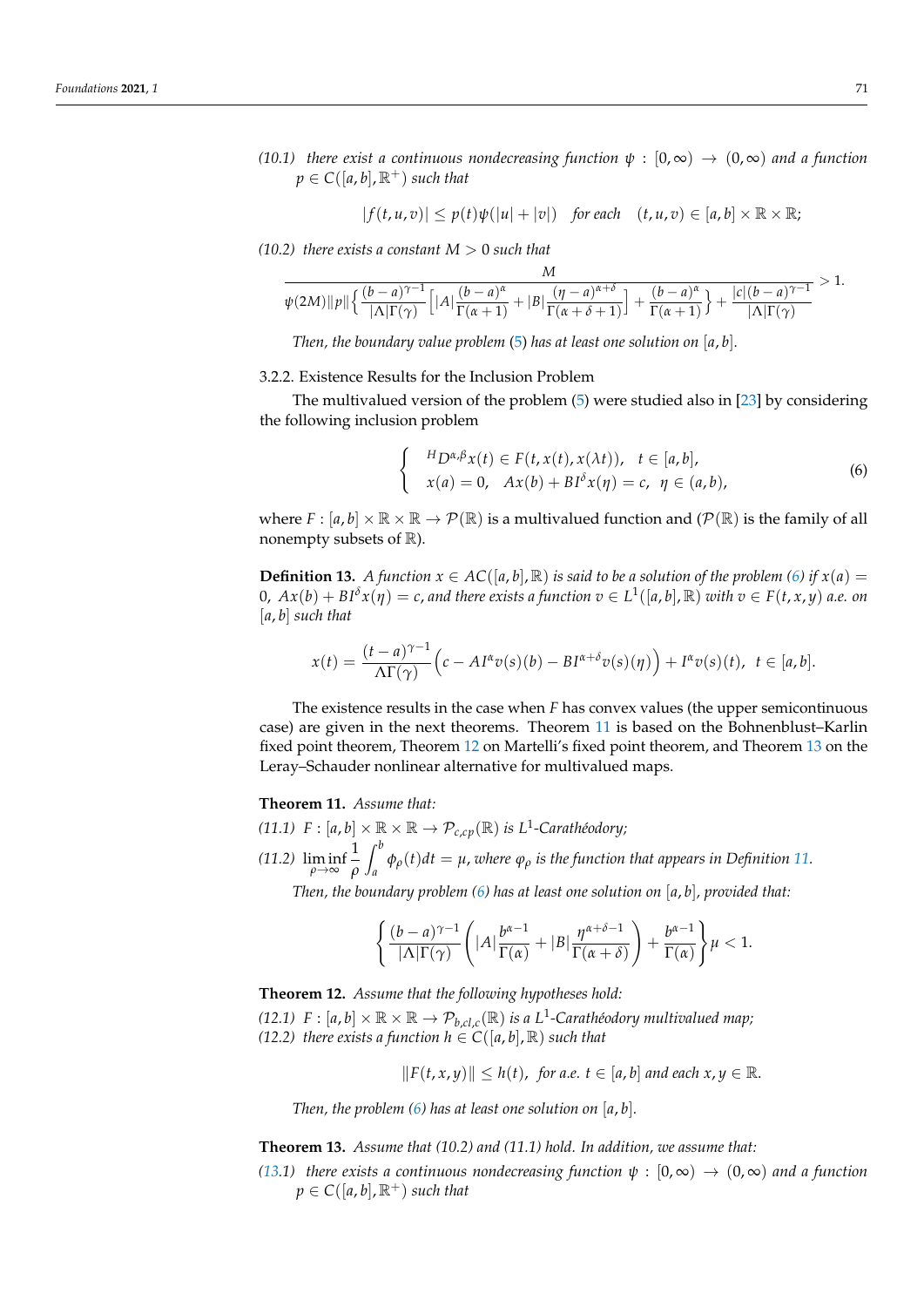$||F(t, x, y)||_{\mathcal{P}} := \sup\{|v| : v \in F(t, x, y)\} \leq p(t)\psi(|x|)$  for each  $(t, x, y) \in [a, b] \times \mathbb{R} \times$ R.

*Then, the boundary value problem [\(6\)](#page-8-0) has at least one solution on* [*a*, *b*].

Now, we state the existence of solutions for the boundary value problem [\(6\)](#page-8-0) with a nonconvex-valued right hand side. The proof is based on the Covitz and Nadler fixed point theorem.

#### <span id="page-9-0"></span>**Theorem 14.** *Assume that the following conditions hold:*

- *[\(14.](#page-9-0)1)*  $F : [a, b] \times \mathbb{R} \times \mathbb{R} \to \mathcal{P}_{cp}(\mathbb{R})$  *is such that*  $F(\cdot, x, y) : [a, b] \to \mathcal{P}_{cp}(\mathbb{R})$  *is measurable for each*  $x, y \in \mathbb{R}$ ;
- [\(14.](#page-9-0)2)  $H_d(F(t,x,y), F(t,\bar{x}), \bar{y}) \leq m(t)(|x-\bar{x}|+|y-\bar{y}|)$  for almost all  $t \in [a,b]$  and  $x, \bar{x}, y, \bar{y} \in$  $\mathbb{R}$  *with*  $m \in C([a, b], \mathbb{R}^+)$  *and*  $d(0, F(t, 0, 0)) \leq m(t)$  *for almost all*  $t \in [a, b]$ *.*

*Then, the boundary value problem [\(6\)](#page-8-0) has at least one solution on* [*a*, *b*] *if*

$$
2\left(\frac{(b-a)^{\gamma-1}}{|\Lambda|\Gamma(\gamma)}\left[|B|\frac{(\eta-a)^{\alpha+\delta}}{\Gamma(\alpha+\delta+1)}+|A|\frac{(b-a)^{\alpha}}{\Gamma(\alpha+1)}\right]+\frac{(b-a)^{\alpha}}{\Gamma(\alpha+1)}\right)||m||<1.
$$

#### *3.3. Nonlocal Integro-Multipoint Boundary Conditions*

Existence and uniqueness of solutions for a new class of boundary value problems of Hilfer-type fractional differential equations with nonlocal integro-multipoint boundary conditions of the form

<span id="page-9-1"></span>
$$
\begin{cases}^{H}D^{\alpha,\beta}x(t) = f(t, x(t), I^{\delta}x(t)), \quad t \in [a, b],\\ x(a) = 0, \quad \int_{a}^{b} x(s)ds + \mu = \sum_{i=1}^{m-2} \zeta_{i}x(\theta_{i}), \end{cases}
$$
(7)

were studied in [\[24\]](#page-35-4), where *<sup>H</sup>Dα*,*<sup>β</sup>* is the Hilfer fractional derivative of order *α*, 1 < *α* < 2, and parameter  $\beta$ ,  $0 \le \beta \le 1$ ,  $f : [a, b] \times \mathbb{R} \times \mathbb{R} \to \mathbb{R}$  is a continuous function,  $I^{\delta}$  is the Riemann–Liouville fractional integral of order  $\delta > 0$ , and the points  $a < \theta_1 < \theta_2 < \cdots <$  $\theta_{m-2}$  < *b*, *a* ≥ 0, and  $\mu$ ,  $\zeta_i \in \mathbb{R}$ , *i* = 1, 2, . . . , *m* − 2 are given constants.

The following lemma deals with a linear variant of the boundary value problem [\(7\)](#page-9-1).

<span id="page-9-2"></span>**Lemma 3.** *Let a*  $\geq 0$ , 1 <  $\alpha$  < 2,  $\gamma = \alpha + 2\beta - \alpha\beta$ ,  $h \in C([a, b], \mathbb{R})$  and

$$
\Lambda := \frac{(b-a)^{\gamma}}{\gamma} - \sum_{i=1}^{m-2} \zeta_i (\theta_i - a)^{\gamma - 1} \neq 0.
$$

*Then, the function*  $x \in C([a, b], \mathbb{R})$  *is a solution of the boundary value problem* 

$$
\begin{cases}\nH_{D^{\alpha,\beta}x}(t) = h(t), \ t \in [a,b], \\
x(a) = 0, \int_a^b x(s)ds + \mu = \sum_{i=1}^{m-2} \zeta_i x(\theta_i),\n\end{cases}
$$

*if and only if*

$$
x(t) = I^{\alpha}h(t) + \frac{(t-a)^{\gamma-1}}{\Lambda} \left[ \sum_{i=1}^{m-2} \zeta_i I^{\alpha}h(\theta_i) - \int_a^b I^{\alpha}h(s)ds - \mu \right].
$$

In view of Lemma [3,](#page-9-2) we define an operator  $\mathcal{A}: C([a, b], \mathbb{R}) \to C([a, b], \mathbb{R})$  by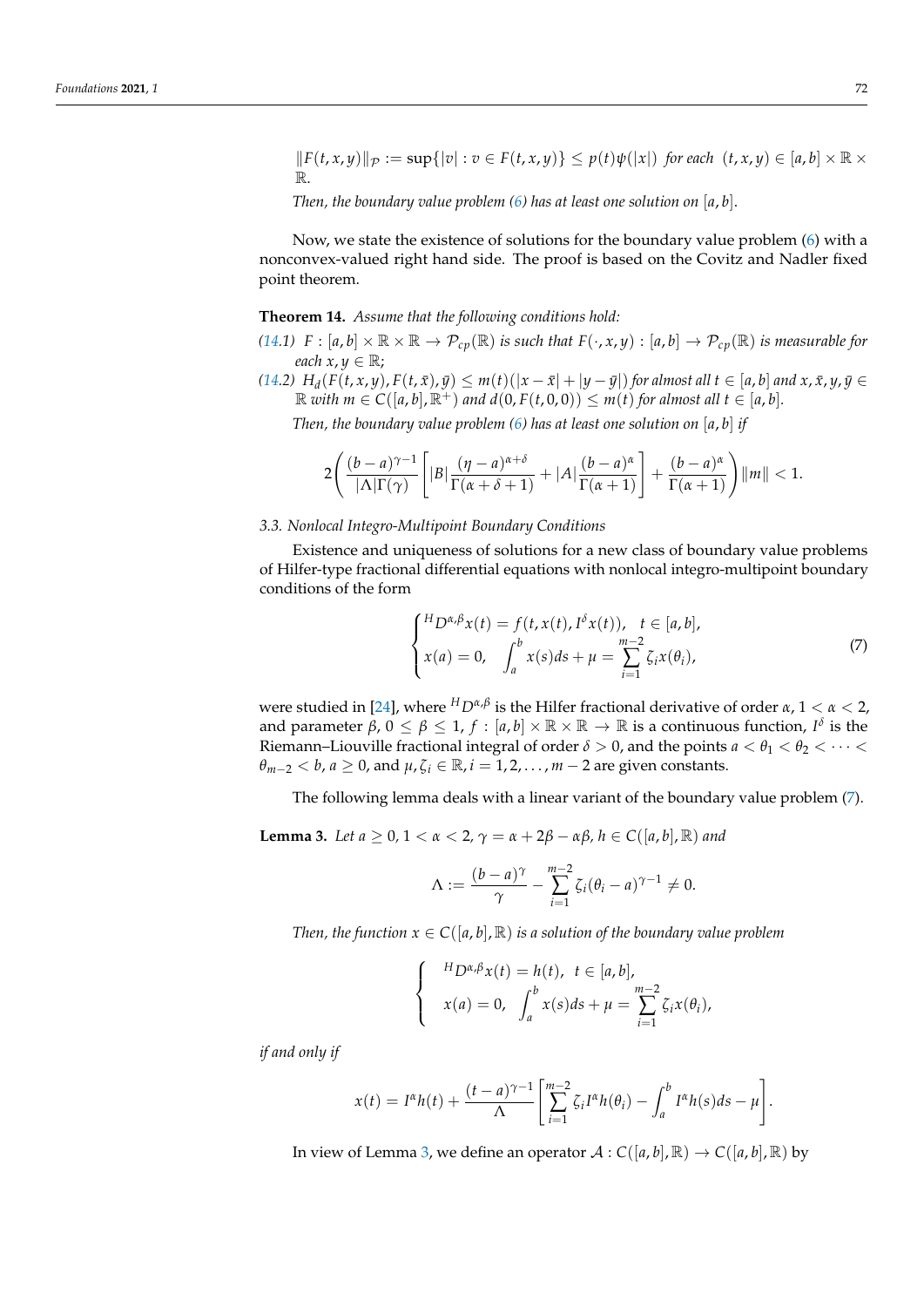$$
(\mathcal{A}x)(t) = \frac{(t-a)^{\gamma-1}}{\Lambda} \left( \sum_{i=1}^{m-2} \zeta_i I^{\alpha} f(s, x(s), I^{\delta}x(s))(\theta_i) - I^{\alpha+1} f(s, x(s), I^{\delta}x(s))(b) - \mu \right) + I^{\alpha} f(s, x(s), I^{\delta}x(s))(t), \quad t \in [a, b].
$$

It should be noticed that problem  $(7)$  has a solution if and only if the operator  $A$  has fixed points.

#### 3.3.1. Existence and Uniqueness Results for the Problem [\(7\)](#page-9-1)

Our existence and uniqueness results for the problem [\(7\)](#page-9-1), based respectively on Banach's contraction mapping principle, Krasnoselskii's fixed point theorem, and the Leray-Schauder nonlinear alternative, are as follows.

# <span id="page-10-0"></span>**Theorem 15.** *Assume that:*

*[\(15.](#page-10-0)1) there exists a constant*  $L > 0$  *such that* 

$$
|f(t, x_1, x_2) - f(t, y_1, y_2)| \le L(|x_1 - y_1| + |x_2 - y_2|)
$$

*for each*  $t \in [a, b]$  *and*  $x_i, y_i \in \mathbb{R}$ ,  $i = 1, 2$ .

$$
If
$$

$$
LL_1\Big\{\frac{(b-a)^{\gamma-1}}{|\Lambda|}\Big[\sum_{i=1}^{m-2}|\zeta_i|\frac{(\theta_i-a)^{\alpha}}{\Gamma(\alpha+1)}+\frac{(b-a)^{\alpha+1}}{\Gamma(\alpha+2)}\Big]+\frac{(b-a)^{\alpha}}{\Gamma(\alpha+1)}\Big\}<1,
$$

*where*  $L_1 = 1 + \frac{(b-a)^{\delta}}{\Gamma(\delta+1)}$  $\frac{C^{(n)}(b)}{\Gamma(\delta+1)}$ , then the boundary value problem [\(7\)](#page-9-1) has a unique solution on [a, b].

<span id="page-10-1"></span>**Theorem 16.** Let  $f : [a, b] \times \mathbb{R} \times \mathbb{R} \to \mathbb{R}$  be a continuous function satisfying [\(15.](#page-10-0)1). In addition, *we assume that:*

*[\(16.](#page-10-1)1)*  $|f(t, x, y)| ≤ φ(t)$ ,  $\forall (t, x, y) ∈ [a, b] × ℝ × ℝ$ , and  $φ ∈ C([a, b], ℝ<sup>+</sup>)$ .

*Then, the boundary value problem* [\(7\)](#page-9-1) *has at least one solution on* [*a*, *b*] *provided*

$$
LL_1\frac{(b-a)^{\gamma-1}}{|\Lambda|}\left[\sum_{i=1}^{m-2}|\zeta_i|\frac{(\theta_i-a)^{\alpha}}{\Gamma(\alpha+1)}+\frac{(b-a)^{\alpha+1}}{\Gamma(\alpha+2)}\right]<1.
$$

<span id="page-10-2"></span>**Theorem 17.** Let  $f : [a, b] \times \mathbb{R} \times \mathbb{R} \to \mathbb{R}$  be a continuous function. Assume that:

*[\(17.](#page-10-2)1) there exist a continuous, nondecreasing, subhomogeneous (that is,*  $\psi(kx) \leq k\psi(x)$  *for all*  $k \geq 1$  *and*  $x \in \mathbb{R}^+$ *)* function  $\psi : [0, \infty) \to (0, \infty)$  *and a function*  $p \in C([a, b], \mathbb{R}^+)$  *such that*

$$
|f(t, u, v)| \leq p(t)\psi(|u| + |v|) \quad \text{for each} \quad (t, u, v) \in [a, b] \times \mathbb{R} \times \mathbb{R};
$$

*[\(17.](#page-10-2)2) there exists a constant*  $K > 0$  *such that* 

$$
\frac{K}{L_1\psi(K)\|\rho\|\left\{\frac{(b-a)^{\gamma-1}}{|\Lambda|}\Big[\sum_{i=1}^{m-2}|\zeta_i|\frac{(\theta_i-a)^{\alpha}}{\Gamma(\alpha+1)}+\frac{(b-a)^{\alpha+1}}{\Gamma(\alpha+2)}\Big]+\frac{(b-a)^{\alpha}}{\Gamma(\alpha+1)}\right\}+\frac{(b-a)^{\gamma-1}|\mu|}{|\Lambda|}}>1.
$$

*Then, the boundary value problem* [\(7\)](#page-9-1) *has at least one solution on* [*a*, *b*]*.*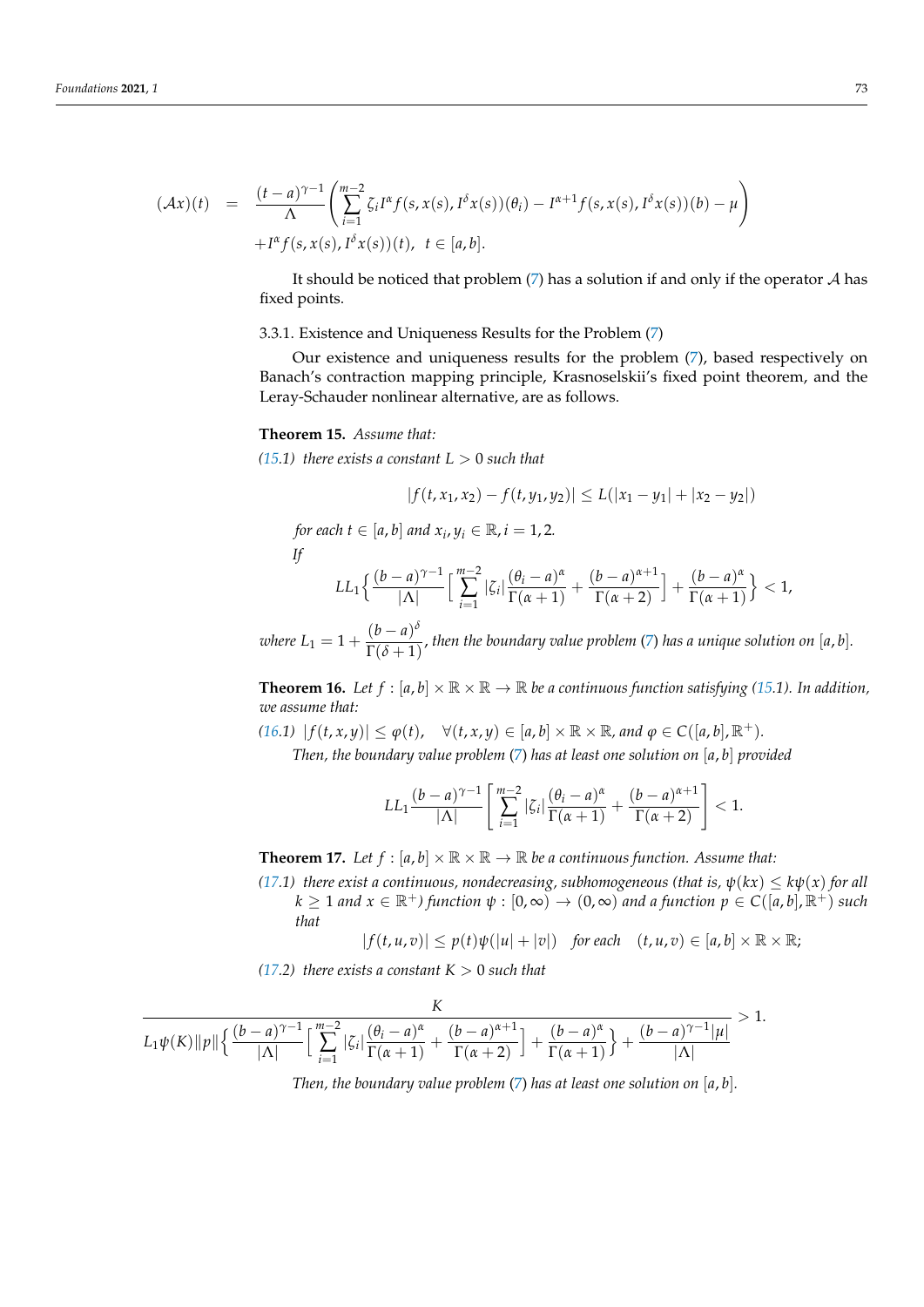# 3.3.2. Existence Results for the Inclusion Problem

The corresponding multivalued problem of the form

<span id="page-11-0"></span>
$$
\begin{cases}^{H}D^{\alpha,\beta}x(t) \in F(t, x(t), I^{\delta}x(t)), \quad t \in [a, b],\\ x(a) = 0, \quad \int_{a}^{b} x(s)ds + \mu = \sum_{i=1}^{m-2} \zeta_{i}x(\theta_{i}), \end{cases}
$$
(8)

is also studied in [\[24\]](#page-35-4), where  $F : [a, b] \times \mathbb{R}^2 \to \mathcal{P}(\mathbb{R})$  is a multivalued map ( $\mathcal{P}(\mathbb{R})$  is the family of all nonempty subjects of  $\mathbb R$ ).

**Definition 14.** *A function*  $x \in AC([a, b], \mathbb{R})$  *is said to be a solution of the problem* [\(8\)](#page-11-0) *if there exists* a function  $v\in L^1([a,b],{\mathbb R})$  with  $v\in F(t,x)$  a.e. for  $t\in [a,b]$  such that x satisfies the differential equation  $D^{\alpha}x(t) = v(t)$  for  $t \in [a, b]$  and the boundary conditions  $x(a) = 0$ ,  $\int_a^b x(s)ds + \mu =$  $\sum_{i=1}^{m-2} \zeta_i x(\theta_i)$ .

In the case when *F* has convex values, existence results based on Martelli's fixed point theorem and the Leray–Schauder nonlinear alternative for multivalued maps, respectively, are given below.

<span id="page-11-1"></span>**Theorem 18.** *Assume that the following hypotheses hold:*

*[\(18.](#page-11-1)1)*  $F : [a, b] \times \mathbb{R} \times \mathbb{R} \to \mathcal{P}(\mathbb{R})$  *is L*<sup>1</sup>-Carathéodory; *[\(18.](#page-11-1)2) there exists a function*  $q \in C([a, b], \mathbb{R})$  *<i>such that* 

 $||F(t, x, y)|| \leq q(t)$ , for a.e.  $t \in [a, b]$  and each  $x, y \in \mathbb{R}$ .

*Then, the problem* [\(8\)](#page-11-0) *has at least one solution on* [*a*, *b*]*.*

<span id="page-11-2"></span>**Theorem 19.** *Assume that [\(18.](#page-11-1)1) and [\(17.](#page-10-2)2) hold. In addition, we assume that:*

 $(19.1)$  $(19.1)$  *there exists a continuous, nondecreasing, subhomogeneous function*  $\psi : [0, \infty) \to (0, \infty)$ *and a function*  $p \in C([a, b], \mathbb{R}^+)$  *such that*  $||F(t, x, y)||_{\mathcal{P}} := \sup\{|y| : y \in F(t, x)\} \leq p(t)\psi(|x| + |y|)$  for each  $(t, x, y) \in [a, b] \times$ 

*Then, the boundary value problem* [\(8\)](#page-11-0) *has at least one solution on* [*a*, *b*].

The existence result for the boundary value problem [\(8\)](#page-11-0) with a nonconvex-valued right hand side based on the Covitz and Nadler fixed point theorem, is the following.

<span id="page-11-3"></span>**Theorem 20.** *Assume that the following conditions hold:*

 $\mathbb{R} \times \mathbb{R}$ ;

*[\(20.](#page-11-3)1)*  $F : [a, b] \times \mathbb{R} \times \mathbb{R} \to \mathcal{P}_{cp}(\mathbb{R})$  *is such that*  $F(\cdot, x, y) : [a, b] \to \mathcal{P}_{cp}(\mathbb{R})$  *is measurable for each*  $x, y \in \mathbb{R}$ ;

[\(20.](#page-11-3)2)  $H_d(F(t,x,y), F(t,\bar{x},\bar{y})) \leq m(t)(|x-\bar{x}|+|y-\bar{y}|)$  for almost all  $t \in [a,b]$  and  $x, y, \bar{x}, \bar{y} \in$  $\mathbb{R}$  *with*  $m \in C([a, b], \mathbb{R}^+)$ *, and*  $d(0, F(t, 0, 0)) \leq m(t)$  *for almost all*  $t \in [a, b]$ *.* 

*Then, the boundary value problem* [\(8\)](#page-11-0) *has at least one solution on* [*a*, *b*] *if*

$$
L_1\left\{\frac{(b-a)^{\gamma-1}}{|\Lambda|}\left[\sum_{i=1}^{m-2}|\zeta_i|\frac{(\theta_i-a)^{\alpha}}{\Gamma(\alpha+1)}+\frac{(b-a)^{\alpha+1}}{\Gamma(\alpha+2)}\right]+\frac{(b-a)^{\alpha}}{\Gamma(\alpha+1)}\right\}\|m\|<1.
$$

### **4. Boundary Value Problems for Sequential Hilfer Fractional Differential Equations and Inclusions**

*4.1. Nonlocal Integro-Multipoint Boundary Conditions*

Existence and uniqueness of solutions were studied in [\[25\]](#page-35-5) for the following new class of boundary value problems consisting of fractional-order sequential Hilfer-type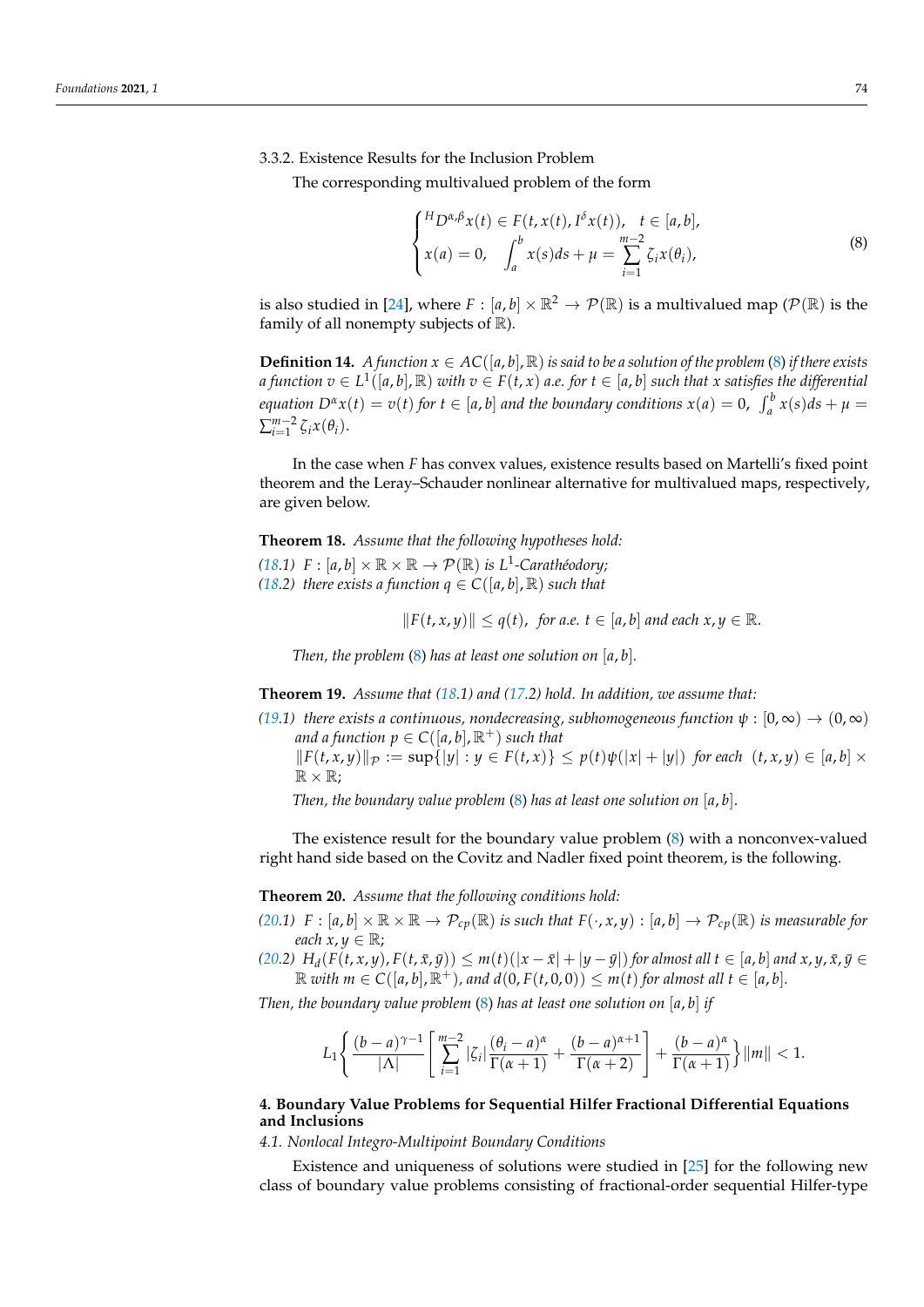differential equations supplemented with nonlocal integro-multipoint boundary conditions of the form

<span id="page-12-0"></span>
$$
\begin{cases}\n(^{H}D^{\alpha,\beta} + k^{H}D^{\alpha-1,\beta})x(t) = f(t, x(t), I^{\delta}x(t)), & t \in [a, b], \\
x(a) = 0, & x(b) = \sum_{i=1}^{m-2} \zeta_{i}I^{\phi_{i}}x(\theta_{i}),\n\end{cases}
$$
\n(9)

where *<sup>H</sup>Dα*,*<sup>β</sup>* denote the Hilfer fractional derivative operator of order *α*, 1 < *α* < 2 and parameter  $\beta$ ,  $0 \leq \beta \leq 1$ ,  $f : [a, b] \times \mathbb{R} \times \mathbb{R} \rightarrow \mathbb{R}$  is a continuous function, given constant  $k \in \mathbb{R}$ , *I*<sup> $\psi$ </sup> as the Riemann–Liouville fractional integral of order  $\psi > 0$ ,  $\psi \in \{\phi_i, \delta\}$ ,  $a \ge 0, a < \theta_1 < \theta_2 < \cdots < \theta_{m-2} < b$  and  $\zeta_i \in \mathbb{R}, i = 1, 2, \ldots, m-2$ .

The following lemma concerns a linear variant of the sequential boundary value problem [\(9\)](#page-12-0).

<span id="page-12-1"></span>**Lemma 4.** Let  $h \in C([a, b], \mathbb{R})$  and  $a \ge 0, 1 < \alpha < 2, \gamma = \alpha + 2\beta - \alpha\beta$ . Assume that

$$
\Lambda := (b-a)^{\gamma-1} - \Gamma(\gamma) \sum_{i=1}^{m-2} \zeta_i \frac{(\theta_i - a)^{\gamma + \phi_i - 1}}{\Gamma(\gamma + \phi_i)} \neq 0.
$$

*Then, the function x is a solution of the sequential boundary value problem*

$$
\begin{cases}\n\binom{H_D\alpha,\beta+kH_D\alpha-1,\beta}{k}x(t) = f(t,x(t),I^{\delta}x(t)), & t \in [a,b], \\
x(a) = 0, & x(b) = \sum_{i=1}^{m-2} \zeta_i I^{\phi_i}x(\theta_i),\n\end{cases}
$$

*if and only if*

$$
x(t) = I^{\alpha}h(t) - k \int_a^t x(s)ds
$$
  
+ 
$$
\frac{(t-a)^{\gamma-1}}{\Lambda} \left[ \sum_{i=1}^{m-2} \zeta_i I^{\alpha+\phi_i}h(\theta_i) - k \sum_{i=1}^{m-2} \zeta_i I^{\phi_i+1}x(\theta_i) + k \int_a^b x(s)ds - I^{\alpha}h(b) \right].
$$

In view of Lemma [4,](#page-12-1) we define an operator  $A : C([a, b], \mathbb{R}) \to C([a, b], \mathbb{R})$  by

$$
(\mathcal{A}x)(t) = I^{\alpha} f_x^{\delta}(t) - k \int_a^t x(s) ds
$$
  
+ 
$$
\frac{(t-a)^{\gamma-1}}{\Lambda} \left[ \sum_{i=1}^{m-2} \zeta_i I^{\alpha+\phi_i} f_x^{\delta}(\theta_i) - k \sum_{i=1}^{m-2} \zeta_i I^{\phi_i+1} x(\theta_i) + k \int_a^b x(s) ds - I^{\alpha} f_x^{\delta}(b) \right],
$$

where

$$
f_x^{\delta}(t) = f(t, x(t), I^{\delta}x(t)).
$$

It is obvious that the sequential nonlocal boundary value problem [\(9\)](#page-12-0) has a solution if and only if the operator  $A$  has fixed points.

We use the following notations:

<span id="page-12-2"></span>
$$
\Omega = \frac{(b-a)^{\gamma-1}}{|\Lambda|} \left[ \sum_{i=1}^{m-2} |\zeta_i| \frac{(\theta_i - a)^{\alpha + \phi_i}}{\Gamma(\alpha + \phi_i + 1)} + \frac{(b-a)^{\alpha}}{\Gamma(\alpha + 1)} \right] + \frac{(b-a)^{\alpha}}{\Gamma(\alpha + 1)}
$$
(10)

and

<span id="page-12-3"></span>
$$
\Omega_1 = \frac{(b-a)^{\gamma-1}}{|\Lambda|} \left[ |k| \sum_{i=1}^{m-2} |\zeta_i| \frac{(\theta_i - a)^{\phi_i+1}}{\Gamma(\phi_i + 2)} + |k| (b-a) \right] + |k| (b-a). \tag{11}
$$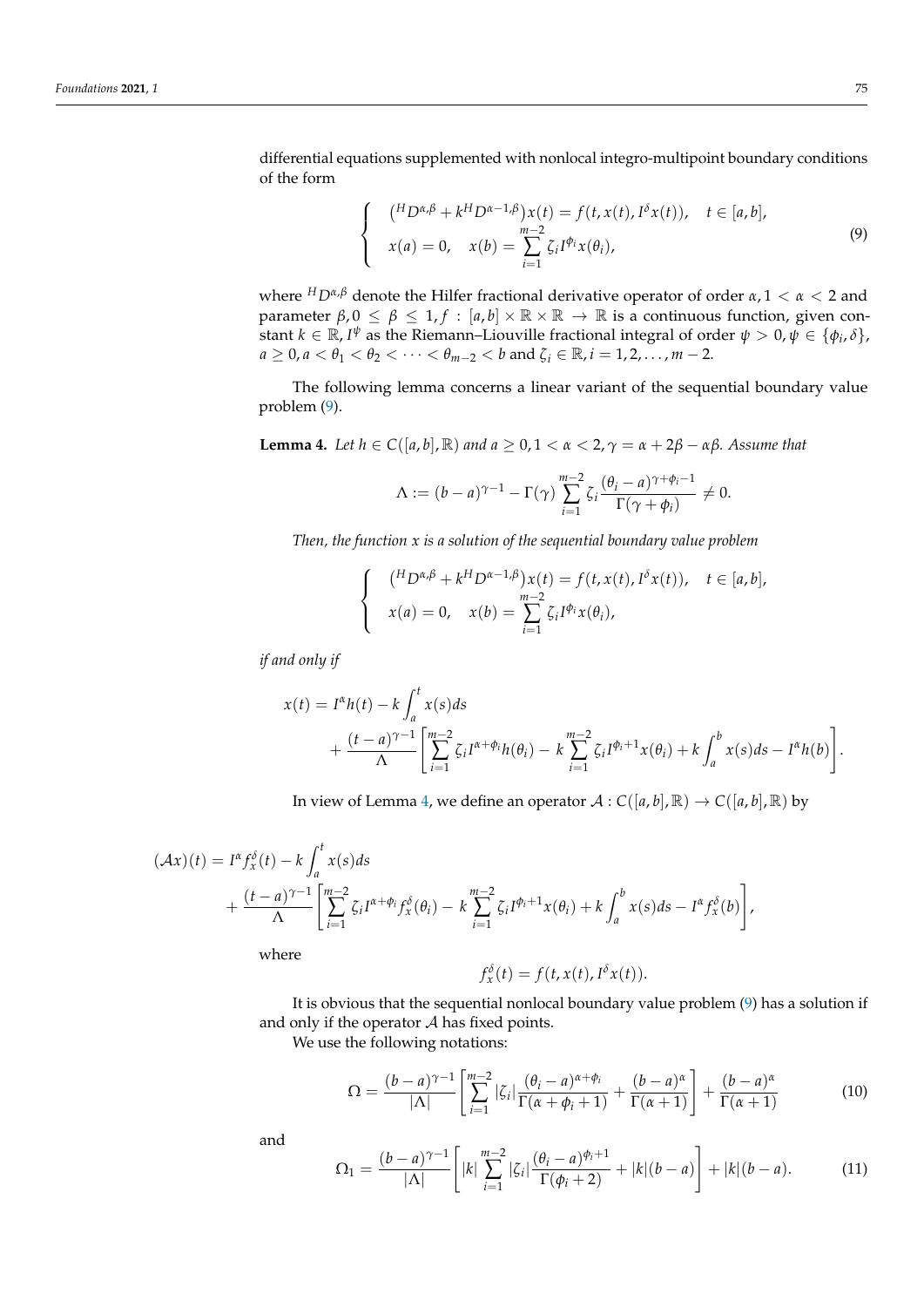4.1.1. Existence and Uniqueness Results for the Problem (9)

The existence and uniqueness results for the problem [\(9\)](#page-12-0) based on Banach's contraction mapping principle, Krasnoselskii's fixed point theorem, and the Leray–Schauder nonlinear alternative, respectively, are given as follows.

#### <span id="page-13-0"></span>**Theorem 21.** *Assume that:*

 $(21.1)$  $(21.1)$  *there exists a constant L*  $> 0$  *such that* 

$$
|f(t, x_1, x_2) - f(t, y_1, y_2)| \le L(|x_1 - y_1| + |x_2 - y_2|)
$$
  
for each  $t \in [a, b]$  and  $x_i, y_i \in \mathbb{R}, i = 1, 2$ .  
If  

$$
LL_1 \Omega + \Omega_1 < 1,
$$

*where*  $\Omega$  *and*  $\Omega_2$  *are defined by* [\(10\)](#page-12-2) *and* [\(11\)](#page-12-3)*, respectively, and*  $L_1 = 1 + \frac{(b-a)^{\delta}}{\Gamma(\delta+1)}$  $\frac{1}{\Gamma(\delta+1)}$ , then the *sequential boundary value problem* [\(9\)](#page-12-0) *have a unique solution on* [*a*, *b*]*.*

<span id="page-13-1"></span>**Theorem 22.** Let  $f : [a, b] \times \mathbb{R} \times \mathbb{R} \to \mathbb{R}$  be a continuous function satisfying the following *assumption:*

$$
(22.1) |f(t,x,y)| \leq \varphi(t), \quad \forall (t,x,y) \in [a,b] \times \mathbb{R} \times \mathbb{R}, \text{ and } \varphi \in C([a,b],\mathbb{R}^+).
$$

*Then, if*  $\Omega_1$  < 1, the sequential boundary value problem [\(9\)](#page-12-0) has at least one solution on [a, b].

<span id="page-13-2"></span>**Theorem 23.** *Assume that*  $\Omega_1 < 1$  *holds. Moreover, we suppose that:* 

*[\(23.](#page-13-2)1) there exists a continuous, nondecreasing, subhomogeneous (that is,*  $\psi(\mu x) \leq \mu \psi(x)$  *for all*  $\mu \geq 1$  *and*  $x \in \mathbb{R}^+$ *)* function  $\psi : [0, \infty) \to (0, \infty)$  *and a function*  $p \in C([a, b], \mathbb{R}^+)$ *such that*

$$
|f(t,u,v)| \leq p(t)\psi(|u|+|v|) \quad \text{for each} \quad (t,u,v) \in [a,b] \times \mathbb{R} \times \mathbb{R};
$$

*[\(23.](#page-13-2)2) there exists a constant*  $K > 0$  *such that* 

$$
\frac{(1-\Omega_1)K}{L_1\psi(K)\|p\|\Omega} > 1,
$$

*where*  $\Omega$  *and*  $\Omega_1$  *are defined by* [\(10\)](#page-12-2) *and* [\(11\)](#page-12-3)*, respectively, and*  $L_1$  *is defined in Theorem* [21.](#page-13-0) *Then, the sequential boundary value problem* [\(9\)](#page-12-0) *has at least one solution on* [*a*, *b*]*.*

# 4.1.2. Existence Results for the Inclusion Problem

The authors of [\[25\]](#page-35-5) studied the corresponding multivalued problem

<span id="page-13-3"></span>
$$
\begin{cases}\n(\n\begin{aligned}\n^{H}D^{\alpha,\beta} + k^{H}D^{\alpha-1,\beta}\n\end{aligned})\nx(t) & \in F(t, x(t), I^{\delta}x(t)), \quad t \in [a, b], \\
x(a) & = 0, \quad x(b) = \sum_{i=1}^{m-2} \zeta_{i}I^{\phi_{i}}x(\theta_{i}),\n\end{cases} \tag{12}
$$

where  $F : [a, b] \times \mathbb{R} \times \mathbb{R} \to \mathcal{P}(\mathbb{R})$  is a multivalued map and  $(\mathcal{P}(\mathbb{R})$  is the family of all nonempty subjects of  $\mathbb{R}$ ).

**Definition 15.** *A function*  $x \in AC([a, b], \mathbb{R})$  *is a solution of the sequential boundary value problem* [\(12\)](#page-13-3) *if there exists a function*  $v \in L^1([a,b],\mathbb{R})$  *with*  $v \in F(t,x,y)$  *a.e. on* [a, b] *such that x* satisfies the sequential fractional differential equation  $D^{\alpha}x(t) = v(t)$  on [a, b] and the nonlocal *integro-multipoint boundary condition.*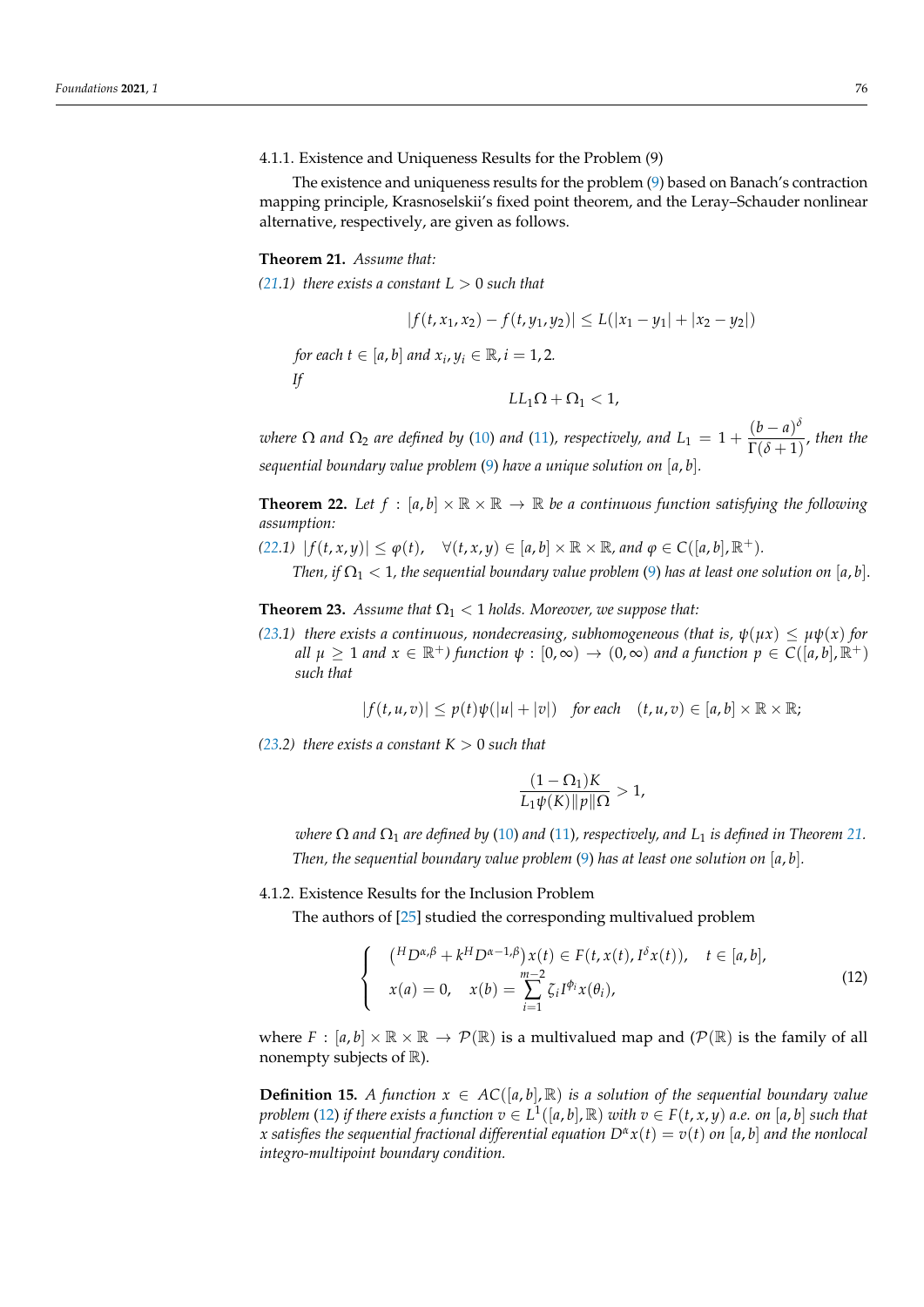Let us discuss first the case when the multivalued *F* has convex values. The existence results, based on Martelli's fixed point theorem and the Leray–Schauder nonlinear alternative for multivalued maps, respectively, are the following.

<span id="page-14-0"></span>**Theorem 24.** *Assume that*  $\Omega_1 < 1$  *holds. In addition, we assume that:* 

*[\(24.](#page-14-0)1)*  $F : [a, b] \times \mathbb{R} \times \mathbb{R} \to \mathcal{P}_{c,cp}(\mathbb{R})$  is  $L^1$ -Carathéodory; *[\(24.](#page-14-0)2) there exists a function*  $q \in C([a, b], \mathbb{R})$  *such that* 

 $||F(t, x, y)|| \leq q(t)$ , for a.e.  $t \in [a, b]$  and each  $x, y \in \mathbb{R}$ .

*Then, the sequential boundary value Problems* [\(12\)](#page-13-3) *have at least one solution on* [*a*, *b*]*.*

<span id="page-14-1"></span>**Theorem 25.** *Assume that*  $\Omega_1 < 1$  *and* [\(24.](#page-14-0)1), [\(23.](#page-13-2)2) hold. In addition, we assume that:

*[\(25.](#page-14-1)1) there exists a continuous, nondecreasing, subhomogeneous function*  $\psi$  :  $[0, \infty) \rightarrow (0, \infty)$ *and a function*  $p \in C([a, b], \mathbb{R}^+)$  *such that* 

$$
||F(t, x, y)||_{\mathcal{P}} := \sup\{|y| : y \in F(t, x)\} \le p(t)\psi(|x| + |y|)
$$

*for each*  $(t, x, y) \in [a, b] \times \mathbb{R} \times \mathbb{R}$ .

*Then, the sequential boundary value problem* [\(12\)](#page-13-3) *has at least one solution on* [*a*, *b*].

Now, an existence result for the sequential boundary value problem [\(12\)](#page-13-3) with a possible nonconvex-valued right-hand side, based on the Covitz and Nadler fixed point theorem, is presented.

# <span id="page-14-2"></span>**Theorem 26.** *Assume that:*

*[\(26.](#page-14-2)1)*  $F : [a, b] \times \mathbb{R} \times \mathbb{R} \to \mathcal{P}_{cp}(\mathbb{R})$  *is such that*  $F(\cdot, x, y) : [a, b] \to \mathcal{P}_{cp}(\mathbb{R})$  *is measurable for each*  $x, y \in \mathbb{R}$ ;

[\(26.](#page-14-2)2)  $H_d(F(t,x,y), F(t,\bar{x},\bar{y})) \leq m(t)(|x-\bar{x}|+|y-\bar{y}|)$  for almost all  $t \in [a,b]$  and  $x, y, \bar{x}, \bar{y} \in$  $\mathbb{R}$  *with*  $m \in C([a, b], \mathbb{R}^+)$  *and*  $d(0, F(t, 0, 0)) \leq m(t)$  *for almost all*  $t \in [a, b]$ *.* 

*Then, if*  $L_1\Omega\|m\| + \Omega_1 < 1$ , *the sequential boundary value problem* [\(12\)](#page-13-3) *has at least one solution on* [*a*, *b*].

#### *4.2. Nonlocal Integro-Multistrip-Multipoint Boundary Conditions*

The authors of [\[26\]](#page-35-6) studied nonlocal boundary value problems for sequential fractional differential equations involving Hilfer fractional derivatives, supplemented with integromultistrip-multipoint boundary conditions of the form:

<span id="page-14-3"></span>
$$
\begin{cases}\n\begin{aligned}\n\left(\begin{aligned}\nH_D \alpha, \beta + k \ H_D \alpha - 1, \beta\right) x(t) &= f(t, x(t)), \ t \in [a, b], \ a \ge 0, \\
x^{(i)}(a) &= 0, i = 0, 1, 2, \dots, n - 2, \\
\int_a^b x(s) ds &= \sum_{i=2}^p \lambda_{i-1} \int_{\eta_{i-1}}^{\eta_i} x(s) ds + \sum_{j=1}^q \mu_j \ x(\rho_j),\n\end{aligned}\n\end{cases} \tag{13}
$$

where *<sup>H</sup>Dα*,*<sup>β</sup>* denotes the fractional derivative operator of Hilfer type of order *α*, *n* − 1 <  $α ≤ n$  with  $n ≥ 3$ , and type  $β$ ,  $0 ≤ β ≤ 1$ ,  $f : [a, b] × ℝ → ℝ$  is a continuous function,  $a < \eta_1 < \eta_2 < \ldots < \eta_p < \rho_1 < \rho_2 < \ldots < \rho_q < b$ , and  $k, \lambda_i, \mu_j > 0, i = 2, 3, \ldots, p$ ,  $j = 1, 2, \ldots, n$  with  $p, q \in \mathbb{N}$ .

We state an auxiliary lemma that plays a key role to transform the problem [\(13\)](#page-14-3) into a fixed point problem.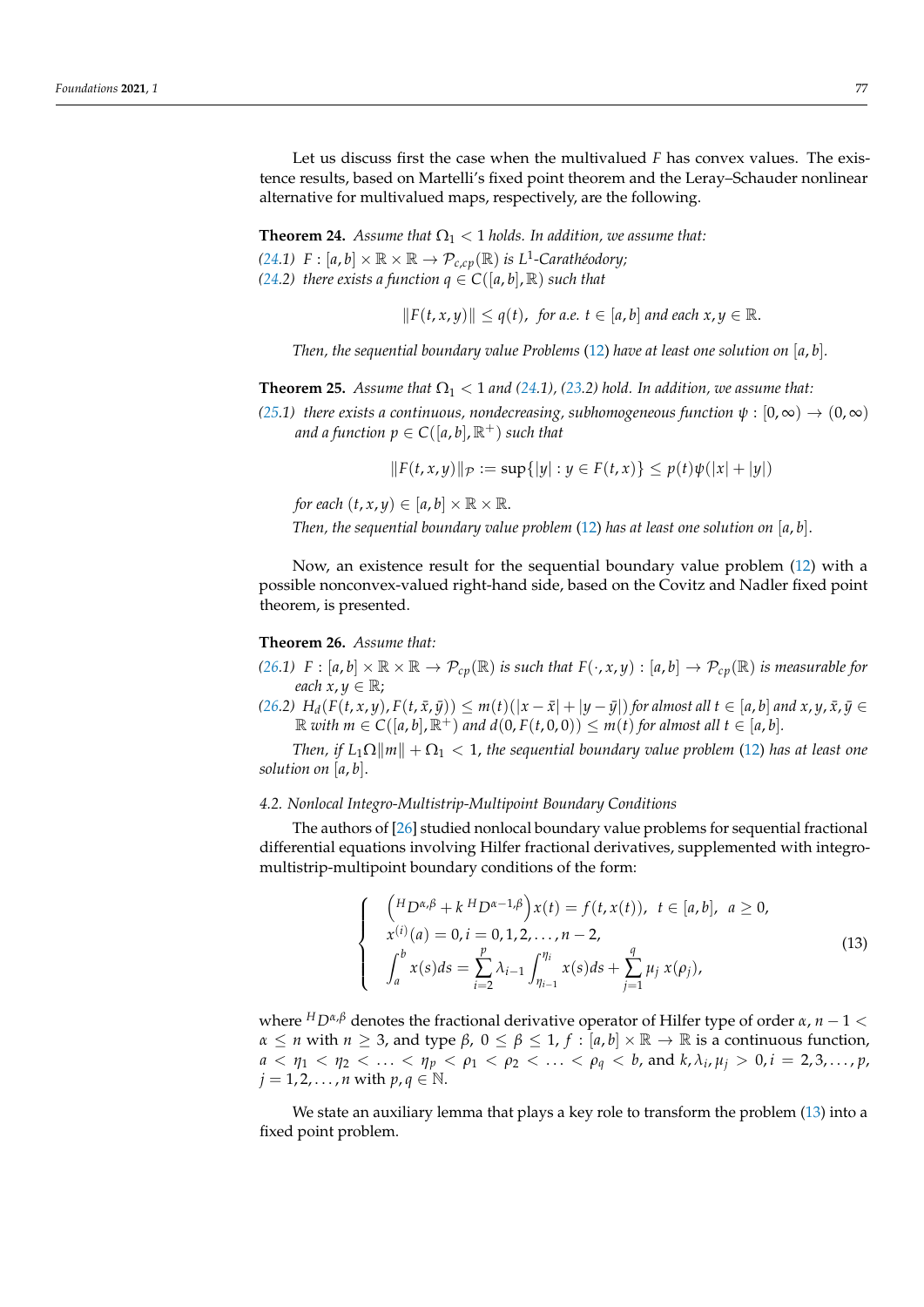<span id="page-15-0"></span>**Lemma 5.** *Let*  $h \in C([a, b], \mathbb{R})$  *and* 

$$
\Lambda := \frac{b-a}{\Gamma(\gamma+1)} - \sum_{i=2}^p \lambda_{i-1} \frac{\left[ (\eta_i - a)^{\gamma} - (\eta_{i-1} - a)^{\gamma} \right]}{\Gamma(\gamma+1)} - \sum_{j=1}^q \mu_j \frac{(\rho_j - a)^{\gamma-1}}{\Gamma(\gamma)} \neq 0.
$$

*Then,*  $x \in C([a, b], \mathbb{R})$  *is a solution of the linear boundary value problem* 

$$
\begin{cases}\n\binom{H_{D^{\alpha,\beta}}+k H_{D^{\alpha-1,\beta}}}{x^{(i)}(a)=0, i=0,1,2,\ldots,n-2,} \\
\int_a^b x(s)ds = \sum_{i=2}^p \lambda_{i-1} \int_{\eta_{i-1}}^{\eta_i} x(s)ds + \sum_{j=1}^q \mu_j x(\rho_j),\n\end{cases}
$$

*if and only if*

$$
x(t) = I^{\alpha}h(t) - k \int_{a}^{t} x(s)ds
$$
  
+ 
$$
\frac{(t-a)^{\gamma-1}}{\Lambda} \left\{ - \int_{a}^{b} I^{\alpha}h(s)ds + \sum_{i=2}^{p} \lambda_{i-1} \int_{\eta_{i-1}}^{\eta_{i}} I^{\alpha}h(s)ds + \sum_{j=1}^{q} \mu_{j}I^{\alpha}h(\rho_{j}) \right\}
$$
  
- 
$$
-k \sum_{i=2}^{p} \lambda_{i-1} \int_{\eta_{i-1}}^{\eta_{i}} \int_{a}^{s} x(u)du ds - k \sum_{j=1}^{q} \mu_{j} \int_{a}^{\rho_{j}} x(s)ds + k \int_{a}^{b} \int_{a}^{s} x(u)du ds \right\}.
$$

Having in mind Lemma [5,](#page-15-0) we introduce an operator  $A: C([a, b], \mathbb{R}) \to C([a, b], \mathbb{R})$  as follows

$$
(\mathcal{A}x)(t) = I^{\alpha} f(t, x(t)) - k \int_{a}^{t} x(s) ds + \frac{(t-a)^{\gamma-1}}{\Lambda} \left\{ - \int_{a}^{b} I^{\alpha} f(s, x(s)) ds + \sum_{i=2}^{p} \lambda_{i-1} \int_{\eta_{i-1}}^{\eta_{i}} I^{\alpha} f(s, x(s)) ds + \sum_{j=1}^{q} \mu_{j} I^{\alpha} f(\rho_{j}, x(\rho_{j})) - k \sum_{i=2}^{p} \lambda_{i-1} \int_{\eta_{i-1}}^{\eta_{i}} \int_{a}^{s} x(u) du ds - k \sum_{j=1}^{q} \mu_{j} \int_{a}^{\rho_{j}} x(s) ds + k \int_{a}^{b} \int_{a}^{s} x(u) du ds \right\}.
$$

Obviously, the problem [\(13\)](#page-14-3) is equivalent to the fixed point problem:  $x = Ax$ . We use the following notations:

<span id="page-15-2"></span>
$$
Q = \frac{(b-a)^{\alpha}}{\Gamma(\alpha+1)} + \frac{(b-a)^{\gamma-1}}{|\Lambda|} \left[ \frac{(b-a)^{\alpha+1}}{\Gamma(\alpha+2)} + \sum_{i=2}^{p} |\lambda_{i-1}| \frac{(\eta_i - a)^{\alpha+1} - (\eta_{i-1} - a)^{\alpha+1}}{\Gamma(\alpha+2)} + \sum_{j=1}^{q} |\mu_j| \frac{(\rho_j - a)^{\alpha}}{\Gamma(\alpha+1)} \right],
$$
\n(14)

and

<span id="page-15-1"></span>
$$
Q_1 = |k|(b-a) + \frac{(b-a)^{\gamma-1}}{|\Lambda|} \left[ |k| \sum_{j=1}^q |\mu_j| (\rho_j - a) + |k| \sum_{i=1}^p |\lambda_{i-1}| \frac{(\eta_i - a)^2 - (\eta_{i-1} - a)^2}{2} + |k| \frac{(b-a)^2}{2} \right].
$$
\n(15)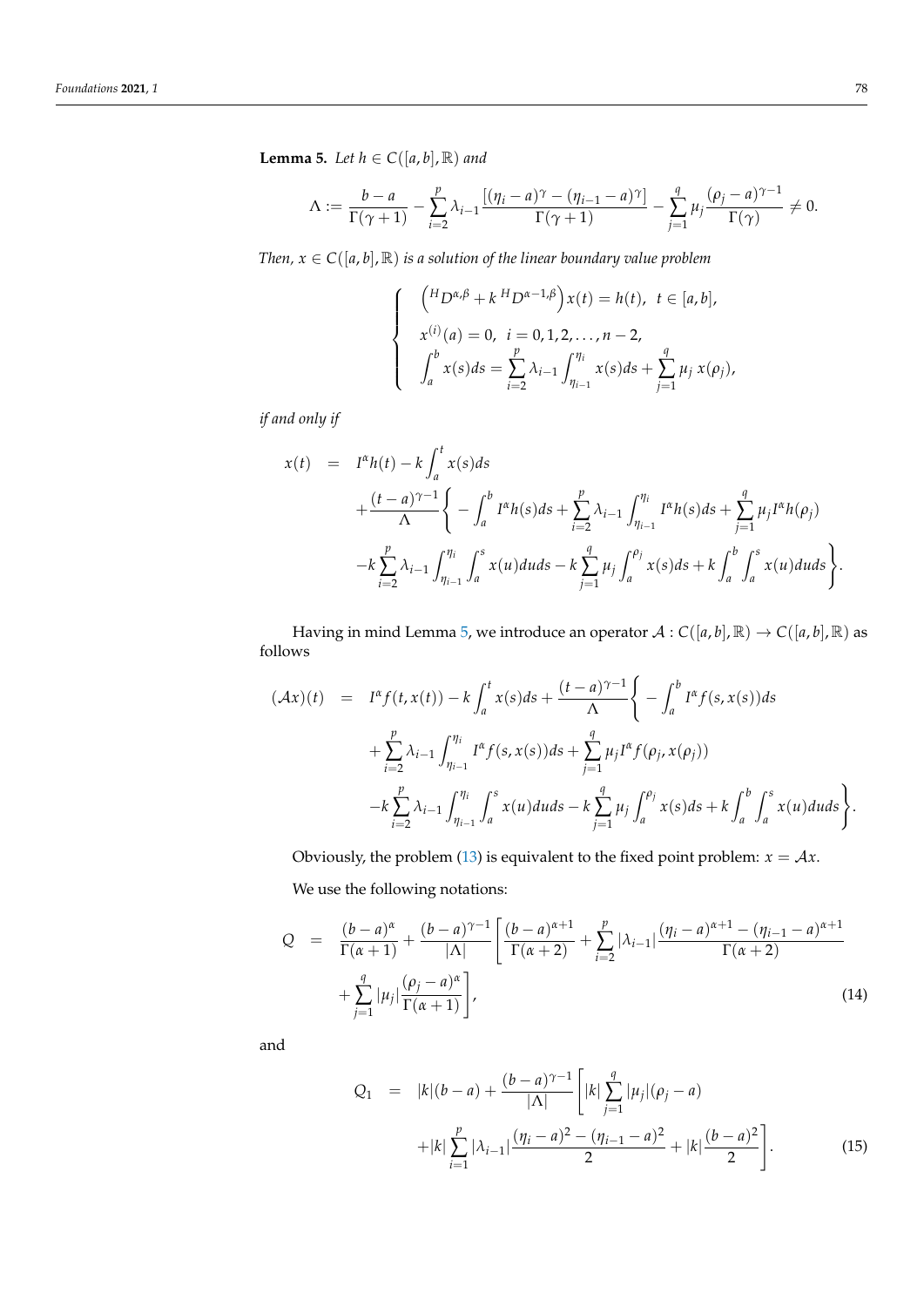4.2.1. Existence and Uniqueness Results for the Problem (13)

For the problem [\(13\)](#page-14-3), we state the following existence and uniqueness results, based on Krasnoselskii's fixed point theorem and Banach's contraction mapping principle, respectively.

<span id="page-16-0"></span>**Theorem 27.** Let  $f : [a, b] \times \mathbb{R} \to \mathbb{R}$  be a continuous function satisfying the conditions: *[\(27.](#page-16-0)1)*  $|f(t, x) - f(t, y)| \le L|x - y|$ , for all  $t \in [a, b]$ ,  $L > 0$ ,  $x, y \in \mathbb{R}$ ;

*[\(27.](#page-16-0)2)*  $|f(t, u)| \leq \mu(t)$  *for all*  $(t, u) \in [a, b] \times \mathbb{R}, \mu \in C([a, b], \mathbb{R}^+).$ 

*Then, the sequential Hilfer fractional boundary value problem [\(13\)](#page-14-3) has at least one solution on* [a, b] provided that  $LQ_1 < 1$ , where  $Q_1$  is given by [\(15\)](#page-15-1).

**Theorem 28.** *Let*  $f : [a, b] \times \mathbb{R} \to \mathbb{R}$  *be a continuous function satisfying the assumption* [\(27.](#page-16-0)1). *Then, the sequential Hilfer fractional boundary value problem [\(13\)](#page-14-3) has a unique solution on* [*a*, *b*] *if*  $LQ + Q_1 < 1$ *, where Q and Q<sub>1</sub> are given by [\(14\)](#page-15-2) and [\(15\)](#page-15-1), respectively.* 

#### 4.2.2. Existence Results for the Inclusion Problem

The multivalued version of the problem [\(13\)](#page-14-3) is also studied in [\[26\]](#page-35-6) by considering the following inclusion problem:

<span id="page-16-1"></span>
$$
\begin{cases}\n\binom{H_{D^{\alpha,\beta}}+k H_{D^{\alpha-1,\beta}}}{x^{(i)}(a)=0, \ i=0,1,2,\ldots,n-2,} \\
\int_{a}^{b} x(s)ds = \sum_{i=2}^{p} \lambda_{i-1} \int_{\eta_{i-1}}^{\eta_i} x(s)ds + \sum_{j=1}^{q} \mu_j x(\rho_j),\n\end{cases}
$$
\n(16)

where  $F : [a, b] \times \mathbb{R} \to \mathcal{P}(\mathbb{R})$  is a multivalued map  $(\mathcal{P}(\mathbb{R}))$  is the family of all nonempty subsets of  $\mathbb{R}$ ). Now, we consider the multivalued problem [\(16\)](#page-16-1).

**Definition 16.** *A function*  $x \in AC([a, b], \mathbb{R})$  *is said to be a solution of the problem* [\(16\)](#page-16-1) *if there*  $e$ *xists a function*  $v \in L^1([a, b], \mathbb{R})$  *with*  $v(t) \in F(t, x)$  *a.e. on*  $[a, b]$  *such that* 

$$
x(t) = I^{\alpha} v(t) - k \int_{a}^{t} x(s) ds + \frac{(t - a)^{\gamma - 1}}{\Lambda} \left\{ - \int_{a}^{b} I^{\alpha} v(s) ds + \sum_{i=2}^{p} \lambda_{i-1} \int_{\eta_{i-1}}^{\eta_{i}} I^{\alpha} v(s) ds + \sum_{j=1}^{q} \mu_{j} I^{\alpha} v(\rho_{j}) - k \sum_{i=2}^{p} \lambda_{i-1} \int_{\eta_{i-1}}^{\eta_{i}} \int_{a}^{s} x(u) du ds - k \sum_{j=1}^{q} \mu_{j} \int_{a}^{\rho_{j}} x(s) ds + k \int_{a}^{b} \int_{a}^{s} x(u) du ds \right\}.
$$

In the first existence result, based on the Leray–Schauder nonlinear alternative for multivalued maps, *F* has convex values and is *L* 1 -Carathéodory.

<span id="page-16-2"></span>**Theorem 29.** Assume that  $Q_1 < 1$  and the following conditions hold: *[\(29.](#page-16-2)1)*  $F : [a, b] \times \mathbb{R} \to \mathcal{P}_{c, cp}(\mathbb{R})$  *is L*<sup>1</sup>-Carathéodory;

*[\(29.](#page-16-2)2) there exists a continuous, nondecreasing function*  $\psi : [0, \infty) \to (0, \infty)$  *and a function*  $p \in C([a, b], \mathbb{R}^+)$  *such that* 

 $||F(t, x)||_{\mathcal{P}} := \sup\{|y| : y \in F(t, x)\} \leq p(t)\psi(||x||)$  for each  $(t, x) \in [a, b] \times \mathbb{R}$ ; *[\(29.](#page-16-2)3) there exists a positive constant M satisfying*

$$
\frac{(1-Q_1)M}{\psi(M)\|p\|Q} > 1,
$$

*where Q and Q*<sup>1</sup> *are given by [\(14\)](#page-15-2) and [\(15\)](#page-15-1), respectively.*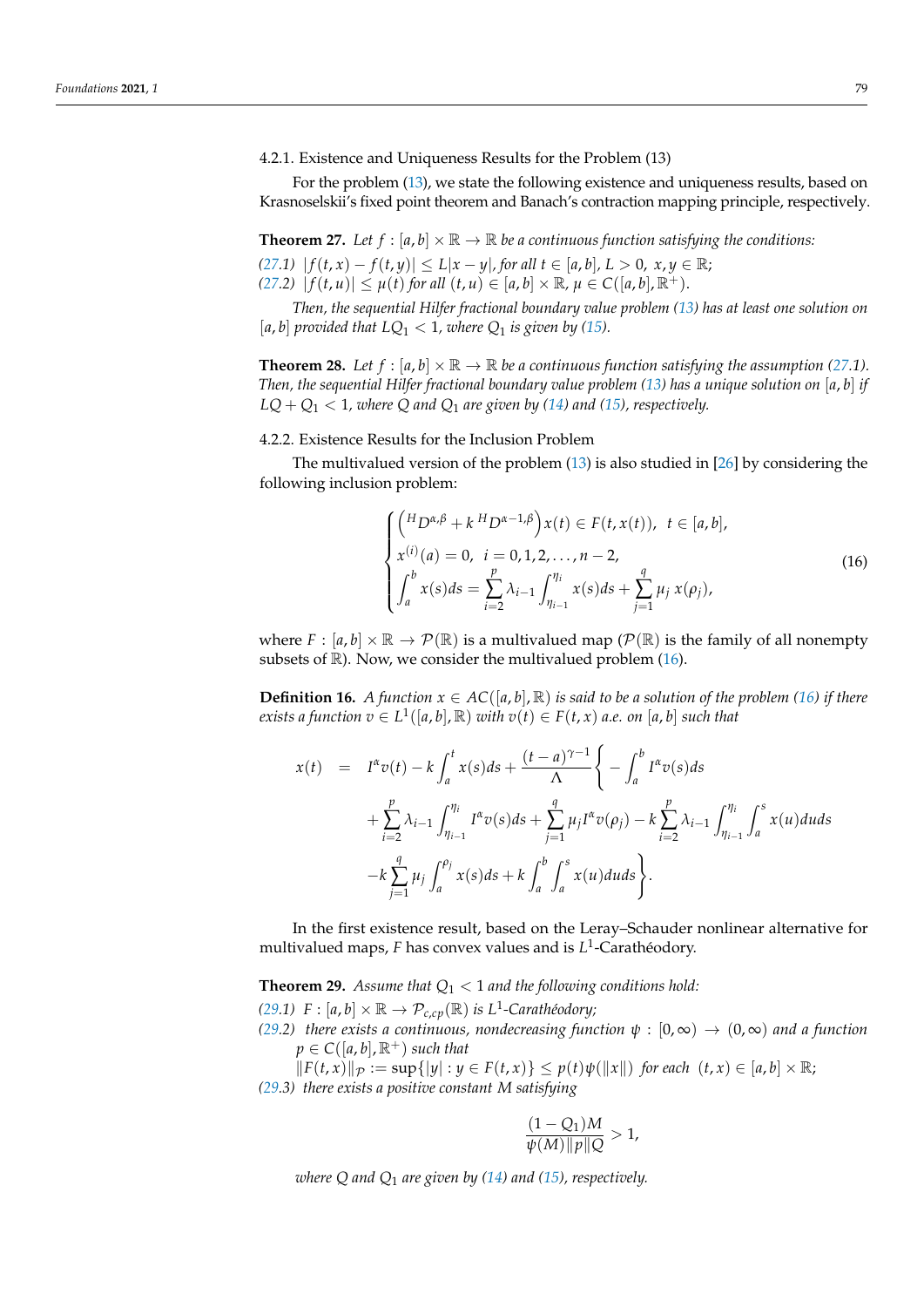*Then, the sequential Hilfer inclusion fractional boundary value problem [\(16\)](#page-16-1) has at least one solution on* [*a*, *b*].

In the second existence result for the problem [\(16\)](#page-16-1), based on the Covitz and Nadler fixed point theorem, *F* is a nonconvex-valued multivalued map.

<span id="page-17-0"></span>**Theorem 30.** *Assume that the following conditions hold:*

*[\(30.](#page-17-0)1)*  $F : [a, b] \times \mathbb{R} \to \mathcal{P}_{cp}(\mathbb{R})$  *is such that*  $F(\cdot, x) : [a, b] \to \mathcal{P}_{cp}(\mathbb{R})$  *is measurable for each x* ∈ R*;*

[\(30.](#page-17-0)2)  $H_d(F(t,x), F(t,\bar{x})) \leq m(t)|x-\bar{x}|$  for almost all  $t \in [a,b]$  and  $x,\bar{x} \in \mathbb{R}$  with  $m \in$  $C([a, b], \mathbb{R}^+)$  *and*  $d(0, F(t, 0)) \leq m(t)$  *for almost all*  $t \in [a, b]$ *.* 

*Then, the sequential Hilfer inclusion fractional boundary value problem [\(16\)](#page-16-1) has at least one solution on* [*a*, *b*] *if*

$$
Q\|m\|+Q_1<1,
$$

*where Q and Q*<sup>1</sup> *are given by [\(14\)](#page-15-2) and [\(15\)](#page-15-1), respectively.*

# *4.3. Riemann–Stieltjes Integral Multistrip Boundary Conditions*

In [\[27\]](#page-35-7), a new class of sequential Hilfer-type boundary value problems for fractional differential equations involving Riemann–Stieltjes integral multistrip boundary conditions of the form

<span id="page-17-2"></span>
$$
\begin{cases}\n\binom{H_{D^{\alpha,\beta}}+k H_{D^{\alpha-1,\beta}}}{x(a) = 0, & x(b) = \lambda} \int_{a}^{b} x(s) dH(s) + \sum_{i=1}^{n} \mu_{i} \int_{\eta_{i}}^{\xi_{i}} x(s) ds,\n\end{cases}
$$
\n(17)

were discussed, where *<sup>H</sup>Dα*,*<sup>β</sup>* denotes the Hilfer fractional derivative operator of order *α*,  $1 < \alpha < 2$  and parameter  $\beta$ ,  $0 \le \beta \le 1$ ,  $f : [a, b] \times \mathbb{R} \to \mathbb{R}$  is a continuous function,  $\int_a^b x(s) dH(s)$  is the Riemann–Stieltjes integral with respect to the function  $H : [a, b] \to \mathbb{R}$ ,  $a \geq 0, k, \mu_i \in \mathbb{R}, \ a < \eta_i < \xi_i \leq b, \ i = 1, 2, \ldots, n.$ 

<span id="page-17-1"></span>**Lemma 6.** *Let a*  $\geq 0$ ,  $1 < \alpha < 2$ ,  $\gamma = \alpha + 2\beta - \alpha\beta$ ,  $h \in C([a, b], \mathbb{R})$ , and

$$
\Lambda := (b-a)^{\gamma-1} - \lambda \int_a^b (s-a)^{\gamma-1} dH(s) - \frac{1}{\gamma} \sum_{i=1}^n \mu_i [(\xi_i - a)^{\gamma} - (\eta_i - a)^{\gamma}] \neq 0.
$$

*Then, the function x is a solution of the sequential boundary value problem*

$$
\begin{cases}\n\binom{H_{D^{\alpha,\beta}}+k H_{D^{\alpha-1,\beta}}}{x(a)=0, & x(b)=\lambda} \int_{a}^{b} x(s) dH(s) + \sum_{i=1}^{n} \mu_{i} \int_{\eta_{i}}^{\xi_{i}} x(s) ds,\n\end{cases}
$$

*if and only if*

$$
x(t) = I^{\alpha}h(t) - k \int_{a}^{t} x(s)ds + \frac{(t-a)^{\gamma-1}}{\Lambda} \left[ -\lambda \int_{a}^{b} \left[ k \int_{a}^{s} x(u)du - I^{\alpha}h(s) \right] dH(s) - k \sum_{i=1}^{n} \mu_{i} \int_{\eta_{i}}^{\xi_{i}} x(u)du ds + \sum_{i=1}^{n} \mu_{i} \int_{\eta_{i}}^{\xi_{i}} I^{\alpha}h(s)ds + k \int_{a}^{b} x(s)ds - I^{\alpha}h(b) \right].
$$

In view of Lemma [6,](#page-17-1) we define an operator  $A: C([a, b], \mathbb{R}) \to C([a, b], \mathbb{R})$  by

$$
(\mathcal{A}x)(t) = I^{\alpha}f(t,x(t)) - k \int_a^t x(s)ds
$$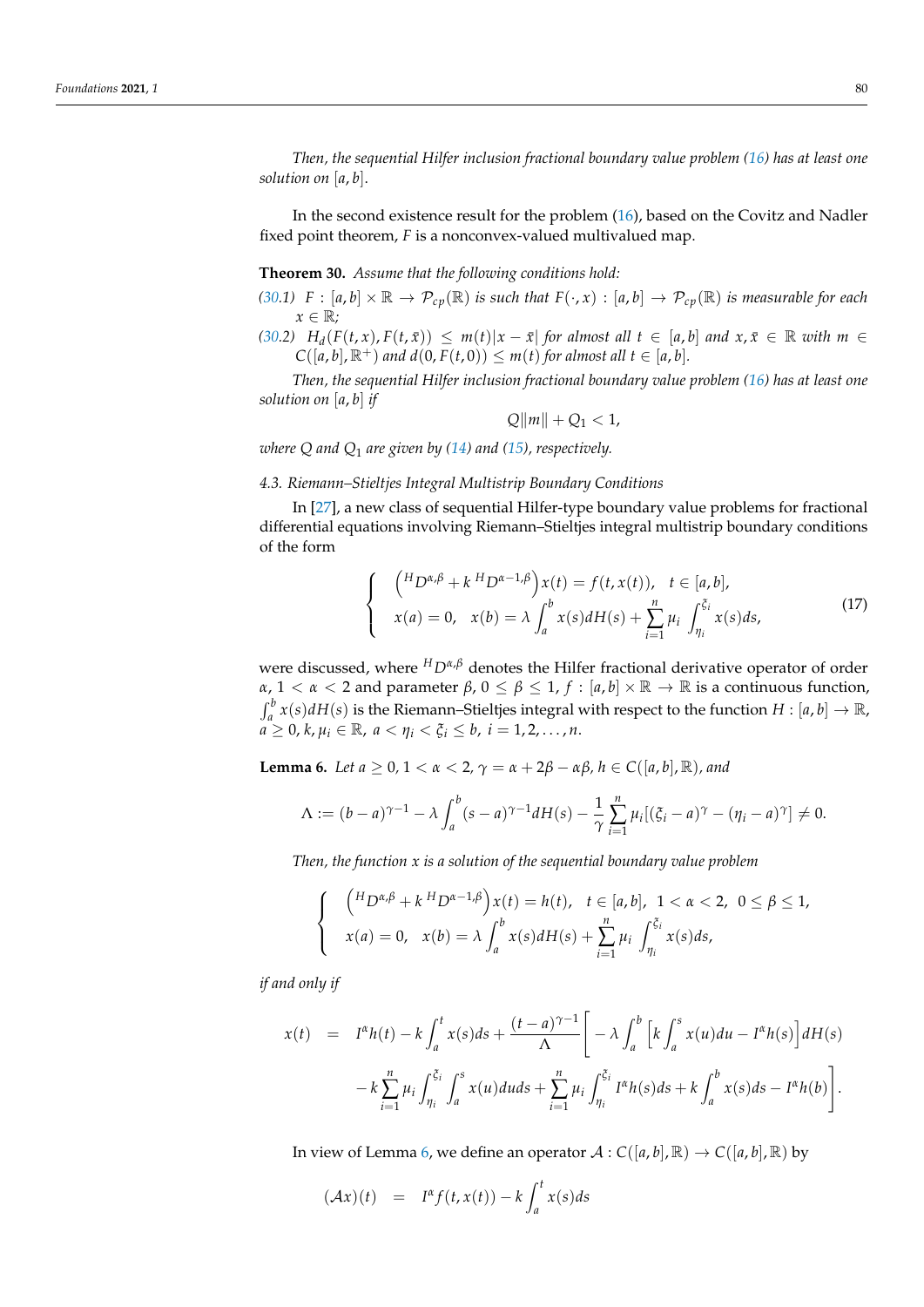$$
+\frac{(t-a)^{\gamma-1}}{\Lambda}\bigg[-\lambda \int_a^b \Big[k \int_a^s x(u)du - I^{\alpha}f(s, x(s))\Big]dH(s)
$$
  

$$
-\kappa \sum_{i=1}^n \mu_i \int_{\eta_i}^{\xi_i} \int_a^s x(u)du ds + \sum_{i=1}^n \mu_i \int_{\eta_i}^{\xi_i} I^{\alpha}f(s, x(s))ds
$$
  

$$
+\kappa \int_a^b x(s)ds - I^{\alpha}f(b, x(b))\bigg].
$$
 (18)

It is obvious that the sequential boundary value problem [\(17\)](#page-17-2) has solutions if and only if the operator  $A$  has fixed points.

We use the notations:

<span id="page-18-1"></span>
$$
\Omega = \frac{(b-a)^{\alpha}}{\Gamma(\alpha+1)} + \frac{(b-a)^{\gamma-1}}{|\Lambda|} \left[ |\lambda| \int_a^b \frac{(s-a)^{\alpha}}{\Gamma(\alpha+1)} dH(s) + \sum_{i=1}^n |\mu_i| \frac{(\xi_i - a)^{\alpha+1} - (\eta_i - a)^{\alpha+1}}{\Gamma(\alpha+2)} + \frac{(b-a)^{\alpha}}{\Gamma(\alpha+1)} \right],
$$
\n(19)

and

<span id="page-18-2"></span>
$$
\Omega_1 = |k|(b-a) + \frac{(b-a)^{\gamma-1}}{|\Lambda|} [|\lambda||k| \int_a^b (s-a) dH(s) \n+ \frac{1}{2}|k| \sum_{i=1}^n |\mu_i| ((\xi_i - a)^2 - (\eta_i - a)^2) + |k|(b-a)].
$$
\n(20)

4.3.1. Existence and Uniqueness Results for the Problem [\(17\)](#page-17-2)

The existence and uniqueness results for the problem [\(17\)](#page-17-2), based on Banach's contraction mapping principle, Krasnoselskii's fixed point theorem, and the Leray–Schauder nonlinear alternative, respectively, are given as follows.

#### <span id="page-18-0"></span>**Theorem 31.** *Assume that:*

(31.1) 
$$
|f(t,x) - f(t,y)| \le L|x - y|
$$
,  $L > 0$ ,  $t \in [a, b]$  and  $x, y \in \mathbb{R}$ .  
If  
 $L\Omega + \Omega_1 < 1$ ,

*where* Ω *and* Ω<sup>1</sup> *are defined by* [\(19\)](#page-18-1) *and* [\(20\)](#page-18-2)*, respectively, then the sequential Hilfer boundary value problem* [\(17\)](#page-17-2) *has a unique solution on* [*a*, *b*]*.*

<span id="page-18-3"></span>**Theorem 32.** Let  $f : [a, b] \times \mathbb{R} \to \mathbb{R}$  be a continuous function such that:

*[\(32.](#page-18-3)1)*  $|f(t, w)| \leq \varphi(t)$ ,  $\forall (t, w) \in [a, b] \times \mathbb{R}$ , and  $\varphi \in C([a, b], \mathbb{R}^+)$ .

*Then, if*  $\Omega_1 < 1$ *, where*  $\Omega_1$  *is defined in* [\(19\)](#page-18-1)*, the sequential Hilfer boundary value problem* [\(17\)](#page-17-2) *has at least one solution on* [*a*, *b*]*.*

<span id="page-18-4"></span>**Theorem 33.** Let  $\Omega_1 < 1$ . In addition, we assume that:

- *[\(33.](#page-18-4)1)*  $|f(t, w)| \leq p(t)\psi(|w|)$  *for each*  $(t, w) \in [a, b] \times \mathbb{R}$ *, where*  $\psi : [0, \infty) \to (0, \infty)$  *is a nondecreasing and continuous function and*  $p \in C([a, b], \mathbb{R}^+);$
- *[\(33.](#page-18-4)2) there exists a constant*  $K > 0$  *such that*  $\frac{(1 \Omega_1)K}{\psi(K) ||p|| \Omega} > 1$ .

*Then, the sequential Hilfer boundary value problem* [\(17\)](#page-17-2) *has at least one solution on* [*a*, *b*]*.*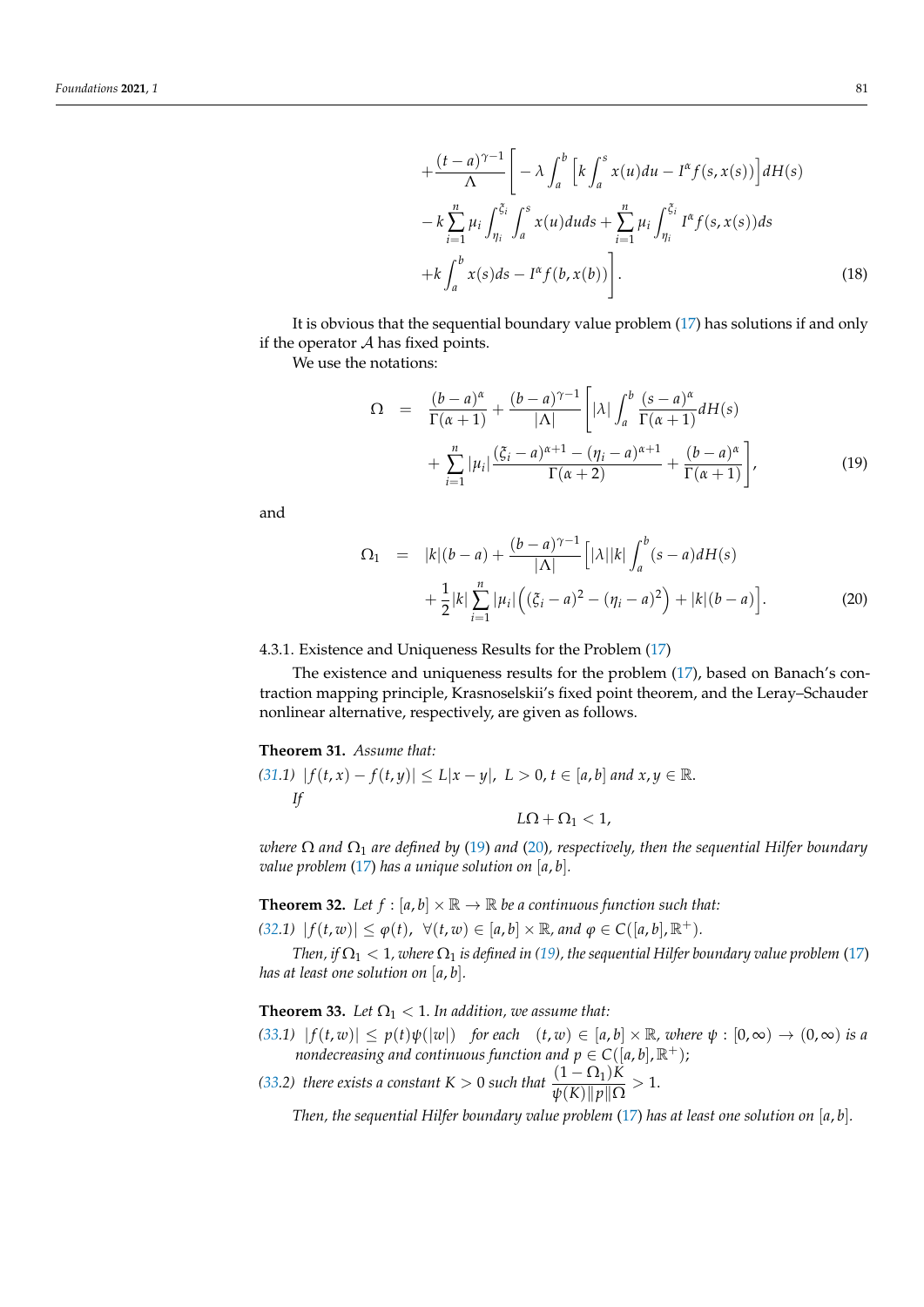4.3.2. Existence Results for the Inclusion Problem

The authors of [\[27\]](#page-35-7) also covered the multivalued case of the problem [\(17\)](#page-17-2) by considering the following sequential inclusion boundary value problem

<span id="page-19-0"></span>
$$
\begin{cases}\n\left(\begin{matrix}H_{D^{\alpha,\beta}}+k\,H_{D^{\alpha-1,\beta}}\right)x(t)\in F(t,x(t)), & t\in[a,b],\\
x(a)=0, & x(b)=\lambda\int_{a}^{b}x(s)dH(s)+\sum_{i=1}^{n}\mu_{i}\int_{\eta_{i}}^{\xi_{i}}x(s)ds,\n\end{matrix}\right)\n\end{cases}
$$
\n(21)

where  $F : [a, b] \times \mathbb{R} \to \mathcal{P}(\mathbb{R})$  is a multivalued function and  $(\mathcal{P}(\mathbb{R}))$  is the family of all nonempty subsets of  $\mathbb{R}$ ).

**Definition 17.** *A function*  $x \in AC([a, b], \mathbb{R})$  *is a solution of the sequentilal Hilfer boundary* value problem [\(21\)](#page-19-0) if  $x(a) = 0$ ,  $x(b) = \lambda \int_a^b x(s) dH(s) + \sum_{i=1}^n \mu_i \int_{\eta_i}^{\tilde{\xi}_i} x(s) ds$ , and there exists a  $f$ unction  $v \in L^1([a,b],{\mathbb R})$  such that  $v(t) \in F(t,x(t))$  a.e. on [a, b] and

$$
x(t) = I^{\alpha}v(t) - k \int_a^t x(s)ds + \frac{(t-a)^{\gamma-1}}{\Lambda} \left[ -\lambda \int_a^b \left[ k \int_a^s x(u)du - I^{\alpha}v(s) \right] dH(s) - k \sum_{i=1}^n \mu_i \int_{\eta_i}^{\xi_i} \int_a^s x(u)du ds + \sum_{i=1}^n \mu_i \int_{\eta_i}^{\xi_i} I^{\alpha}v(s)ds + k \int_a^b x(s)ds - I^{\alpha}v(b) \right], \ t \in [a, b].
$$

The following existence result is based on the Leray–Schauder nonlinear alternative for multivalued maps.

<span id="page-19-1"></span>**Theorem 34.** *Assume that*  $\Omega_1 < 1$ *. In addition, we suppose that:* 

[\(34.](#page-19-1)1)  $F : [a, b] \times \mathbb{R} \to \mathcal{P}_{c, cp}(\mathbb{R})$  *is L*<sup>1</sup>-Carathéodory multivalued map; [\(34.](#page-19-1)2)  $||F(t,z)||_{\mathcal{P}} := \sup\{|y| : y \in F(t,z)\} \leq p(t)\psi(||z||)$  for each  $(t,z) \in [a,b] \times \mathbb{R}$ , where  $\psi$ :  $[0,\infty) \to (0,\infty)$  *is a nondecreasing continuous function and*  $p \in C([a,b], \mathbb{R}^+);$ 

*[\(34.](#page-19-1)3) There exists a constant*  $M > 0$  *such that* 

$$
\frac{M}{\|p\|\psi(M)\Omega} > \frac{1}{1-\Omega_1},\tag{22}
$$

*where*  $\Omega$  *and*  $\Omega_1$  *are given in* [\(19\)](#page-18-1) *and* [\(20\)](#page-18-2), *respectively.* 

*Then, the sequential Hilfer boundary value problem [\(21\)](#page-19-0) has at least one solution on* [*a*, *b*].

# **5. Boundary Value Problems for** *ψ***-Hilfer Fractional Differential Equations**

*5.1. Existence Results for a ψ-Hilfer Nonlocal Fractional Boundary Value Problem via Topological Degree Theory*

The authors of [\[28\]](#page-35-8), using topological degree theory, studied the existence of solutions for a *ψ*-Hilfer-type fractional differential equation equipped with nonlocal multipoint boundary conditions given by

<span id="page-19-2"></span>
$$
\begin{cases}\nH_{D_{a^{+}}^{\alpha,\beta;\psi}x}(t) = f(t,x(t)), \ t \in [a,b], \ 1 < \alpha < 2, \ 0 \le \beta \le 1, \\
x(a) = 0, \ x(b) - \sum_{i=1}^{m-2} \lambda_i x(\xi_i) = \mu \ h(x),\n\end{cases}
$$
\n(23)

where  ${}^{H}D_{a+}^{\alpha,\beta;\psi}$  is the *ψ*-Hilfer fractional derivative of order *α* and parameter *β*, *a* ≥ 0,  $f:[a,b]\times\mathbb{R}\to\mathbb{R}$ ,  $h:\mathcal{C}([a,b],\mathbb{R})\to\mathbb{R}$  are given continuous functions,  $a<\xi_1<\xi_2<\xi_2$ ... <  $\xi_{m-2}$  < *b* and  $\mu, \lambda_i \in \mathbb{R}$ , *i* = 1, 2, ..., *m* − 2.

The following lemma deals with a linear variant of the problem [\(23\)](#page-19-2).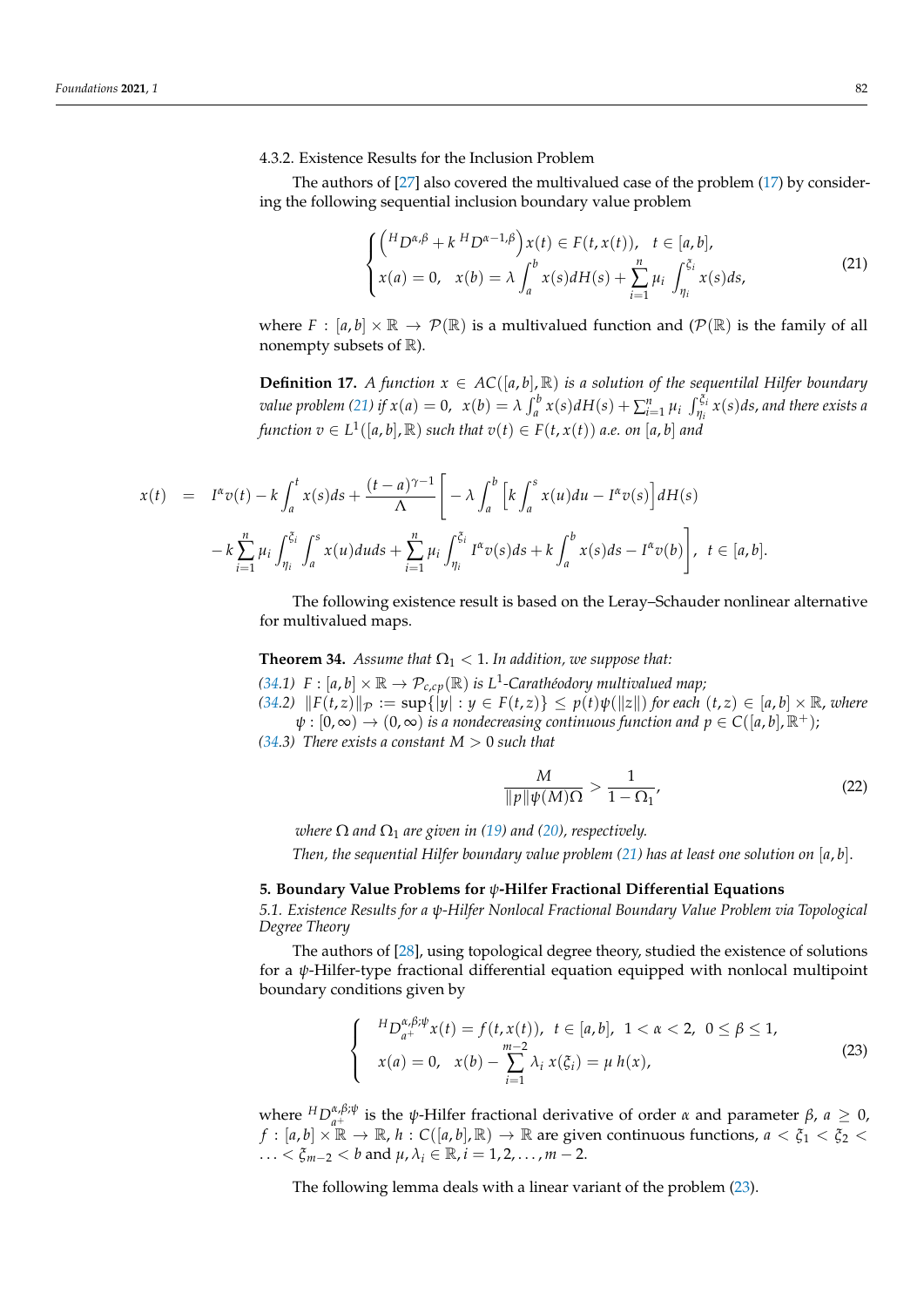<span id="page-20-0"></span>**Lemma 7.** Let  $\Lambda \neq 0$ . For  $z \in C([a, b], \mathbb{R})$ , the function x is a solution of the linear problem

$$
\begin{cases}\nH_{D_{a^+}^{\alpha,\beta;\psi}x}(t) = z(t), & t \in [a,b], a \ge 0, \ 1 < \alpha < 2, \ 0 \le \beta \le 1, \\
x(a) = 0, & x(b) - \sum_{i=1}^{m-2} \lambda_i x(\xi_i) = \mu \, h(x),\n\end{cases}
$$

*if and only if*

$$
x(t) = I^{\alpha} z(t) + \frac{(\psi(t) - \psi(a))^{\gamma-1}}{\Lambda} \Big[ \mu \, h(x) - \sum_{i=1}^{m-2} \lambda_i I^{\alpha} z(\xi_i) - I^{\alpha} h(b) \Big],
$$

*where*  $\gamma = \alpha + 2\beta - \alpha\beta$  *and*  $\Lambda := (\psi(b) - \psi(a))^{\gamma} - \alpha$ *m*−2 ∑ *i*=1  $\lambda_i(\psi(\xi_i) - \psi(a))^{\gamma-1}$ .

By Lemma [7,](#page-20-0) we introduce an operator  $A: C([a, b], \mathbb{R}) \to C([a, b], \mathbb{R})$  as

$$
(\mathcal{A}x)(t) = I^{\alpha} f(t, x(t)) + \frac{(\psi(t) - \psi(a))^{\gamma - 1}}{\Lambda} \Big[ \mu \, h(x) + \sum_{i=1}^{m-2} \lambda_i I^{\alpha} f(\xi_i, x(\xi_i)) - I^{\alpha} f(b, x(b)) \Big]. \tag{24}
$$

Notice that a fixed point of the operator  $A$  is a solution of the problem [\(23\)](#page-19-2). We set the following notation:

<span id="page-20-3"></span>
$$
\delta = |\mu| \frac{(\psi(b) - \psi(a))^{\gamma - 1}}{|\Lambda|},\tag{25}
$$

$$
Q = \frac{(\psi(b) - \psi(a))^{\alpha}}{\Gamma(\alpha + 1)} \left(1 + \frac{\delta}{|\mu|}\right) + \frac{\delta}{|\mu| \Gamma(\alpha + 1)} \sum_{i=1}^{m-2} |\lambda_i| (\psi(\xi_i) - \psi(a))^{\alpha}.
$$
 (26)

Our existence results are stated below. Theorem [35](#page-20-1) is based on Sadovski's fixed point theorem and Theorem [36](#page-20-2) on Isaia's fixed point theorem.

<span id="page-20-1"></span>**Theorem 35.** Let  $f : [a, b] \times \mathbb{R} \to \mathbb{R}$  and  $h : C([a, b], \mathbb{R}) \to \mathbb{R}$  be continuous functions such that: [\(35.](#page-20-1)1) there exists a constant  $L > 0$  such that:  $|f(t, x) - f(t, y)| \le L|x - y|$ , for all  $(t, x)$ ,  $(t, y) \in$  $[a, b] \times \mathbb{R}$ ;

*[\(35.](#page-20-1)2) there exists a constant*  $H > 0$  *such that:*  $|h(x) - h(y)| \leq H|x - y|$ , *for all*  $x, y \in$  $C([a, b], \mathbb{R}).$ 

*Then, there exists at least one solution for the problem [\(23\)](#page-19-2) if* 

$$
\delta H + LQ < 1,\tag{27}
$$

*where δ and Q are defined by [\(25\)](#page-20-3) and [\(26\)](#page-20-3), respectively.*

<span id="page-20-2"></span>**Theorem 36.** *Assume that:*

*[\(36.](#page-20-2)1) for an arbitrary*  $x \in C([a, b], \mathbb{R})$ *, there exist*  $M, N > 0, q_1 \in [0, 1)$  *such that* 

 $|h(x)| \le M ||x||^{q_1} + N.$ 

*[\(36.](#page-20-2)2) for an arbitrary*  $(t, x) \in [a, b] \times \mathbb{R}$ *, there exist*  $K, \mathbb{E} > 0$ ,  $q_2 \in [0, 1)$  *such that* 

$$
|f(t,x)| \leq K ||x||^{q_2} + \Xi.
$$

*If*  $\ell = \delta H < 1$ , *then the*  $\psi$ *-Hilfer fractional boundary value problem* [\(23\)](#page-19-2) *has at least one solution*  $x \in C([a, b], \mathbb{R})$  *and the set of solutions is bounded in*  $C([a, b], \mathbb{R})$ .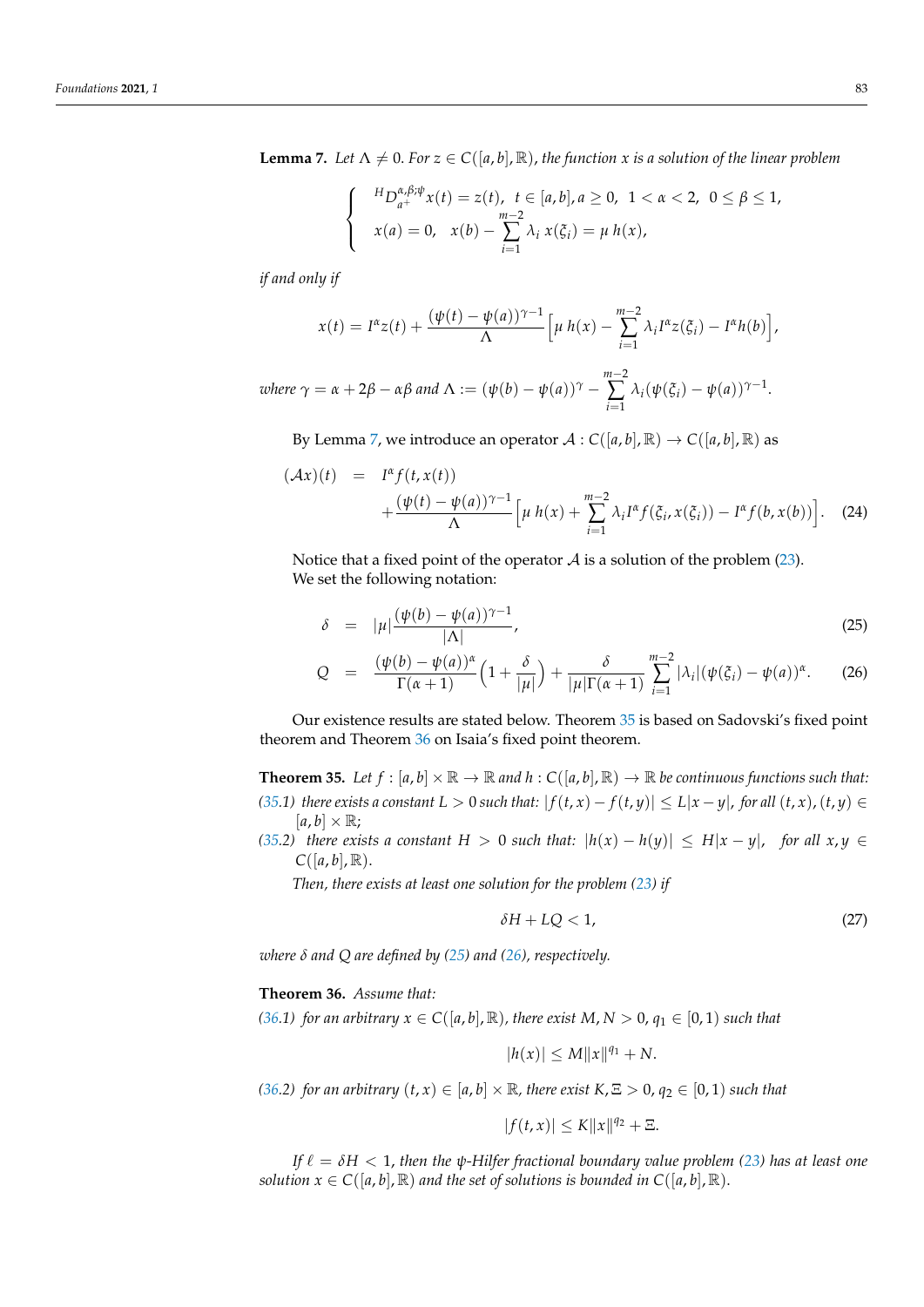#### *5.2. Mixed Nonlocal Boundary Conditions*

A new class of boundary value problems of *ψ*-Hilfer fractional integro-differential equations with mixed nonlocal boundary conditions of the form

<span id="page-21-0"></span>
$$
\begin{cases}\nH_D_{0^+}^{\alpha,\rho;\psi}x(t) = f(t,x(t), I_{0^+}^{\phi;\psi}x(t)), & t \in (0,T], \\
x(0) = 0, & \sum_{i=1}^m \delta_i x(\eta_i) + \sum_{j=1}^n \omega_j I_{0^+}^{\beta_j;\psi}x(\theta_j) + \sum_{k=1}^r \lambda_k H_D_{0^+}^{\mu_k,\rho;\psi}x(\xi_k) = \kappa,\n\end{cases}
$$
\n(28)

were discussed in [\[29\]](#page-35-9), where  ${}^HD_{0^+}^{\mu,\rho;\psi}$  is  $\psi$ -Hilfer fractional derivatives of order  $u = {\alpha, \mu_k}$ with  $1 < \mu_k < \alpha \leq 2$ ,  $0 \leq \rho \leq 1$ ,  $I_{0^+}^{\nu;\psi}$  is  $\psi$ -Riemann–Liouville fractional integral of order *v* = { $φ$ ,  $β$ <sub>*j*</sub>},  $φ$ ,  $β$ <sub>*j*</sub> > 0 for *j* = 1, 2, . . . , *n*, *κ*,  $δ$ <sub>*i*</sub>,  $ω$ <sub>*j*</sub>,  $λ$ <sub>*k*</sub> ∈ ℝ are given constants, the points  $\eta_i$ ,  $\theta_j$ ,  $\xi_k\in[a,b]$ ,  $i=1,2,\ldots,m$ ,  $j=1,2,\ldots,n$ ,  $k=1,2,\ldots,r$ , and  $f:[a,b]\times\mathbb{R}^2\to\mathbb{R}$  is a given continuous function. We emphasize that the mixed nonlocal boundary conditions include multipoint, fractional derivative multiorder, and fractional integral multiorder boundary conditions.

In order to transform the problem [\(28\)](#page-21-0) into a fixed point problem, we provide the following auxiliary lemma, which concerns a linear variant of the boundary value problem [\(28\)](#page-21-0).

<span id="page-21-1"></span>**Lemma 8.** *Let*  $1 < \mu_k < \alpha \leq 2, 0 \leq \rho \leq 1, \gamma = \alpha + \rho(2 - \alpha), k = 1, 2, ..., r, and \Omega \neq 0$ . *Suppose that*  $h \in C([a, b], \mathbb{R})$ *. Then,*  $x \in C([a, b], \mathbb{R})$  *is a solution of the problem* 

$$
\begin{cases}\nH_{D_{0+}^{\alpha,\rho;\psi}}x(t) = h(t), & t \in (0,T], \\
x(0) = 0, & \sum_{i=1}^{m} \delta_i x(\eta_i) + \sum_{j=1}^{n} \omega_j I_{0+}^{\beta_j;\psi} x(\theta_j) + \sum_{k=1}^{r} \lambda_k H_{D_{0+}^{\mu_k,\rho;\psi}} x(\xi_k) = \kappa,\n\end{cases}
$$

*if and only if x satisfies the integral equation*

$$
x(t) = I_{0^{+}}^{\alpha;\psi}h(t) + \frac{(\psi(t) - \psi(0))^{\gamma-1}}{\Omega\Gamma(\gamma)} \left[\kappa - \left(\sum_{i=1}^{m} \delta_{i}I_{0^{+}}^{\alpha;\psi}h(\eta_{i}) + \sum_{j=1}^{n} \omega_{j}I_{0^{+}}^{\alpha+\beta_{j};\psi}h(s)(\theta_{j}) + \sum_{k=1}^{r} \lambda_{k}I_{0^{+}}^{\alpha-\mu_{k};\psi}h(s)(\xi_{k})\right)\right],
$$

*where*

<span id="page-21-3"></span>
$$
\Omega = \sum_{i=1}^{m} \frac{\delta_i(\psi(\eta_i) - \psi(0))^{\gamma - 1}}{\Gamma(\gamma)} + \sum_{j=1}^{n} \frac{\omega_j(\psi(\theta_j) - \psi(0))^{\gamma + \beta_j - 1}}{\Gamma(\gamma + \beta_j)} + \sum_{k=1}^{r} \frac{\lambda_k(\psi(\xi_k) - \psi(0))^{\gamma - \mu_k - 1}}{\Gamma(\gamma - \mu_k)}.
$$
(29)

For the sake of convenience, we use the following notations:

<span id="page-21-2"></span>
$$
A(\chi, \varepsilon) = \frac{(\psi(\chi) - \psi(0))^{\varepsilon}}{\Gamma(\varepsilon + 1)},
$$
\n(30)

$$
\Lambda_0 = 1 + A(T, \phi), \tag{31}
$$

$$
\Lambda_1 = A(T,\alpha) + \frac{A(T,\gamma-1)}{|\Omega|} \left( \sum_{i=1}^m |\delta_i| A(\eta_i, \alpha) + \sum_{j=1}^n |\omega_j| A(\theta_j, \alpha + \beta_j) + \sum_{k=1}^r |\lambda_k| A(\xi_k, \alpha - \mu_k) \right).
$$
\n(32)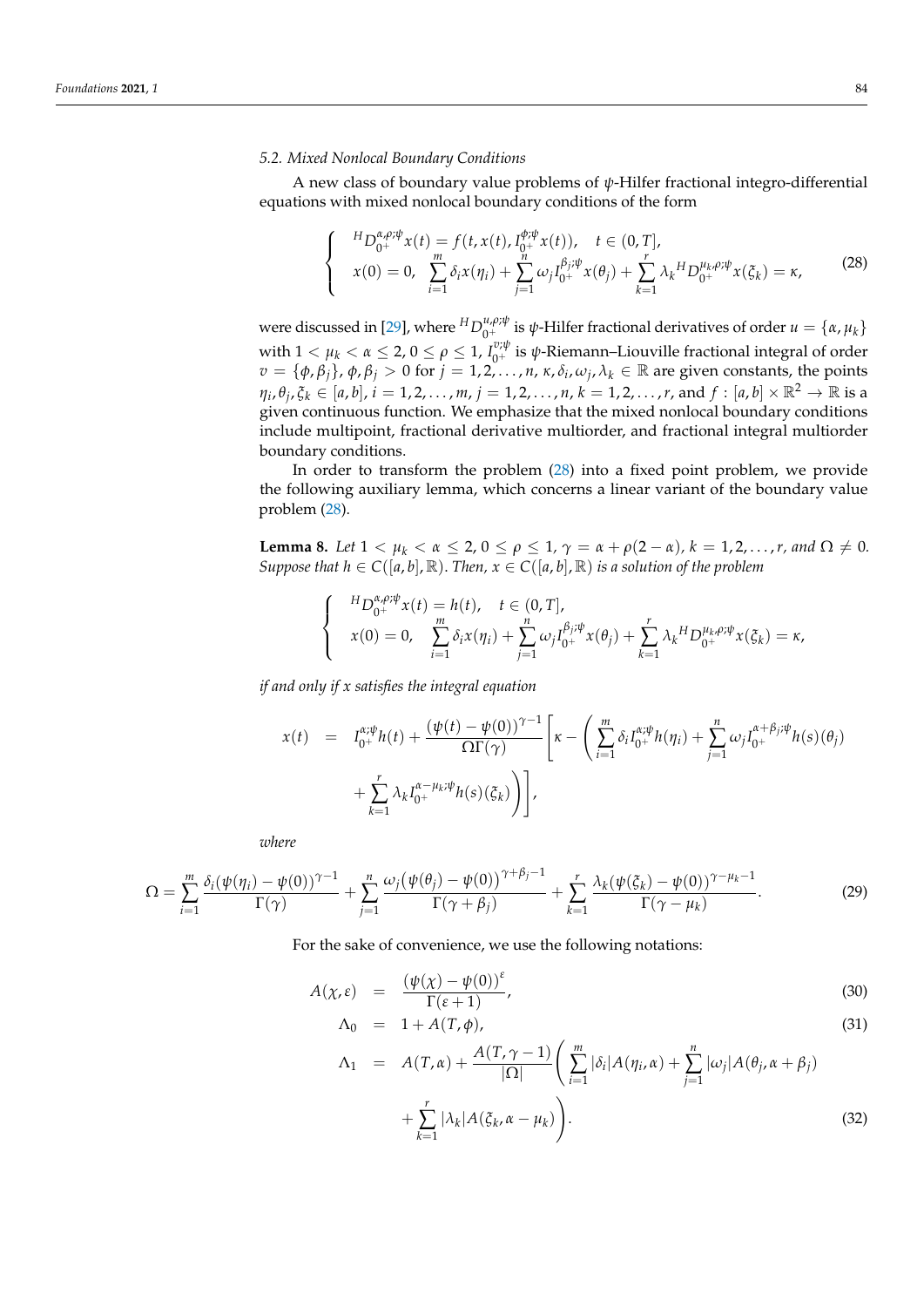In view of Lemma [8,](#page-21-1) an operator  $\mathcal{A}: C([a,b], \mathbb{R}) \to C([a,b], \mathbb{R})$  is defined by

$$
(\mathcal{A}x)(t) = I_{0^+}^{\alpha;\psi} F_x(s)(t) + \frac{A(t,\gamma-1)}{\Omega} \left[ \kappa - \left( \sum_{i=1}^m \delta_i I_{0^+}^{\alpha;\psi} F_x(s)(\eta_i) + \sum_{j=1}^n \omega_j I_{0^+}^{\alpha+\beta_j;\psi} F_x(s)(\theta_j) + \sum_{k=1}^r \lambda_k I_{0^+}^{\alpha-\mu_k;\psi} F_x(s)(\xi_k) \right) \right],
$$

where

$$
F_x(t) = f(t, x(t), I_{0^+}^{\phi; \psi} x(t)), \quad t \in [a, b].
$$

It should be noticed that the problem  $(28)$  has solutions if and only if the operator  $A$ has fixed points.

In the first result, based on Banach contraction mapping principle, we establish the existence and uniqueness of solutions for the problem [\(28\)](#page-21-0).

# <span id="page-22-0"></span>**Theorem 37.** *Assume that:*

*for an* 

*If*

*[\(37.](#page-22-0)1) there exists a constant*  $L_1 > 0$  *such that* 

$$
|f(t, u_1, v_1) - f(t, u_2, v_2)| \le L_1(|u_1 - u_2| + |v_1 - v_2|)
$$
  
*ny*  $u_i, v_i \in \mathbb{R}, i = 1, 2$  and  $t \in [a, b].$   

$$
\Delta_0 \Delta_1 L_1 < 1,
$$

*where* Λ<sup>0</sup> *and* Λ<sup>1</sup> *are given by* [\(31\)](#page-21-2) *and* [\(32\)](#page-21-2)*, respectively, then the problem* [\(28\)](#page-21-0) *has a unique solution on* [*a*, *b*]*.*

Next, we present two existence results, based on Krasnoselskii's fixed point theorem and the Leray–Schauder nonlinear alternative, respectively.

<span id="page-22-1"></span>**Theorem 38.** *Assume that*  $f : [a, b] \times \mathbb{R}^2 \to \mathbb{R}$  *is a continuous function satisfying [\(37.](#page-22-0)1). In addition, we assume that:*

*[\(38.](#page-22-1)1)*  $| f(t, u, v) | ≤ σ(t), ∀(t, u, v) ∈ [a, b] × ℝ<sup>2</sup>, and σ ∈ C([a, b], ℝ<sup>+</sup>).$ *If L*<sub>1</sub>Λ<sub>0</sub>[Λ<sub>1</sub> – *A*(*T*, *α*)] < 1,

*where*  $\Lambda_0$ ,  $\Lambda_1$ ,  $A(T, \alpha)$  are defined by [\(31\)](#page-21-2), [\(32\)](#page-21-2), and [\(30\)](#page-21-2), respectively, then the problem [\(28\)](#page-21-0) has *at least one solution on* [*a*, *b*].

### <span id="page-22-2"></span>**Theorem 39.** *Assume that:*

*[\(39.](#page-22-2)1) there exists a function*  $q \in C([a, b], \mathbb{R}^+)$  *and a continuous nondecreasing function*  $\Phi$ :  $[0, \infty) \rightarrow [0, \infty)$  *that is subhomogeneous (that is,*  $\Phi(\mu x) \leq \mu \Phi(x)$ *, for all*  $\mu \geq 1$  *and*  $x \in C([a, b], \mathbb{R})$ *), such that* 

$$
|f(t, u, v)| \leq q(t)\Phi(|u| + |v|) \quad \text{for each} \quad (t, u, v) \in [a, b] \times \mathbb{R}^2;
$$

*[\(39.](#page-22-2)2) there exist a constant*  $M_2 > 0$  *such that* 

$$
\frac{M_2}{\Lambda_0 \Lambda_1 \Phi(M_2) ||q|| + (|\kappa| A(T, \gamma - 1))/|\Omega|} > 1,
$$

*with*  $\Omega$ *,*  $A(T, \alpha)$   $\Lambda_0$  *and*  $\Lambda_1$  *by* [\(29\)](#page-21-3)–[\(32\)](#page-21-2)*. Then, the problem* [\(28\)](#page-21-0) *has at least one solution on* [*a*, *b*]*.*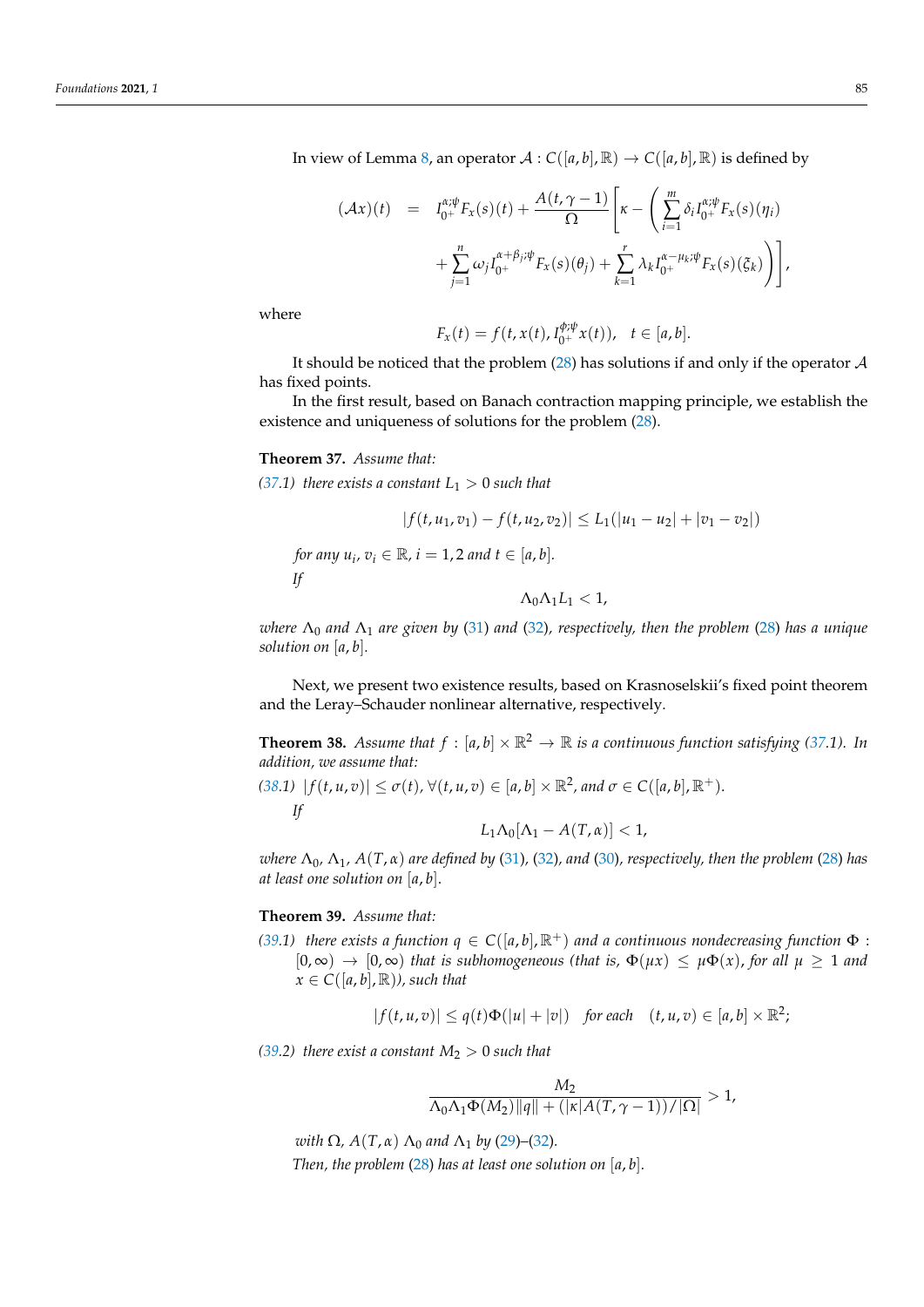# **6. Boundary Value Problems for** *ψ***-Hilfer-Type Sequential Fractional Differential Equations and Inclusions**

# *6.1. Multipoint Boundary Conditions*

The study of existence and uniqueness of solutions for a new class of boundary value problems of sequential *ψ*-Hilfer-type fractional differential equations with multipoint boundary conditions of the form

<span id="page-23-0"></span>
$$
\begin{cases}\n\left(H_{D^{\alpha,\beta;\psi}} + k H_{D^{\alpha-1,\beta;\psi}}\right)x(t) = f(t,x(t)), & t \in [a,b], \\
x(a) = 0, & x(b) = \sum_{i=1}^{m} \lambda_i x(\theta_i),\n\end{cases}
$$
\n(33)

were initiated in [\[30\]](#page-35-10), where  ${}^{H}D^{\alpha,\beta;\psi}$  is the  $\psi$ -Hilfer fractional derivative of order  $\alpha$ , 1 < *α* < 2 and parameter *β*, 0 ≤ *β* ≤ 1, *f* : [*a*, *b*] × R → R is a continuous function,  $a < b, k, \lambda_i \in \mathbb{R}$ ,  $i = 1, 2, \ldots, m$  and  $a < \theta_1 < \theta_2 < \ldots < \theta_m < b$ .

We first give an auxiliary lemma concerning a linear variant of the boundary value problem [\(33\)](#page-23-0).

<span id="page-23-1"></span>**Lemma 9.** *Let*  $a < b$ ,  $1 < a < 2$ ,  $\gamma = a + 2\beta - \alpha\beta$ ,  $h \in C([a, b], \mathbb{R})$ , and

$$
\Lambda := (\psi(b) - \psi(a))^{\gamma - 1} - \sum_{i=1}^{m} \lambda_i (\psi(b_i) - \psi(a))^{\gamma - 1} \neq 0.
$$

*Then, the function*  $x \in C([a, b], \mathbb{R})$  *is a solution of the boundary value problem* 

$$
\begin{cases}\n\left(H_D \alpha, \beta; \psi + k \ H_D \alpha - 1, \beta; \psi\right) x(t) = h(t), \ t \in [a, b], \\
x(a) = 0, \quad x(b) = \sum_{i=1}^m \lambda_i x(\theta_i),\n\end{cases}
$$

*if and only if*

$$
x(t) = I^{\alpha;\psi}h(t) - k \int_a^t x(s)ds + \frac{(\psi(t) - \psi(a))^{\gamma-1}}{\Lambda} \Big[ -k \sum_{i=1}^m \lambda_i \int_a^{\theta_i} x(s)ds - I^{\alpha;\psi}h(b) + \sum_{i=1}^m \lambda_i I^{\alpha;\psi}h(\theta_i) + k \int_a^b x(s)ds \Big], \ t \in [a,b].
$$

In view of Lemma [9,](#page-23-1) we define an operator  $A: C([a, b], \mathbb{R}) \to C([a, b], \mathbb{R})$  by

$$
\begin{array}{rcl}\n(\mathcal{A}x)(t) & = & I^{\alpha;\psi}f(t,x(t)) - k \int_{a}^{t} x(s)ds \\
& + \frac{(\psi(t) - \psi(a))^{\gamma-1}}{\Lambda} \Big[ -k \sum_{i=1}^{m} \lambda_{i} \int_{a}^{\theta_{i}} x(s)ds \\
& + \sum_{i=1}^{m} \lambda_{i} I^{\alpha;\psi}f(\theta_{i}, x(\theta_{i})) + k \int_{a}^{b} x(s)ds - I^{\alpha;\psi}f(b, x(b)) \Big], \ t \in [a, b].\n\end{array}
$$

It should be noticed that the sequential boundary value problem [\(33\)](#page-23-0) has a solution if and only if the operator  $A$  has fixed points.

In the following, we use the notations:

<span id="page-23-2"></span>
$$
\Omega = \frac{(\psi(b) - \psi(a))^{\gamma - 1}}{|\Lambda| \Gamma(\alpha + 1)} \Big[ \sum_{i=1}^{m} |\lambda_i| (\theta_i - a)^{\alpha} + (\psi(b) - \psi(a))^{\alpha} \Big] + \frac{(\psi(b) - \psi(a))^{\alpha}}{\Gamma(\alpha + 1)},
$$
(34)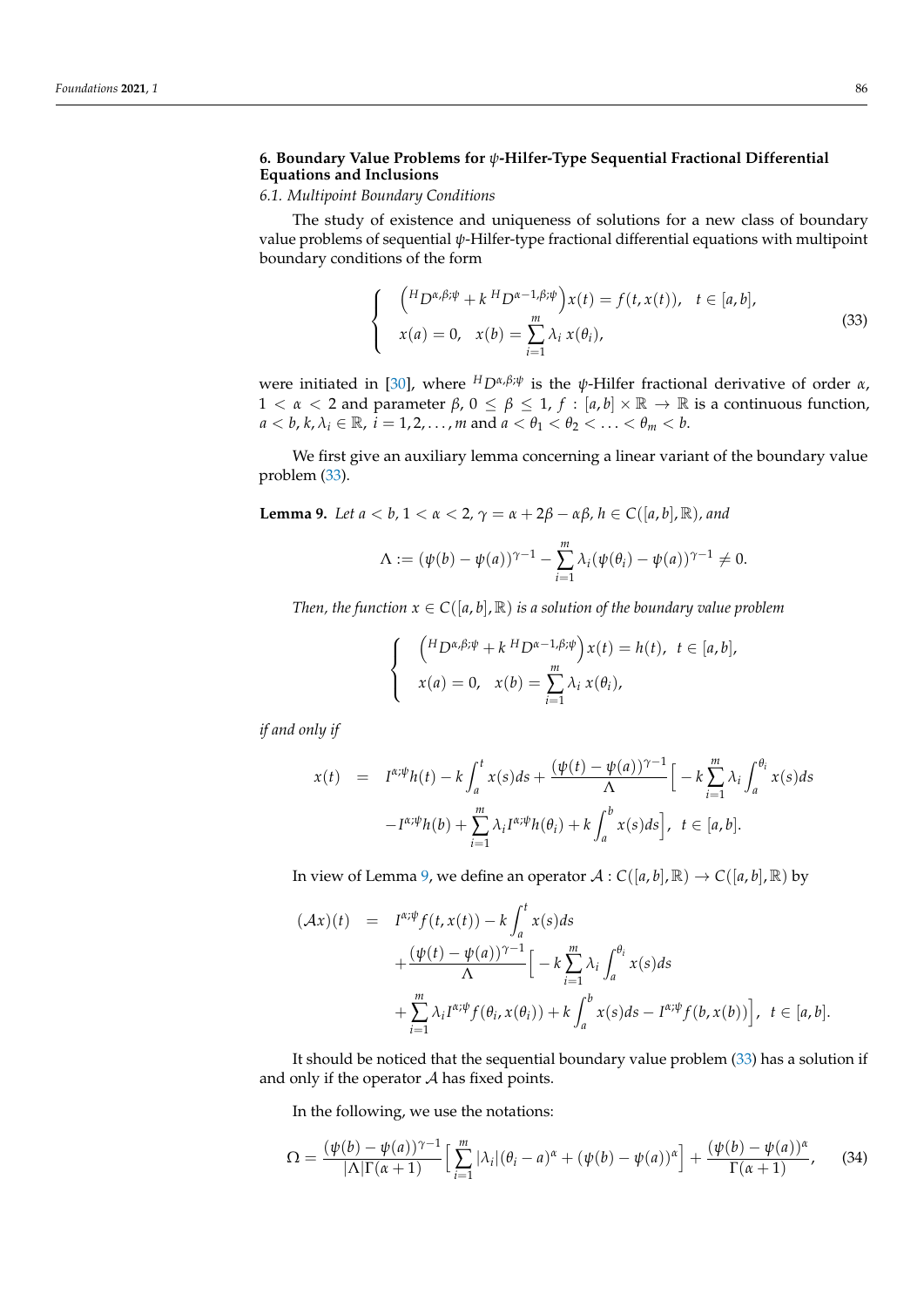and

<span id="page-24-1"></span>
$$
\Omega_1 = |k|(b-a) + \frac{(\psi(b) - \psi(a))^{\gamma - 1}}{|\Lambda|} \Big[ |k| \sum_{i=1}^m |\lambda_i| (\theta_i - a) + |k|(b-a) \Big]. \tag{35}
$$

Our first result is an existence and uniqueness result, and the other two are existence results, based on Banach's contraction mapping principle, Krasnoselskii's fixed point theorem, and the Leray–Schauder nonlinear alternative, respectively.

<span id="page-24-0"></span>**Theorem 40.** *Assume that:*

*If*

 $(40.1)$  $(40.1)$  *there exists a constant*  $L > 0$  *such that* 

 $|f(t, x) - f(t, y)| \le L|x - y|$  *for each*  $t \in [a, b]$  *and*  $x, y \in \mathbb{R}$ .  $L\Omega + \Omega_1 < 1$ ,

*where*  $\Omega$  *and*  $\Omega_1$  *are defined by* [\(34\)](#page-23-2) *and* [\(35\)](#page-24-1)*, respectively, then the boundary value problem* [\(33\)](#page-23-0) *has a unique solution on* [*a*, *b*]*.*

<span id="page-24-2"></span>**Theorem 41.** Let  $f : [a, b] \times \mathbb{R} \to \mathbb{R}$  be a continuous function such that:

 $(41.1)$  $(41.1)$   $|f(t, x)| \leq \varphi(t)$ ,  $\forall (t, x) \in [a, b] \times \mathbb{R}$ , and  $\varphi \in C([a, b], \mathbb{R}^+)$ .

*Then, the boundary value problem* [\(33\)](#page-23-0) *has at least one solution on* [*a*, *b*] *provided that*  $\Omega_1 < 1$ *, where*  $\Omega_1$  *is given by* [\(35\)](#page-24-1)*.* 

<span id="page-24-3"></span>**Theorem 42.** Let  $f : [a, b] \times \mathbb{R} \to \mathbb{R}$  be a continuous function. Assume that  $\Omega_1 < 1$ . In addition, *we suppose that:*

*[\(42.](#page-24-3)1) there exists a continuous, nondecreasing function*  $\psi : [0, \infty) \to (0, \infty)$  *and a function*  $p \in C([a, b], \mathbb{R}^+)$  *such that* 

$$
|f(t, u)| \le p(t)\psi(|u|) \quad \text{for each} \quad (t, u) \in [a, b] \times \mathbb{R};
$$

*[\(42.](#page-24-3)2) there exists a constant*  $K > 0$  *such that* 

$$
\frac{(1 - \Omega_1)K}{\psi(K)\|p\|\Omega} > 1.
$$

*Then, the boundary value problem* [\(33\)](#page-23-0) *has at least one solution on* [*a*, *b*]*.*

#### *6.2. Integral Multipoint Boundary Conditions*

The authors of [\[31\]](#page-35-11) studied a new class of boundary value problems of sequential Hilfer-type fractional differential equations involving integral multipoint boundary conditions of the form

<span id="page-24-4"></span>
$$
\begin{cases}\n\left(\begin{aligned}\nH_D \alpha, & \beta; \psi + k \, H_D \alpha - 1, & \beta; \psi \\
x(a) = 0, & x(b) = \sum_{i=1}^n \mu_i \int_a^{\eta_i} \psi'(s) x(s) ds + \sum_{j=1}^m \theta_j x(\xi_j),\n\end{aligned}\right. \\
\text{(36)}
$$

where *<sup>H</sup>Dα*,*β*;*<sup>ψ</sup>* is the *ψ*-Hilfer fractional derivative operator of order *α*, 1 < *α* < 2 and  $\beta, 0 \leq \beta \leq 1, k \in \mathbb{R}, f : [a, b] \times \mathbb{R} \to \mathbb{R}$  is a continuous function,  $a \geq 0$ ,  $\mu_i, \theta_j \in \mathbb{R}$ ,  $\eta_i, \xi_j \in (a, b], i = 1, 2, \ldots, n, j = 1, 2, \ldots, m$ , and  $\psi$  is a positive increasing function on  $(a, b],$ which has a continuous derivative  $\psi'(t)$  on  $(a, b)$ .

The following auxiliary lemma concerning a linear variant of the sequential Hilfer boundary value problem [\(36\)](#page-24-4) plays a fundamental role in establishing the existence and uniqueness results for the given nonlinear problem.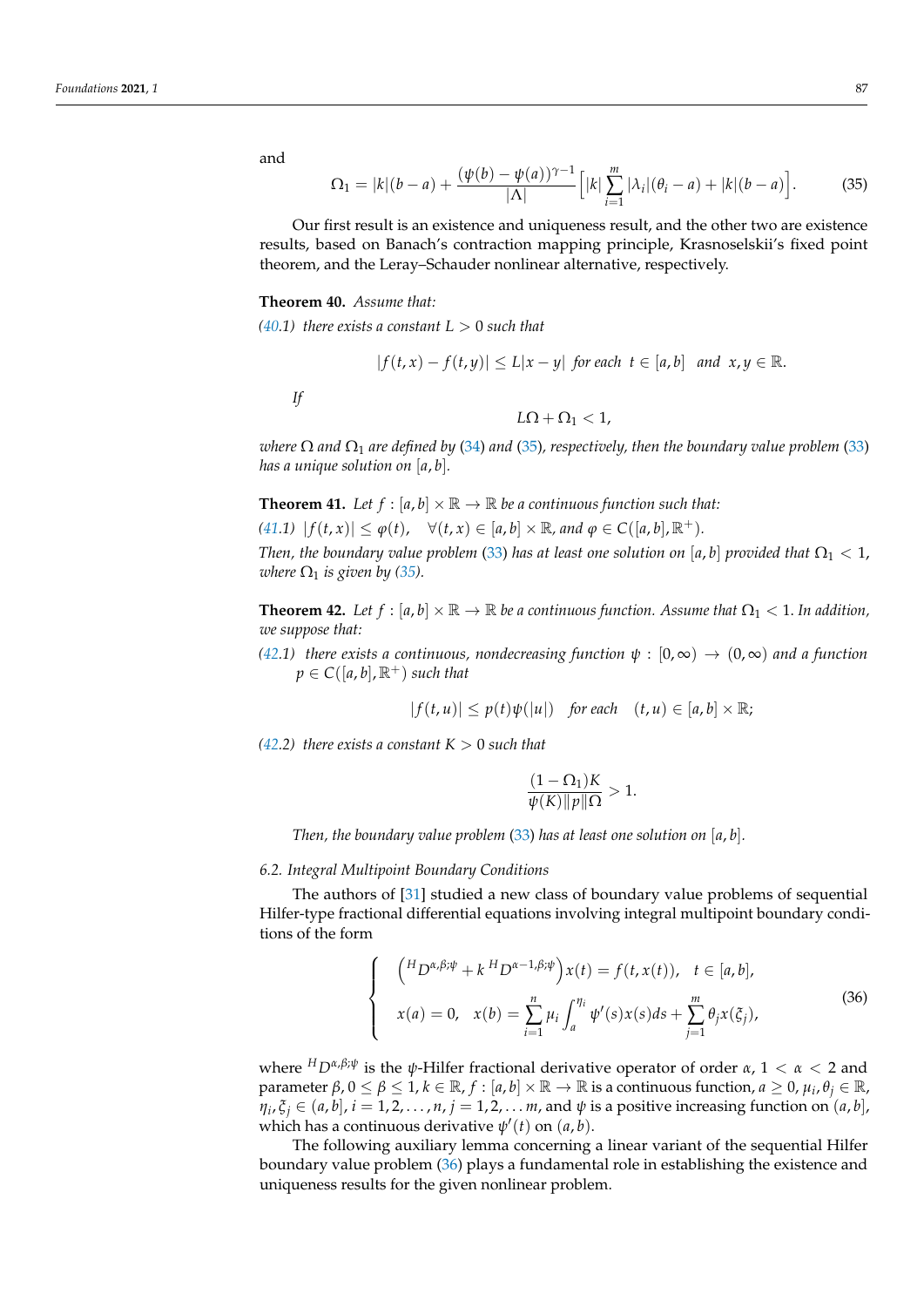<span id="page-25-0"></span>**Lemma 10.** *Let a*  $\geq 0$ , 1 <  $\alpha$  < 2, 0  $\leq \beta \leq 1$ ,  $\gamma = \alpha + 2\beta - \alpha\beta$  *be given constants and* 

$$
\Lambda := (\psi(b) - \psi(a))^{\gamma - 1} - \frac{1}{\gamma} \sum_{i=1}^{n} \mu_i (\psi(\eta_i) - \psi(a))^{\gamma} - \sum_{j=1}^{m} \theta_j (\psi(\xi_j) - \psi(a))^{\gamma - 1} \neq 0.
$$

*For a given*  $h \in C([a, b], \mathbb{R})$ , the unique solution of the sequential Hilfer linear fractional *boundary value problem*

$$
\begin{cases}\n\left(\begin{array}{cc} {^{H}}D^{\alpha,\beta;\psi}+k\ {^{H}}D^{\alpha-1,\beta;\psi}\end{array}\right)x(t)=h(t), & t\in[a,b],\\ \nx(a)=0, & x(b)=\sum_{i=1}^{n}\mu_{i}\int_{a}^{\eta_{i}}\psi'(s)x(s)ds+\sum_{j=1}^{m}\theta_{j}x(\xi_{j}),\n\end{cases}
$$

*is given by*

$$
x(t) = I_{a+}^{\alpha;\psi}h(t) - k \int_{a}^{t} \psi'(s)x(s)ds + \frac{(\psi(t) - \psi(a))^{\gamma-1}}{\Lambda} \Big[ \sum_{i=1}^{n} \mu_{i} \int_{a}^{\eta_{i}} \psi'(s)I_{a+}^{\alpha;\psi}h(s)ds - k \sum_{i=1}^{n} \mu_{i} \int_{a}^{\eta_{i}} \psi'(s) \int_{a}^{s} \psi'(u)x(u)du ds - k \sum_{j=1}^{m} \theta_{j} \int_{a}^{\xi_{i}} \psi'(s)x(s)ds + \sum_{j=1}^{m} \theta_{j} I_{a+}^{\alpha;\psi}h(\xi_{i}) + k \int_{a}^{b} \psi'(s)x(s)ds - I_{a+}^{\alpha;\psi}h(b) \Big].
$$

Next, in view of Lemma [10,](#page-25-0) we define an operator  $A: C([a, b], \mathbb{R}) \to C([a, b], \mathbb{R})$  by

$$
(Ax)(t) = I_{a+}^{x;\psi} f(t, x(t)) - k \int_{a}^{t} \psi'(s) x(s) ds
$$
  
+ 
$$
\frac{(\psi(t) - \psi(a))^{\gamma - 1}}{\Lambda} \left[ -k \sum_{i=1}^{n} \mu_i \int_{a}^{\eta_i} \psi'(s) \int_{a}^{s} \psi'(u) x(u) du ds \right.
$$
  
+ 
$$
\sum_{i=1}^{n} \mu_i \int_{a}^{\eta_i} \psi'(s) I_{a+}^{x;\psi} f(s, x(s)) ds - k \sum_{j=1}^{m} \theta_j \int_{a}^{\xi_j} \psi'(s) x(s) ds
$$
  
+ 
$$
\sum_{j=1}^{m} \theta_j I_{a+}^{x;\psi} f(\xi_j, x(\xi_j)) + k \int_{a}^{b} \psi'(s) x(s) ds - I_{a+}^{x;\psi} f(b, x(b)) \right].
$$

In the sequel, we use the following abbreviations:

<span id="page-25-1"></span>
$$
\Omega = \frac{(\psi(b) - \psi(a))^{\alpha}}{\Gamma(\alpha + 1)} + \frac{(\psi(b) - \psi(a))^{\gamma - 1}}{|\Lambda|} \left[ \sum_{i=1}^{n} |\mu_i| \frac{(\psi(\eta_i) - \psi(a))^{\alpha + 1}}{\Gamma(\alpha + 2)} + \sum_{j=1}^{m} |\theta_j| \frac{(\psi(\xi_j) - \psi(a))^{\alpha}}{\Gamma(\alpha + 1)} + \frac{(\psi(b) - \psi(a))^{\alpha}}{\Gamma(\alpha + 1)} \right],
$$
\n(37)

and

<span id="page-25-2"></span>
$$
\Omega_1 = |k|(\psi(b) - \psi(a)) + \frac{(\psi(b) - \psi(a))^{\gamma - 1}}{|\Lambda|} \Big[\frac{1}{2}|k|\sum_{i=1}^n |\mu_i|(\psi(\eta_i) - \psi(a))^2 + |k|\sum_{j=1}^m |\theta_j|(\psi(\xi_j) - \psi(a)) + |k|(\psi(b) - \psi(a))\Big].
$$
\n(38)

# 6.2.1. Existence and Uniqueness Results for the Problem [\(36\)](#page-24-4)

The existence and uniqueness results for the problem [\(36\)](#page-24-4), based on Banach's contraction mapping principle and Krasnoselskii's fixed point theorem, respectively, are as follows.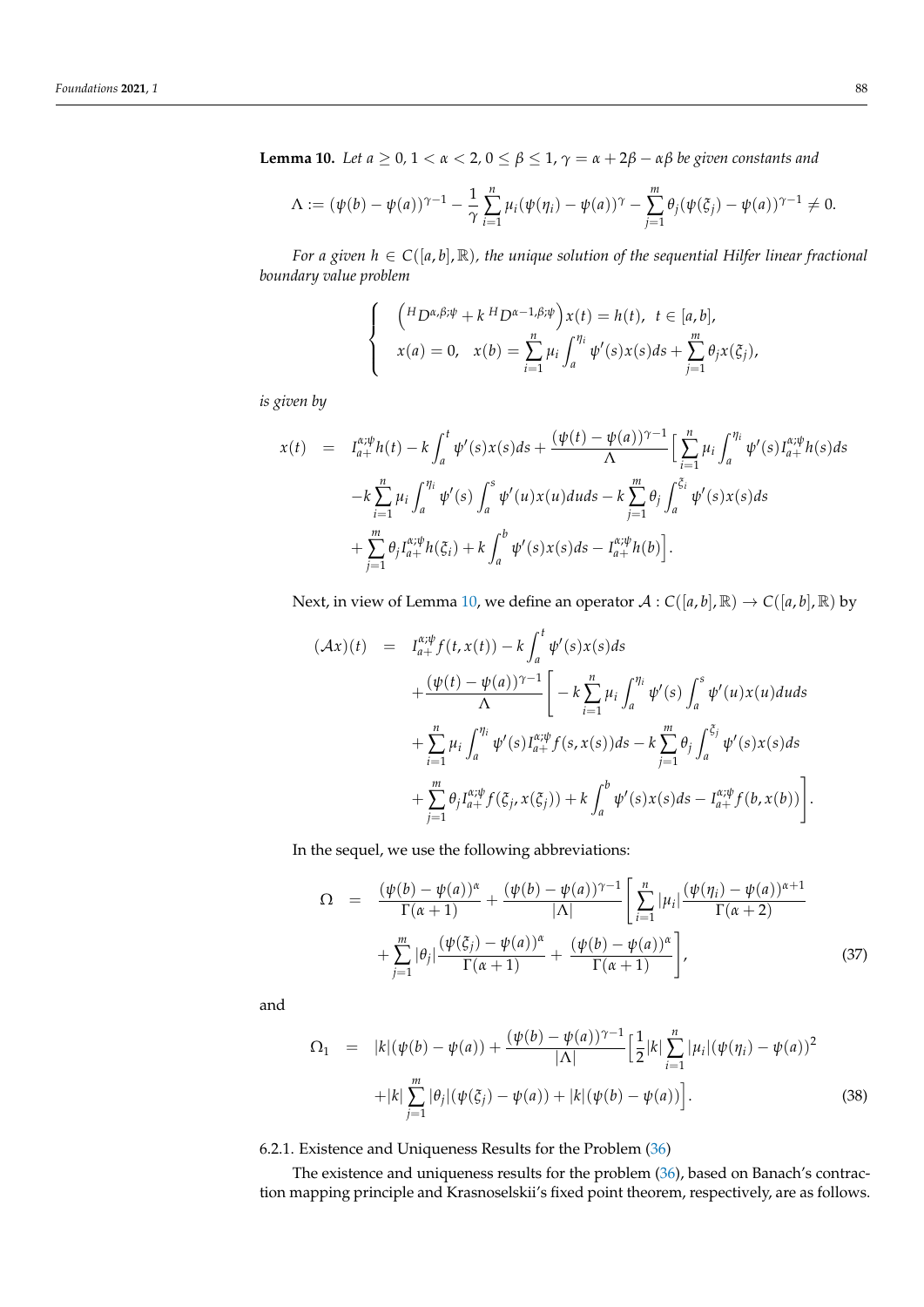<span id="page-26-0"></span>**Theorem 43.** *Assume that:*

*[\(43.](#page-26-0)1) there exists a finite number*  $L > 0$  *such that, for all*  $t \in [a, b]$  *and for all*  $x, y \in \mathbb{R}$ *, the following inequality is valid:*

$$
|f(t,x) - f(t,y)| \le L|x - y|.
$$

*Then, the sequential ψ-Hilfer fractional boundary value problem* [\(36\)](#page-24-4) *has a unique solution on* [*a*, *b*] *provided that*

$$
L\Omega+\Omega_1<1,
$$

*where*  $\Omega$  *and*  $\Omega_1$  *are defined by* [\(37\)](#page-25-1) *and* [\(38\)](#page-25-2)*, respectively.* 

<span id="page-26-1"></span>**Theorem 44.** Let  $f : [a, b] \times \mathbb{R} \to \mathbb{R}$  be a continuous function such that:

 $(44.1)$  $(44.1)$   $| f(t, x) | \leq \varphi(t), \quad \forall (t, x) \in [a, b] \times \mathbb{R}, \text{ and } \varphi \in C([a, b], \mathbb{R}^+).$ 

*Then, the sequential ψ-Hilfer fractional boundary value problem* [\(36\)](#page-24-4) *has at least one solution on* [a, b] provided that  $\Omega_1 < 1$ , where  $\Omega_1$  is defined in [\(38\)](#page-25-2).

6.2.2. Existence Results for the Inclusion Problem

The multivalued case of the problem [\(36\)](#page-24-4)

<span id="page-26-2"></span>
$$
\begin{cases}\n\left(\begin{aligned}\nH_D \alpha, & \beta; \psi + k \, H_D \alpha - 1, & \beta; \psi \\
x(a) &= 0, \quad x(b) = \sum_{i=1}^n \mu_i \int_a^{\eta_i} \psi'(s) x(s) ds + \sum_{j=1}^m \theta_j x(\xi_j),\n\end{aligned}\right. \\
\tag{39}
$$

is also considered in [\[31\]](#page-35-11), where  $F : [a, b] \times \mathbb{R} \to \mathcal{P}(\mathbb{R})$  is a multivalued function, and  $(\mathcal{P}(\mathbb{R})$  is the family of all nonempty subjects of  $\mathbb{R}$ ).

**Definition 18.** *A function*  $x \in AC([a, b], \mathbb{R})$  *is a solution of the problem* [\(39\)](#page-26-2) *if*  $x(a) = 0$ ,  $x(b) =$  $\sum_{i=1}^n \mu_i \int_a^{\eta_i} \psi'(s) x(s) ds + \sum_{j=1}^m \theta_j x(\xi_j)$ , and there exists a function  $v \in L^1([a, b], \mathbb{R})$  such that  $v(t) \in F(t, x(t))$  *a.e.* on [a, b] and

$$
x(t) = I_{a+}^{\alpha;\psi}v(t) - k \int_{a}^{t} \psi'(s)x(s)ds + \frac{(\psi(t) - \psi(a))^{\gamma-1}}{\Lambda} \left[ -k \sum_{i=1}^{n} \mu_{i} \int_{a}^{\eta_{i}} \psi'(s) \int_{a}^{s} \psi'(u)x(u)du ds + \sum_{i=1}^{n} \mu_{i} \int_{a}^{\eta_{i}} \psi'(s)I_{a+}^{\alpha;\psi}v(s)ds - k \sum_{j=1}^{m} \theta_{j} \int_{a}^{\xi_{j}} \psi'(s)x(s)ds + \sum_{j=1}^{m} \theta_{j}I_{a+}^{\alpha;\psi}v(\xi_{j}) + k \int_{a}^{b} \psi'(s)x(s)ds - I_{a+}^{\alpha;\psi}v(b) \right].
$$

The following existence result is based on the Leray–Schauder nonlinear alternative for multivalued maps.

<span id="page-26-3"></span>**Theorem 45.** *Assume that*  $\Omega_1 < 1$ *. In addition, we suppose that:* [\(45.](#page-26-3)1)  $F : [a, b] \times \mathbb{R} \to \mathcal{P}_{c,cp}(\mathbb{R})$  *is L*<sup>1</sup>-Carathéodory multivalued map; *[\(45.](#page-26-3)2) there exists a nondecreasing and continuous function*  $\Phi$  :  $[0,\infty) \to (0,\infty)$  *and a function*  $p \in L^1([a, b], \mathbb{R}^+)$  *such that* 

$$
||F(t,x)||_{\mathcal{P}} := \sup\{|y| : y \in F(t,x)\} \leq p(t)\Phi(||x||)
$$
 for each  $(t,x) \in [a,b] \times \mathbb{R}$ ;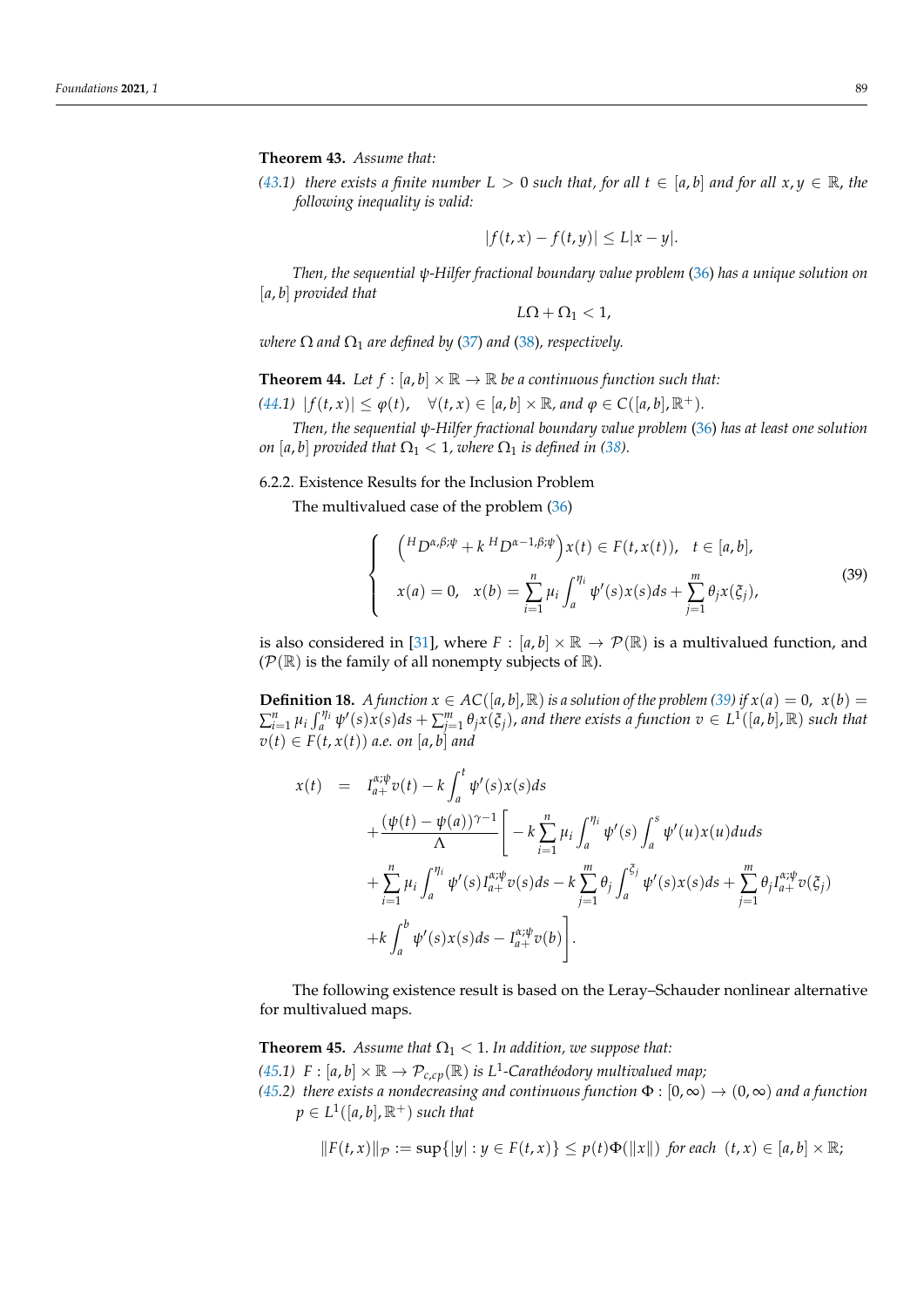*[\(45.](#page-26-3)3) there exists a number*  $M > 0$  *such that* 

$$
\frac{M}{\|p\|\Phi(M)\Omega} > \frac{1}{1-\Omega_1},
$$

*where*  $\Omega$  *and*  $\Omega_1$  *are given in* [\(37\)](#page-25-1) *and* [\(38\)](#page-25-2), *respectively.* 

*Then, the sequential Hilfer inclusion fractional boundary value problem [\(39\)](#page-26-2) has at least one solution on* [*a*, *b*].

#### **7. Coupled Systems of Hilfer Fractional Differential Equations with Nonlocal Fractional Integral Boundary Conditions**

A new class of coupled systems of Hilfer-type fractional differential equations with nonlocal integral boundary conditions was introduced in [\[32\]](#page-35-12) by considering the following coupled system

<span id="page-27-0"></span>
$$
\begin{cases}\nH D^{\alpha,\beta} x(t) = f(t, x(t), y(t)), \ t \in [a, b], \\
H D^{\alpha_1,\beta_1} y(t) = g(t, x(t), y(t)), \ t \in [a, b], \\
x(a) = 0, \ x(b) = \sum_{i=1}^{m} \theta_i I^{\varphi_i} y(\xi_i), \\
y(a) = 0, \ y(b) = \sum_{j=1}^{n} \zeta_j I^{\psi_j} x(z_j),\n\end{cases} (40)
$$

where *<sup>H</sup>Dα*,*<sup>β</sup>* and *<sup>H</sup>Dα*<sup>1</sup> ,*β*<sup>1</sup> are the Hilfer fractional derivatives of orders *α*, *α*1, 1 < *α*, *α*<sup>1</sup> < 2, and parameters  $\beta$ ,  $\beta_1$ , respectively,  $0 \leq \beta$ ,  $\beta_1 \leq 1$ , and  $I^{\varphi_i}$ ,  $I^{\psi_j}$  are the Riemann–Liouville fractional integrals of order  $\varphi_i > 0$  and  $\psi_j > 0$ , respectively, the points  $\xi_i$ ,  $z_j \in [a, b]$ ,  $a \geq 0$ ,  $f$ ,  $g : [a, b] \times \mathbb{R} \times \mathbb{R} \to \mathbb{R}$  are continuous functions, and  $\theta_i$ ,  $\zeta_i \in \mathbb{R}$ ,  $i = 1, 2, ..., m$ ,  $j = 1, 2, \ldots, n$  are given real constants.

The following lemma deals with a linear variant of the problem [\(40\)](#page-27-0).

<span id="page-27-1"></span>**Lemma 11.** Let  $\varphi_i$ ,  $\psi_j > 0$ ,  $\xi_i$ ,  $z_j \in [a, b]$ ,  $a \ge 0$ ,  $\theta_i$ ,  $\zeta_j \in \mathbb{R}$ ,  $i = 1, 2, ..., m$ ,  $j = 1, 2, ..., n$ ,  $1 < \alpha, \alpha_1 < 2, 0 \le \beta, \beta_1 \le 1, \gamma = \alpha + 2\beta - \alpha\beta, \gamma_1 = \alpha_1 + 2\beta_1 - \alpha_1\beta_1, h, h_1 \in C([a, b], \mathbb{R}),$ *and*

$$
\Lambda = \frac{(b-a)^{\gamma+\gamma_1-2}}{\Gamma(\gamma)\Gamma(\gamma_1)} - \left(\sum_{i=1}^m \theta_i \frac{(\xi_i-a)^{\gamma_1+\varphi_i-1}}{\Gamma(\gamma_1+\varphi_i)}\right) \left(\sum_{j=1}^n \zeta_j \frac{(z_j-a)^{\gamma+\psi_j-1}}{\Gamma(\gamma+\psi_j)}\right) \neq 0.
$$

*Then, the system*

$$
\begin{cases}\nH_{D}^{\alpha,\beta}x(t) = h(t), \ t \in [a,b], \\
H_{D}^{\alpha_{1},\beta_{1}}y(t) = h_{1}(t), \ t \in [a,b], \\
x(a) = 0, \ x(b) = \sum_{i=1}^{m} \theta_{i}I^{\varphi_{i}}y(\xi_{i}), \\
y(a) = 0, \ y(b) = \sum_{j=1}^{n} \zeta_{j}I^{\psi_{j}}x(z_{j}),\n\end{cases}
$$

*is equivalent to the following integral equations*

$$
x(t) = I^{\alpha}h(t) + \frac{(t-a)^{\gamma-1}}{\Lambda\Gamma(\gamma)} \left[ \frac{(b-a)^{\gamma-1}}{\Gamma(\gamma)} \left( \sum_{i=1}^{m} \theta_i I^{\alpha+1+\varphi_i} h_1(\xi_i) - I^{\alpha}h(b) \right) + \left( \sum_{i=1}^{m} \theta_i \frac{(\xi_i - a)^{\gamma+1+\varphi_i-1}}{\Gamma(\gamma+1+\varphi_i)} \right) \left( \sum_{j=1}^{n} \zeta_j I^{\alpha+1+\varphi_j}h(z_j) - I^{\alpha}h_1(b) \right) \right]
$$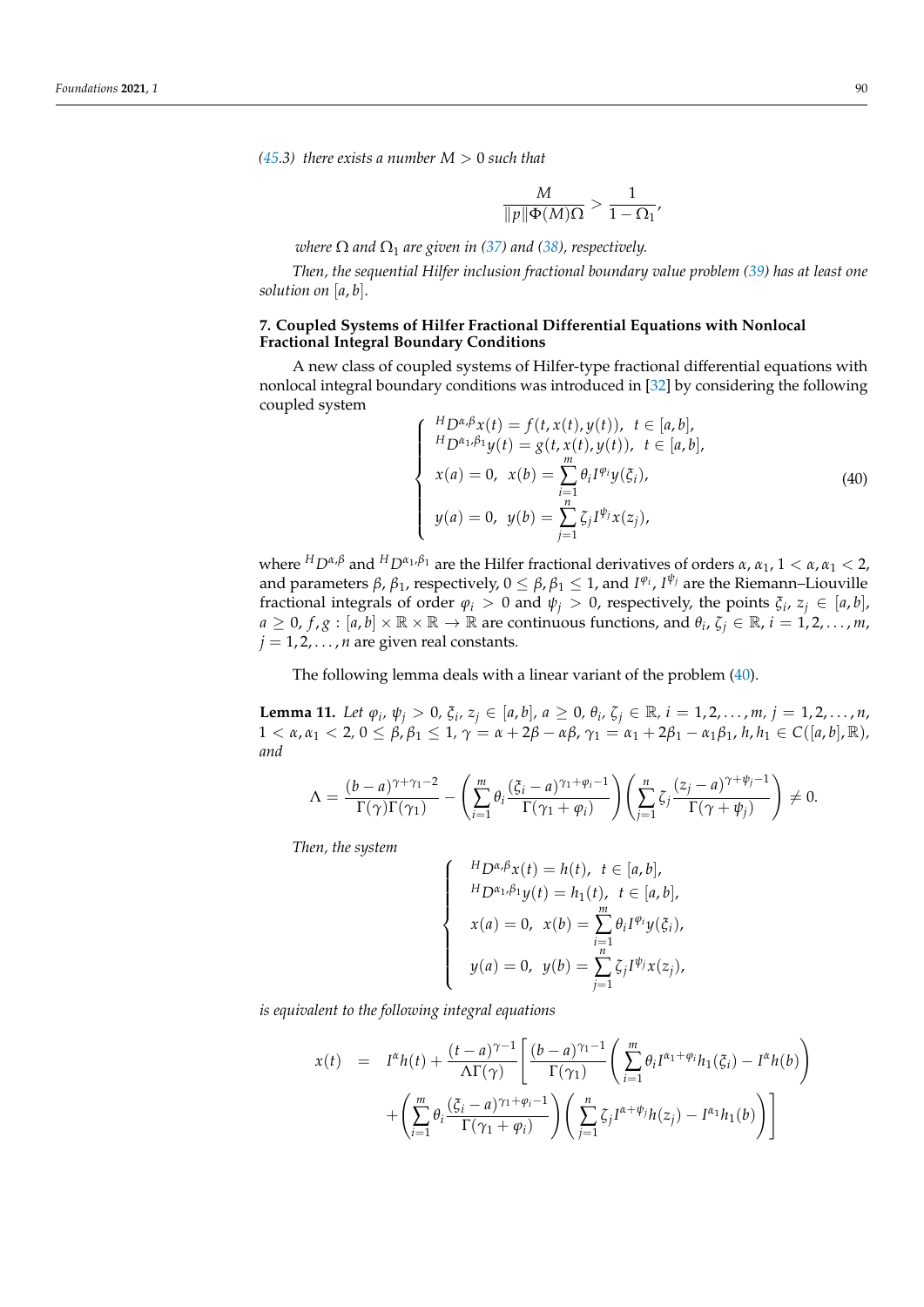*and*

$$
y(t) = I^{\alpha_1}h_1(t) + \frac{(t-a)^{\gamma_1-1}}{\Lambda\Gamma(\gamma_1)} \left[ \frac{(b-a)^{\gamma-1}}{\Gamma(\gamma)} \left( \sum_{j=1}^n \zeta_j I^{\alpha+\psi_j} h(z_j) - I^{\alpha_1} h_1(b) \right) + \left( \sum_{j=1}^n \zeta_j \frac{(z_j-a)^{\gamma+\psi_j-1}}{\Gamma(\gamma+\psi_j)} \right) \left( \sum_{i=1}^m \theta_i I^{\alpha_1+\phi_i} h_1(\zeta_i) - I^{\alpha} h(b) \right) \right].
$$

In view of Lemma [11,](#page-27-1) we define two operators  $K : C([a, b], \mathbb{R}) \times C([a, b], \mathbb{R}) \rightarrow$  $C([a, b], \mathbb{R}) \times C([a, b], \mathbb{R})$  by

$$
\mathcal{K}(x,y)(t) = \begin{pmatrix} \mathcal{K}_1(x,y)(t) \\ \mathcal{K}_2(x,y)(t) \end{pmatrix},
$$

where

$$
\mathcal{K}_1(x,y)(t) = I^{\alpha} f_{x,y}(t) + \frac{(t-a)^{\gamma-1}}{\Lambda \Gamma(\gamma)} \left[ \frac{(b-a)^{\gamma-1}}{\Gamma(\gamma_1)} \left( \sum_{i=1}^m \theta_i I^{\alpha_1+\varphi_i} g_{x,y}(\xi_i) - I^{\alpha} f_{x,y}(b) \right) + \left( \sum_{i=1}^m \theta_i \frac{(\xi_i-a)^{\gamma_1+\varphi_i-1}}{\Gamma(\gamma_1+\varphi_i)} \right) \left( \sum_{j=1}^n \zeta_j I^{\alpha+\psi_j} f_{x,y}(z_j) - I^{\alpha_1} g_{x,y}(b) \right) \right],
$$

and

$$
\mathcal{K}_2(x,y)(t) = I^{\alpha_1}g_{x,y}(t) + \frac{(t-a)^{\gamma_1-1}}{\Lambda\Gamma(\gamma_1)} \left[ \frac{(b-a)^{\gamma-1}}{\Gamma(\gamma)} \left( \sum_{j=1}^n \zeta_j I^{\alpha+\psi_j} f_{x,y}(z_j) - I^{\alpha_1} g_{x,y}(b) \right) + \left( \sum_{j=1}^n \zeta_j \frac{(z_j-a)^{\gamma+\psi_j-1}}{\Gamma(\gamma+\psi_j)} \right) \left( \sum_{i=1}^m \theta_i I^{\alpha_1+\phi_i} g_{x,y}(\xi_i) - I^{\alpha} f_{x,y}(b) \right) \right],
$$

where

$$
f_{x,y}(t) = f(t, x(t), y(t)), \ g_{x,y}(t) = g(t, x(t), y(t)), \quad t \in [a, b].
$$

For computational convenience, we set

<span id="page-28-0"></span>
$$
M_1 = \frac{(b-a)^{\alpha}}{\Gamma(\alpha+1)} + \frac{(b-a)^{\gamma-1}}{|\Lambda|\Gamma(\gamma)} \left[ \frac{(b-a)^{\gamma_1+\alpha-1}}{\Gamma(\gamma_1)\Gamma(\alpha+1)} + \left( \sum_{i=1}^{m} |\theta_i| \frac{(\xi_i - a)^{\gamma_1+\varphi_i-1}}{\Gamma(\gamma_1+\varphi_i)} \right) \left( \sum_{j=1}^{n} |\zeta_j| \frac{(z_j - a)^{\alpha+\psi_j}}{\Gamma(\alpha+\psi_j+1)} \right) \right],
$$
\n
$$
M_2 = \frac{(b-a)^{\gamma-1}}{|\Lambda|\Gamma(\gamma)} \left[ \frac{(b-a)^{\gamma_1-1}}{\Gamma(\gamma_1)} \left( \sum_{i=1}^{m} |\theta_i| \frac{(\xi_i - a)^{\alpha_1+\varphi_i}}{\Gamma(\alpha_1+\varphi_i+1)} \right) + \frac{(b-a)^{\alpha_1}}{\Gamma(\alpha_1+1)} \left( \sum_{i=1}^{m} |\theta_i| \frac{(\xi_i - a)^{\gamma_1+\varphi_i-1}}{\Gamma(\gamma_1+\varphi_i)} \right) \right],
$$
\n
$$
(42)
$$
\n
$$
M_1 = \frac{(b-a)^{\gamma_1-1}}{(b-a)^{\gamma_1-1}} \left[ \frac{(b-a)^{\gamma-1}}{\Gamma(\gamma_1+\varphi_i+1)} \frac{(\xi_i - a)^{\alpha+\psi_j}}{\Gamma(\gamma_1+\varphi_i+1)} \right],
$$

$$
M_3 = \frac{(b-a)^{n-1}}{|\Lambda|\Gamma(\gamma_1)} \left[ \frac{(b-a)^{r-1}}{\Gamma(\gamma)} \left( \sum_{j=1}^n |\zeta_j| \frac{(z_j - a)^{n+1}}{\Gamma(\alpha + \psi_j + 1)} \right) + \frac{(b-a)^{\alpha}}{\Gamma(\alpha + 1)} \left( \sum_{j=1}^n |\zeta_j| \frac{(z_j - a)^{\gamma + \psi_j - 1}}{\Gamma(\gamma + \psi_j)} \right) \right],
$$
\n
$$
M_4 = \frac{(b-a)^{\alpha_1}}{\Gamma(\alpha_1 + 1)} + \frac{(b-a)^{\gamma_1 - 1}}{|\Lambda|\Gamma(\gamma_1)} \left[ \frac{(b-a)^{\gamma + \alpha_1 - 1}}{\Gamma(\gamma)\Gamma(\alpha_1 + 1)} \right]
$$
\n
$$
(43)
$$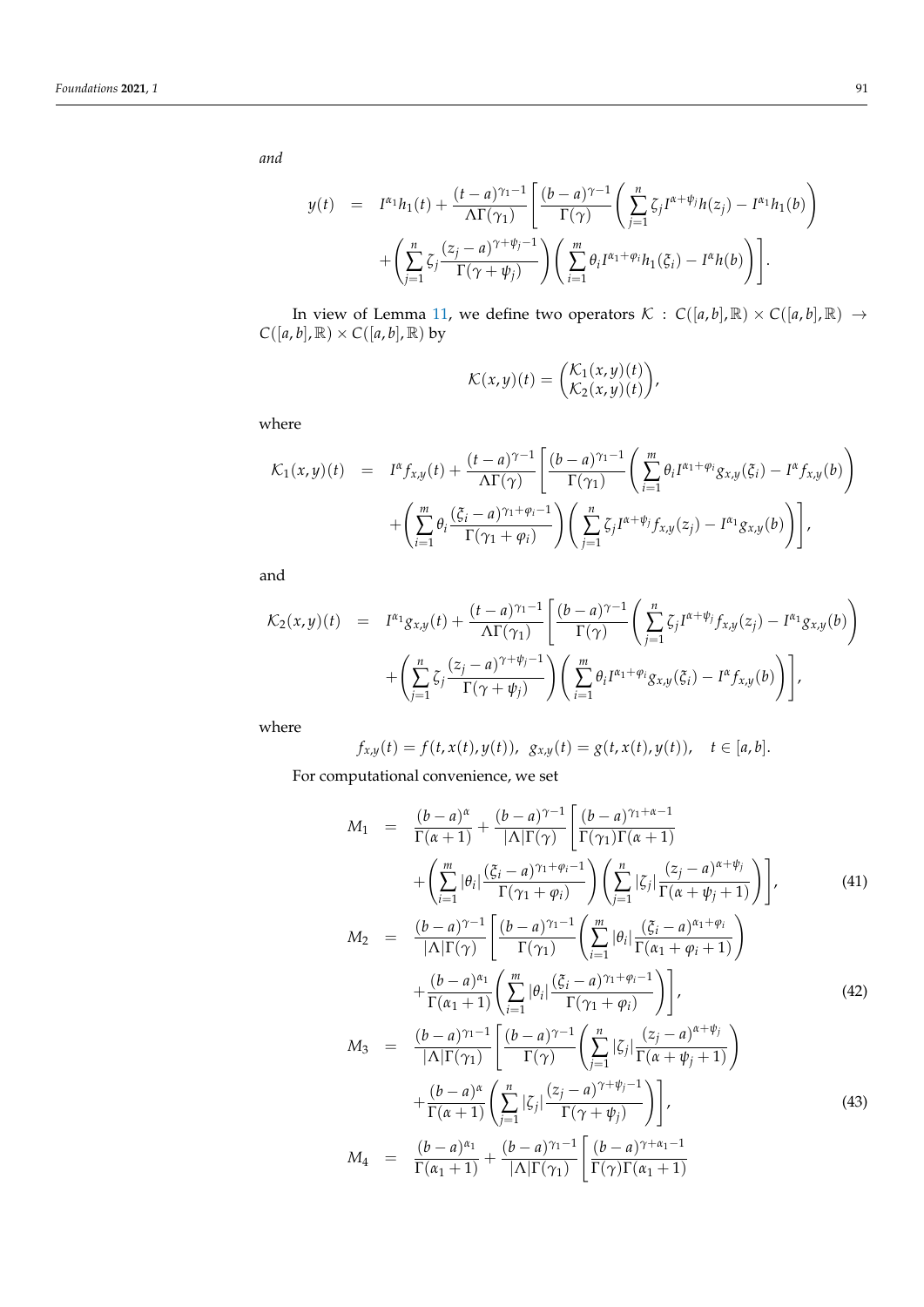$$
+\left(\sum_{j=1}^n|\zeta_j|\frac{(z_j-a)^{\gamma+\psi_j-1}}{\Gamma(\gamma+\psi_j)}\right)\left(\sum_{i=1}^m|\theta_i|\frac{(\zeta_i-a)^{\alpha_1+\phi_i}}{\Gamma(\alpha_1+\phi_i+1)}\right)\right].\tag{44}
$$

The existence and uniqueness result, based on Banach's contraction mapping principle, for the system  $(40)$  is the following.

<span id="page-29-0"></span>**Theorem 46.** *Suppose that*  $f, g : [a, b] \times \mathbb{R} \times \mathbb{R} \to \mathbb{R}$  *are continuous functions. In addition, we assume that:*

*[\(46.](#page-29-0)1) there exist constants*  $\ell_i$ ,  $n_i$ ,  $i = 1, 2$  *such that for all*  $t \in [a, b]$  *and*  $x_i$ ,  $y_i \in \mathbb{R}$ ,  $i = 1, 2$ ,

$$
|f(t, x_1, y_1) - f(t, x_2, y_2)| \le \ell_1 |x_1 - x_2| + \ell_2 |y_1 - y_2|
$$

*and*

$$
|g(t,x_1,y_1)-g(t,x_2,y_2)|\leq n_1|x_1-x_2|+n_2|y_1-y_2|.
$$

*Then, the system [\(40\)](#page-27-0) has a unique solution on* [*a*, *b*], *if*

$$
(M_1+M_3)(\ell_1+\ell_2)+(M_2+M_4)(n_1+n_2)<1,
$$

*where*  $M_i$ ,  $i = 1, 2, 3, 4$  are given in [\(41\)](#page-28-0)–[\(44\)](#page-28-0).

Below are two existence results for the system [\(40\)](#page-27-0), based on the Leray–Schauder alternative and Krasnoselskii's fixed point theorem, respectively.

**Theorem 47.** Assume that there exist real constants  $u_i$ ,  $v_i \geq 0$  for  $i = 1, 2$  and  $u_0$ ,  $v_0 > 0$  such *that for any*  $x_i \in \mathbb{R}$ ,  $(i = 1, 2)$ , we have:

$$
|f(t, x_1, x_2)| \leq u_0 + u_1 |x_1| + u_2 |x_2|,
$$
  
\n
$$
|g(t, x_1, x_2)| \leq v_0 + v_1 |x_1| + v_2 |x_2|.
$$

*If*  $(M_1 + M_3)u_1 + (M_2 + M_4)v_1 < 1$  and  $(M_1 + M_3)u_2 + (M_2 + M_4)v_2 < 1$ , where  $M_i$ ,  $i = 1, 2, 3, 4$  are given in [\(41\)](#page-28-0)–[\(44\)](#page-28-0), then [\(40\)](#page-27-0) has at least one solution on  $[a, b]$ .

**Theorem 48.** Assume that  $f, g : [a, b] \times \mathbb{R} \times \mathbb{R} \to \mathbb{R}$  are continuous functions satisfying *assumption [\(46.](#page-29-0)1) in Theorem [46.](#page-29-0) In addition, we suppose that two positive constants P*, *Q exist such that for all*  $t \in [a, b]$  *and*  $x_i, y_i \in \mathbb{R}$ *,*  $i = 1, 2$ *,* 

$$
|f(t, x_1, x_2)| \le P \text{ and } |g(t, x_1, x_2)| \le Q.
$$

*If*

$$
\frac{(b-a)^{\alpha}}{\Gamma(\alpha+1)}(\ell_1+\ell_2)+\frac{(b-a)^{\alpha_1}}{\Gamma(\alpha_1+1)}(n_1+n_2)<1,
$$

*then the problem* [\(40\)](#page-27-0) *has at least one solution on* [*a*, *b*].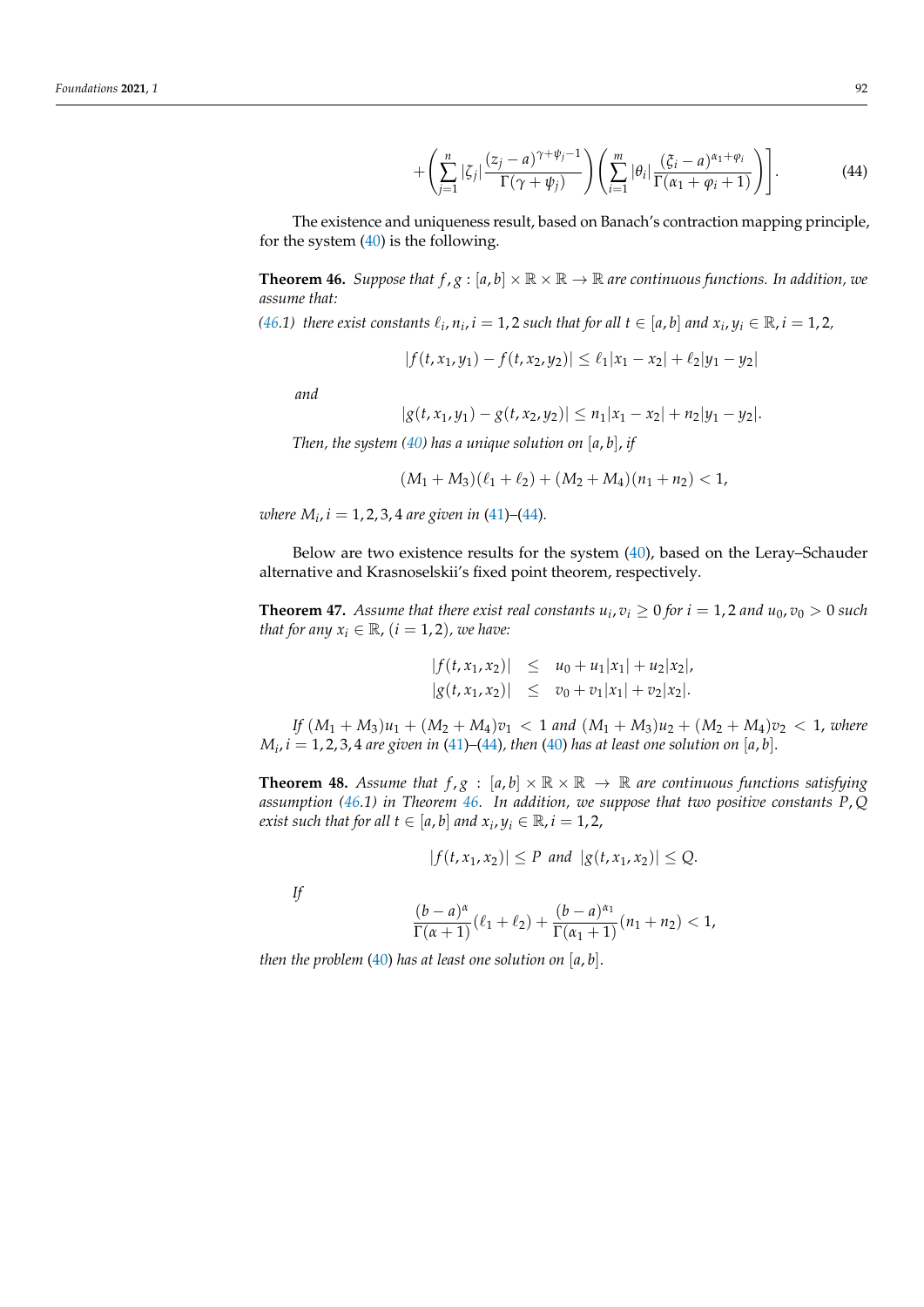# **8. Coupled Systems of** *ψ***-Hilfer Sequential Fractional Differential Equations with Nonlocal Boundary Conditions**

Existence and uniqueness criteria for the solutions of the following nonlocal coupled system of sequential *ψ*-Hilfer fractional derivatives of the form

<span id="page-30-0"></span>
$$
\begin{cases}\n\left(\n\begin{aligned}\nH_D \alpha, & \beta; \psi + k \, H_D \alpha - 1, & \beta; \psi \\
\left(H_D \gamma, & \psi + \psi \, H_D \gamma - 1, & \eta; \psi\n\end{aligned}\n\right)\n\right) x(t) = f(t, x(t), y(t)), \quad t \in [a, b], \\
x(a) = 0, \quad x(b) = \sum_{i=1}^{m-2} \lambda_i y(\theta_i), \\
y(a) = 0, \quad y(b) = \sum_{j=1}^{n-2} \mu_j x(\zeta_j),\n\end{cases} \tag{45}
$$

were studied in [\[33\]](#page-35-13), where *<sup>H</sup>Dα*,*β*;*<sup>ψ</sup>* and *<sup>H</sup>Dp*,*q*;*<sup>ψ</sup>* are the *ψ*-Hilfer fractional derivatives of orders *α* and *p*, 1 < *α*, *p* ≤ 2, and two parameters *β*, *q*, 0 ≤ *β*, *q* ≤ 1, given constants  $k$ ,  $v$ ,  $\lambda_i$ ,  $\mu_j \in \mathbb{R}$ ,  $a \ge 0$ , the points  $a < \theta_1 < \theta_2 < \cdots < \theta_{m-2} < b$ ,  $a < \zeta_1 < \zeta_2 < \cdots < \zeta_m$  $\zeta_{n-2} < b$ , and  $f$ ,  $g : [a, b] \times \mathbb{R} \times \mathbb{R} \to \mathbb{R}$  are continuous functions.

The following lemma deals with a linear variant of the system [\(45\)](#page-30-0).

<span id="page-30-1"></span>**Lemma 12.** *Let*  $\gamma = \alpha + 2\beta - \alpha\beta$ ,  $\delta = p + 2q - pq$ , and  $h, z \in C([a, b], \mathbb{R})$  *be given functions. Then, the unique solution of the ψ-Hilfer fractional differential linear system*

$$
\begin{cases}\n\binom{H_{D^{\alpha,\beta;\psi}}+k H_{D^{\alpha-1,\beta;\psi}}}{\mu}x(t) = h(t), t \in [a, b], \\
\binom{H_{D^{\beta,\beta;\psi}}+ \nu H_{D^{\beta-1,\beta;\psi}}}{\mu}y(t) = z(t), t \in [a, b], \\
x(a) = 0, x(b) = \sum_{i=1}^{m-2} \lambda_i y(\theta_i), \\
y(a) = 0, y(b) = \sum_{j=1}^{n-2} \mu_j x(\zeta_j),\n\end{cases}
$$

*is given by*

$$
x(t) = I^{\alpha;\psi}h(t) - k I^{1;\psi}x(t) + \frac{(\psi(t) - \psi(a))^{\gamma-1}}{\Lambda\Gamma(\gamma)} \left\{ \Delta \left[ -\nu \sum_{i=1}^{m-2} \lambda_i I^{1;\psi}y(\theta_i) + \sum_{i=1}^{m-2} \lambda_i I^{p;\psi}z(\theta_i) + kI^{1;\psi}x(b) - I^{\alpha;\psi}h(b) \right] + B \left[ -k \sum_{j=1}^{n-2} \mu_j I^{1;\psi}x(\zeta_j) + \sum_{j=1}^{n-2} \mu_j I^{\alpha;\psi}h(\zeta_j) + \nu I^{1;\psi}y(b) - I^{p;\psi}z(b) \right] \right\},
$$

*and*

$$
y(t) = I^{p;\psi}z(t) - \nu I^{1;\psi}y(t) + \frac{(\psi(t) - \psi(a))^{\delta - 1}}{\Lambda\Gamma(\gamma)} \left\{ A \left[ -k\sum_{j=1}^{n-2} \mu_j I^{1;\psi}x(\zeta_j) + \sum_{j=1}^{n-2} \mu_j I^{\alpha;\psi}h(\zeta_j) + \nu I^{1;\psi}y(b) - I^{p;\psi}z(b) \right] + \Omega \left[ -\nu \sum_{i=1}^{m-2} \lambda_i I^{1;\psi}y(\theta_i) + \sum_{i=1}^{m-2} \lambda_i I^{p;\psi}z(\theta_i) + kI^{1;\psi}x(b) - I^{\alpha;\psi}h(b) \right] \right\},
$$

*where*

$$
A = \frac{(\psi(b) - \psi(a))^{\gamma - 1}}{\Gamma(\gamma)}, \quad B = \sum_{i=1}^{m-2} \lambda_i \frac{(\psi(\theta_i) - \psi(a))^{\delta - 1}}{\Gamma(\delta)},
$$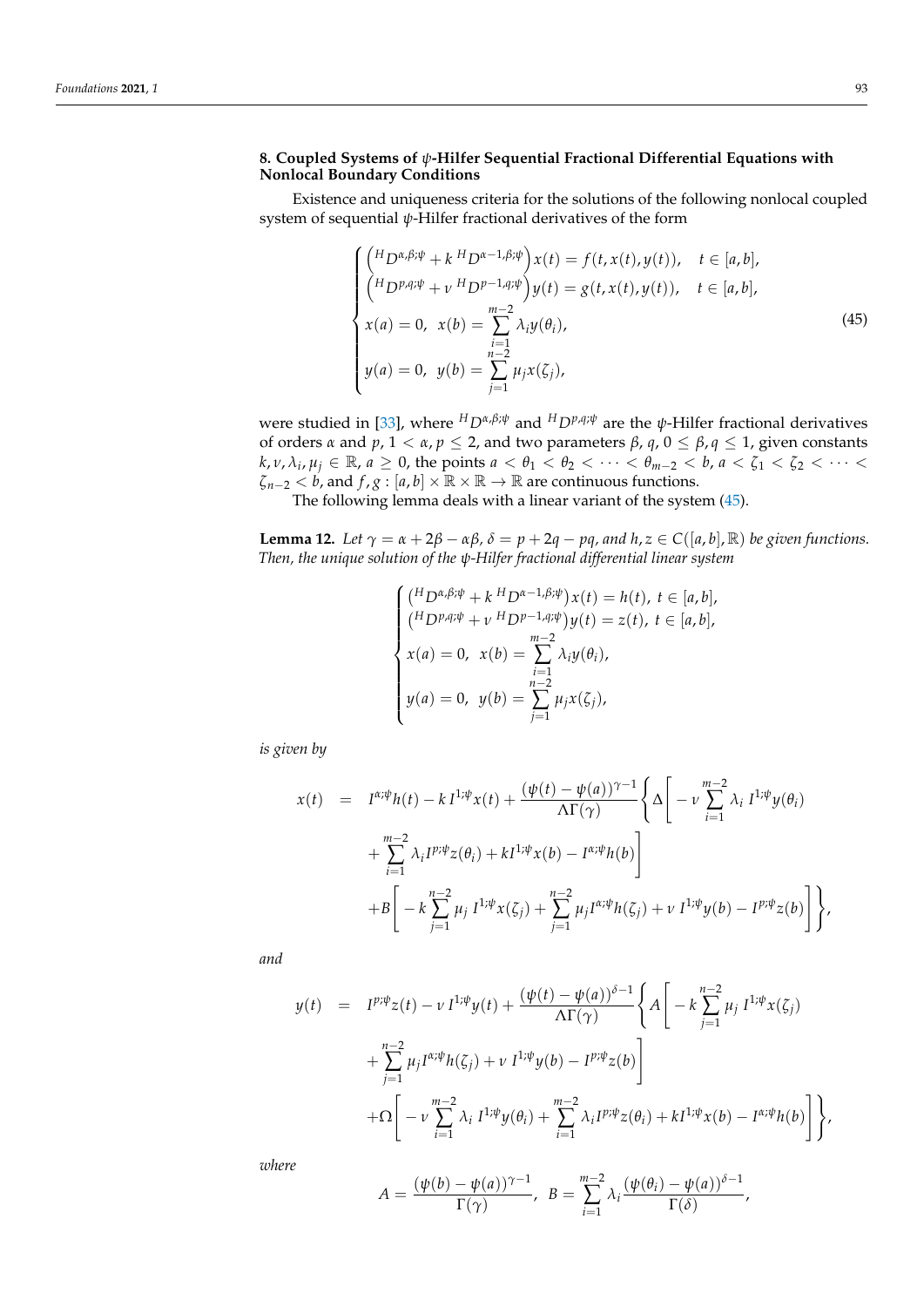$$
\Omega = \sum_{j=1}^{n-2} \mu_j \frac{(\psi(\zeta_j) - \psi(a))^{\gamma - 1}}{\Gamma(\gamma)}, \quad \Delta = \frac{(\psi(b) - \psi(a))^{\delta - 1}}{\Gamma(\delta)},
$$

*and it is assumed that*

$$
\Lambda := A\Delta - B\Omega \neq 0.
$$

In view of Lemma [12,](#page-30-1) we define an operator  $S : C([a, b], \mathbb{R}) \times C([a, b], \mathbb{R}) \to C([a, b], \mathbb{R}) \times$  $C([a, b], \mathbb{R})$  by  $\sqrt{2}$ 

$$
\mathcal{S}(x,y)(t) = \begin{pmatrix} S_1(x,y)(t) \\ S_2(x,y)(t) \end{pmatrix},
$$

where

$$
S_{1}(x,y)(t)
$$
\n
$$
= I^{\alpha;\psi}f_{xy}(t) - k I^{1;\psi}x(t) + \frac{(\psi(t) - \psi(a))^{\gamma-1}}{\Lambda\Gamma(\gamma)} \left\{ \Delta \left[ -\nu \sum_{i=1}^{m-2} \lambda_{i} I^{1;\psi}y(\theta_{i}) + \sum_{i=1}^{m-2} \lambda_{i} I^{p;\psi}g_{xy}(\theta_{i}) + k I^{1;\psi}x(b) - I^{\alpha;\psi}f_{xy}(b) \right] + B \left[ -k \sum_{j=1}^{n-2} \mu_{j} I^{1;\psi}x(\zeta_{j}) + \sum_{j=1}^{n-2} \mu_{j} I^{\alpha;\psi}f_{xy}(\zeta_{j}) + \nu I^{1;\psi}y(b) - I^{p;\psi}g_{xy}(b) \right] \right\},\
$$

and

$$
S_{2}(x,y)(t)
$$
\n
$$
= I^{p\psi}g_{xy}(t) - \nu I^{1\psi}y(t) + \frac{(\psi(t) - \psi(a))^{\delta - 1}}{\Lambda\Gamma(\gamma)} \left\{ A \left[ -k \sum_{j=1}^{n-2} \mu_{j} I^{1\psi}x(\zeta_{j}) + \sum_{j=1}^{n-2} \mu_{j} I^{\alpha\psi}f_{xy}(\zeta_{j}) + \nu I^{1\psi}y(b) - I^{p\psi}g_{xy}(b) \right] + \Omega \left[ -\nu \sum_{i=1}^{m-2} \lambda_{i} I^{1\psi}y(\theta_{i}) + \sum_{i=1}^{m-2} \lambda_{i} I^{p\psi}g_{xy}(\theta_{i}) + k I^{1\psi}x(b) - I^{\alpha\psi}f_{xy}(b) \right] \right\},\
$$

where

$$
f_{xy}(t) = f(t, x(t), y(t)),
$$
 and  $g_{xy}(t) = g(t, x(t), y(t)), t \in [a, b].$ 

For the sake of computational convenience, we put

<span id="page-31-0"></span>
$$
X_1 = |k|(b-a) + \frac{|A|}{|\Lambda|} |\Delta| |k|(b-a) + \frac{|A|}{|\Lambda|} |B||k| \sum_{j=1}^{n-2} |\mu_j| (\zeta_j - a), \tag{46}
$$

$$
Y_1 = \frac{|A|}{|\Lambda|} |\Delta| |\nu| \sum_{i=1}^{m-2} |\lambda_i| (\theta_i - a) + \frac{|A|}{|\Lambda|} |B| \nu| (b - a), \tag{47}
$$

$$
F_1 = \frac{(\psi(b) - \psi(a))^{\alpha}}{\Gamma(\alpha + 1)} \left(1 + \frac{|A|}{|\Lambda|}|\Delta|\right) + \frac{|A|}{|\Lambda|} |B| \sum_{j=1}^{n-2} |\mu_j| \frac{(\psi(\zeta_j) - \psi(a))^{\alpha}}{\Gamma(\alpha + 1)},
$$
(48)

$$
G_1 = \frac{|A|}{|\Lambda|} |\Delta| \sum_{i=1}^{m-2} |\lambda_i| \frac{(\psi(\theta_i) - \psi(a))^p}{\Gamma(p+1)} + \frac{|A|}{|\Lambda|} |B| \frac{(\psi(b) - \psi(a))^p}{\Gamma(p+1)},
$$
(49)

$$
X_2 = \frac{|\Delta|}{|\Delta|} |A||k| \sum_{j=1}^{n-2} |\mu_j| (\zeta_j - a) + \frac{|\Delta|}{|\Delta|} |\Omega||k|(b-a), \tag{50}
$$

$$
Y_2 = |v|(b-a) + \frac{|\Delta|}{|\Delta|}|A||v|(b-a) + \frac{|\Delta|}{|\Delta|}|\Omega||v|\sum_{i=1}^{m-2} |\lambda_i|(\theta_i - a), \tag{51}
$$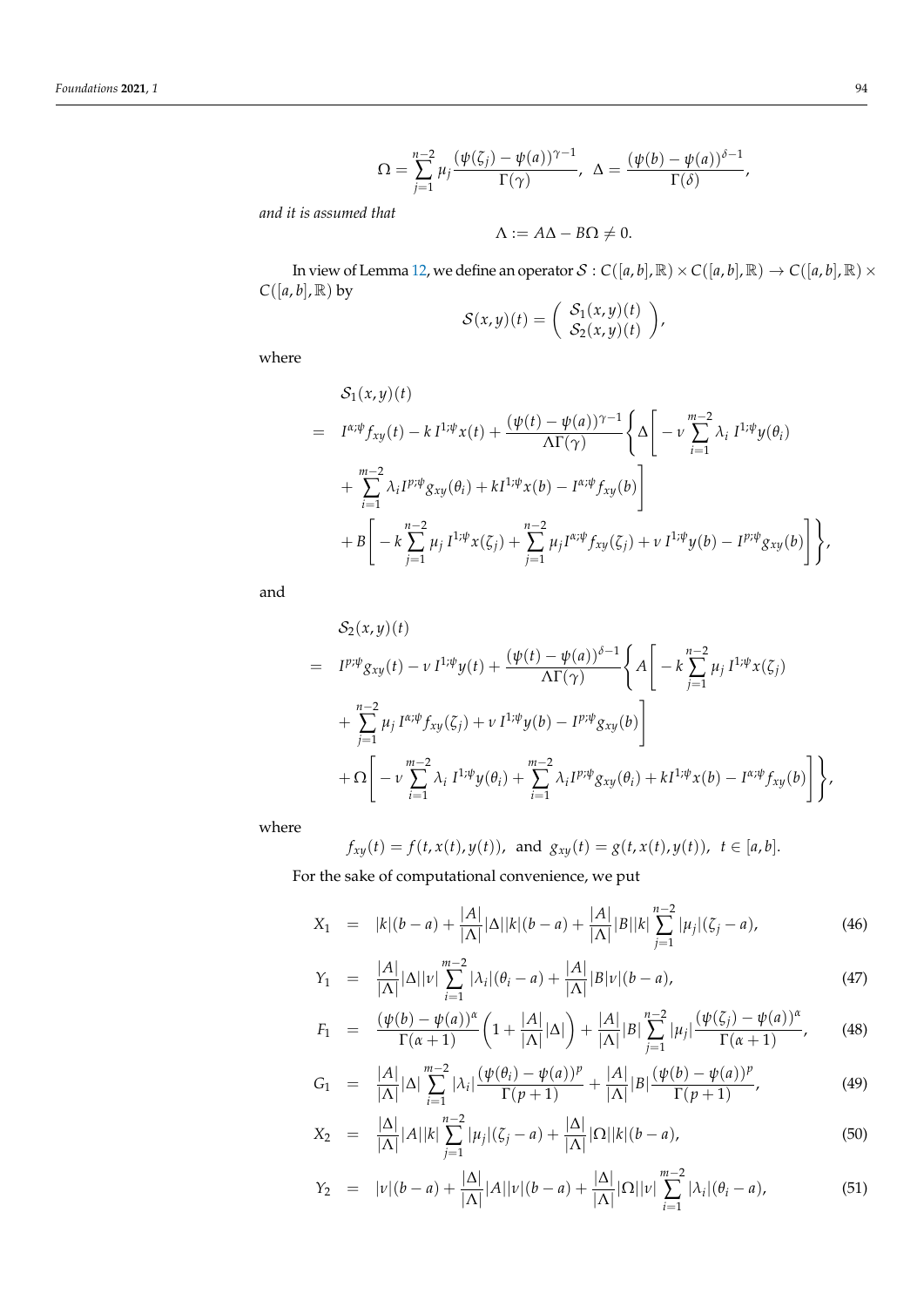$$
F_2 = \frac{|\Delta|}{|\Delta|} |A| \sum_{j=1}^{n-2} |\mu_j| \frac{(\psi(\zeta_j) - \psi(a))^{\alpha}}{\Gamma(\alpha + 1)} + \frac{|\Delta|}{|\Delta|} |\Omega| \frac{(\psi(b) - \psi(a))^{\alpha}}{\Gamma(\alpha + 1)},
$$
(52)

$$
G_2 = \frac{(\psi(b) - \psi(a))^p}{\Gamma(p+1)} \left( 1 + \frac{|\Delta|}{|\Delta|} |A| \right) + \frac{|\Delta|}{|\Delta|} |\Omega| \sum_{i=1}^{m-2} |\lambda_i| \frac{(\psi(\theta_i) - \psi(a))^p}{\Gamma(p+1)}.
$$
 (53)

The next theorem describe an existence result, based on the Leray–Schauder alternative, for the system [\(45\)](#page-30-0).

#### <span id="page-32-0"></span>**Theorem 49.** *Assume that:*

*[\(49.](#page-32-0)1)*  $f, g : [a, b] \times \mathbb{R} \times \mathbb{R} \rightarrow \mathbb{R}$  are continuous functions and there exist real constants *p*<sup>*i*</sup>, *q*<sup>*i*</sup> ≥ 0, (*i* = 1, 2) *and p*<sub>0</sub>, *q*<sub>0</sub> > 0 *such that*,  $\forall$ *x*<sub>*i*</sub>, *y*<sub>*i*</sub> ∈ ℝ, (*i* = 1, 2),

$$
|f(t, x_1, y_1)| \leq p_0 + p_1|x_1| + p_2|y_1|, \quad |g(t, x_2, y_2)| \leq q_0 + q_1|x_2| + q_2|y_2|.
$$

*If*

$$
\mathcal{M}_1 = [F_1 + F_2]p_1 + [G_1 + G_2]q_1 + [X_1 + X_2] < 1,
$$
\n
$$
\mathcal{M}_2 = [F_1 + F_2]p_2 + [G_1 + G_2]q_2 + [Y_1 + Y_2] < 1,
$$

 $\alpha$  *where*  $X_i$ ,  $Y_i$ ,  $F_i$ ,  $G_i$ ,  $i=1$ ,  $2$  are given by [\(46\)](#page-31-0)–[\(53\)](#page-31-0), then the system [\(45\)](#page-30-0) has at least one solution *on* [*a*, *b*].

The uniqueness of solutions of the system [\(45\)](#page-30-0), based on Banach's contraction mapping principle, is contained in the next theorem.

#### <span id="page-32-1"></span>**Theorem 50.** *Assume that:*

*[\(50.](#page-32-1)1)*  $f, g : [a, b] \times \mathbb{R} \times \mathbb{R} \to \mathbb{R}$  are continuous functions and there exist positive constants  $P, Q$ *such that for all*  $t \in [a, b]$  *and*  $u_i, v_i \in \mathbb{R}$ *,*  $i = 1, 2$ *, we have* 

$$
|f(t, u_1, u_2) - f(t, v_1, v_2)| \leq \mathcal{P}(|u_1 - v_1| + |u_2 - v_2|),
$$
  

$$
|g(t, u_1, u_2) - g(t, v_1, v_2)| \leq \mathcal{Q}(|u_1 - v_1| + |u_2 - v_2|).
$$

*Then, the system [\(45\)](#page-30-0) has a unique solution on* [*a*, *b*], *provided that*

$$
[F_1 + F_2]\mathcal{P} + [G_1 + G_2]\mathcal{Q} + [X_1 + X_2] + [Y_1 + Y_2] < 1,
$$

*where*  $X_i$ ,  $Y_i$ ,  $F_i$ ,  $G_i$ ,  $i = 1$ , 2 are given by [\(46\)](#page-31-0)–[\(53\)](#page-31-0).

#### **9. Existence and Uniqueness of Solutions for System of Hilfer–Hadamard Sequential Fractional Differential Equations with Two Point Boundary Conditions**

The authors of [\[34\]](#page-35-14) studied the existence and uniqueness of solutions for a new class of system of Hilfer–Hadamard sequential fractional differential equations with two point boundary conditions

<span id="page-32-2"></span>
$$
\begin{cases}\n(\mu D_{1+}^{\alpha_1,\beta_1} + k_{1H} D_{1+}^{\alpha_1-1,\beta_1})u(t) = f(t, u(t), v(t)), \ 1 < \alpha_1 \le 2, \ t \in [1, e], \\
(\mu D_{1+}^{\alpha_2,\beta_2} + k_{2H} D_{1+}^{\alpha_2-1,\beta_2})v(t) = g(t, u(t), v(t)), \ 1 < \alpha_2 \le 2, \ t \in [1, e], \\
u(1) = 0, \ u(e) = A_1, \\
v(1) = 0, \ v(e) = A_2,\n\end{cases}
$$
\n(54)

where  $_HD^{\alpha_i,\beta_i}$  is the Hilfer–Hadamard fractional derivative of order  $\alpha_i \in (1,2]$  and type  $\beta_i \in [0,1]$  for  $i \in \{1,2\}$ ,  $k_1, k_2, A_1, A_2 \in \mathbb{R}_+$ , and  $f, g : [1, e] \times \mathbb{R} \times \mathbb{R} \to \mathbb{R}$  are given continuous functions.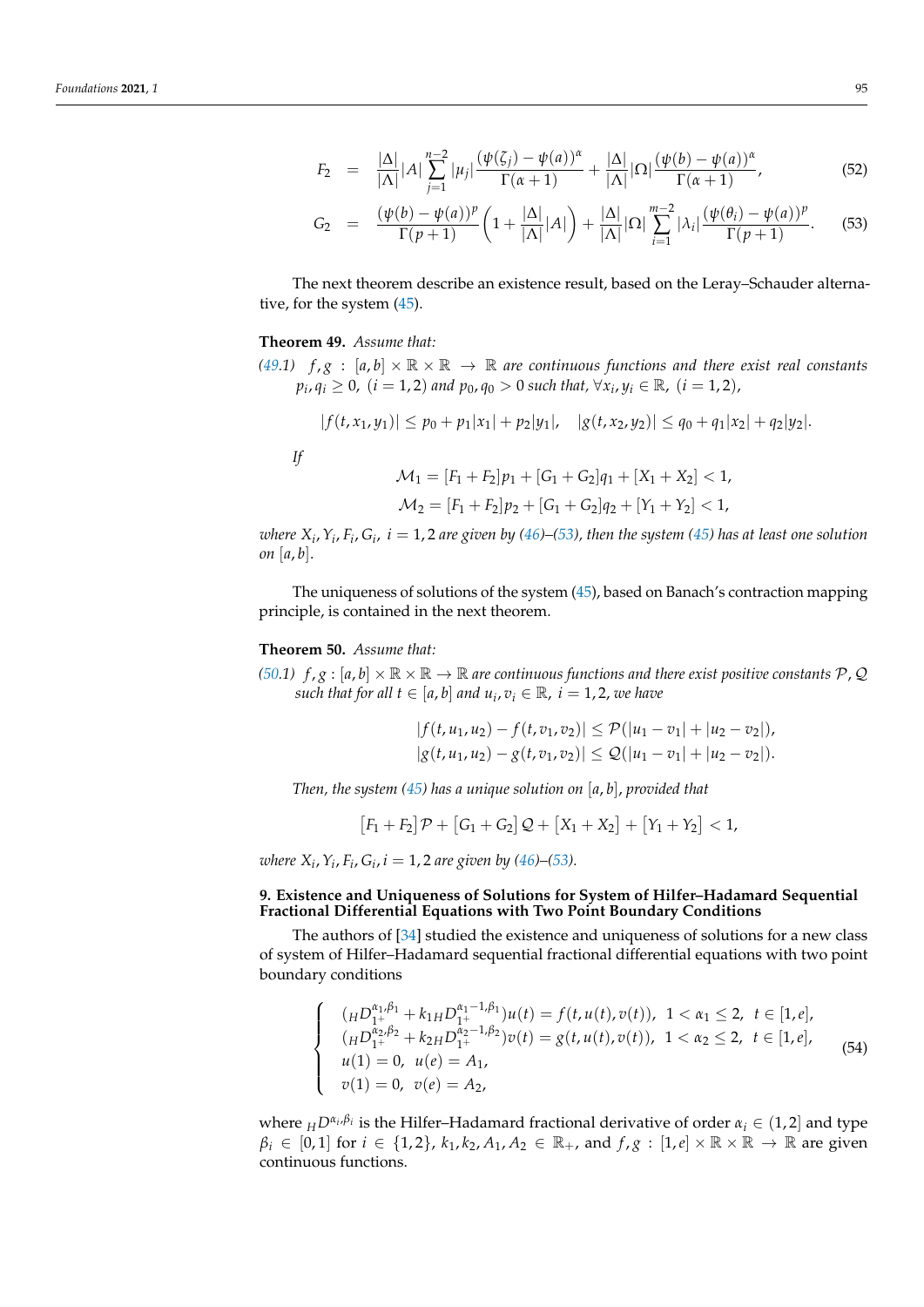<span id="page-33-0"></span>**Lemma 13.** *Let*  $h_1, h_2 \in C([1, e], \mathbb{R})$ *. Then,*  $u, v \in C([1, e], \mathbb{R})$  *are solutions of the system of fractional differential equations:*

$$
\begin{cases}\n(\mu D_{1^+}^{\alpha_1,\beta_1} + k_{1H} D_{1^+}^{\alpha_1-1,\beta_1})u(t) = h_1(t), \ 1 < \alpha_1 \leq 2, \ t \in [1, e], \\
(\mu D_{1^+}^{\alpha_2,\beta_2} + k_{2H} D_{1^+}^{\alpha_2-1,\beta_2})v(t) = h_2(t), \ 1 < \alpha_2 \leq 2, \ t \in [1, e],\n\end{cases}
$$

*supplemented with the boundary conditions*  $u(1) = 0$ ,  $u(e) = A_1$ ,  $v(1) = 0$ ,  $v(e) = A_2$  *if and only if*

$$
u(t) = A_1(\log t)^{\gamma_1 - 1} + k_1 \left[ (\log t)^{\gamma_1 - 1} \int_1^e \frac{u(s)}{s} ds - \int_1^t \frac{u(s)}{s} ds \right] + \frac{1}{\Gamma(\alpha_1)} \left[ \int_1^t \left( \log \frac{t}{s} \right)^{\alpha_1 - 1} \frac{h_1(s)}{s} ds - (\log t)^{\gamma_1 - 1} \int_1^e \left( \log \frac{e}{s} \right)^{\alpha_1 - 1} \frac{h_1(s)}{s} ds \right]
$$

*and*

$$
v(t) = A_2(\log t)^{\gamma_2 - 1} + k_2 \left[ (\log t)^{\gamma_2 - 1} \int_1^e \frac{v(s)}{s} ds - \int_1^t \frac{v(s)}{s} ds \right] + \frac{1}{\Gamma(\alpha_2)} \left[ \int_1^t \left( \log \frac{t}{s} \right)^{\alpha_2 - 1} \frac{h_2(s)}{s} ds - (\log t)^{\gamma_2 - 1} \int_1^e \left( \log \frac{e}{s} \right)^{\alpha_2 - 1} \frac{h_2(s)}{s} ds \right].
$$

In view of Lemma [13,](#page-33-0) we define an operator  $\mathcal{T}: C([1,e], \mathbb{R}) \times C([1,e], \mathbb{R}) \to C([1,e], \mathbb{R}) \times$  $C([1,e], \mathbb{R})$  by

$$
\mathcal{T}(u,v)(t)=(\mathcal{T}_1(u,v)(t),\mathcal{T}_2(u,v)(t)),
$$

where

$$
\mathcal{T}_1(u,v)(t) = A_1(\log t)^{\gamma_1 - 1} + k_1 \left[ (\log t)^{\gamma_1 - 1} \int_1^e \frac{u(s)}{s} ds - \int_1^t \frac{u(s)}{s} ds \right] \n+ \frac{1}{\Gamma(\alpha_1)} \left[ \int_1^t \left( \log \frac{t}{s} \right)^{\alpha_1 - 1} \frac{f(s, u(s), v(s))}{s} ds \right. \n- (\log t)^{\gamma_1 - 1} \int_1^e \left( \log \frac{e}{s} \right)^{\alpha_1 - 1} \frac{f(s, u(s), v(s))}{s} ds \right],
$$

and

$$
\mathcal{T}_2(u,v)(t) = A_2(\log t)^{\gamma_2 - 1} + k_2 \left[ (\log t)^{\gamma_2 - 1} \int_1^e \frac{v(s)}{s} ds - \int_1^t \frac{v(s)}{s} ds \right] \n+ \frac{1}{\Gamma(\alpha_2)} \left[ \int_1^t \left( \log \frac{t}{s} \right)^{\alpha_2 - 1} \frac{g(s, u(s), v(s))}{s} ds \right. \n- (\log t)^{\gamma_2 - 1} \int_1^e \left( \log \frac{e}{s} \right)^{\alpha_2 - 1} \frac{g(s, u(s), v(s))}{s} ds \right].
$$

The existence and uniqueness results of the system [\(54\)](#page-32-2), based on the Leray–Schauder alternative and Banach's contraction mapping principle, respectively, are as follows.

# <span id="page-33-1"></span>**Theorem 51.** *Assume that:*

*[\(51.](#page-33-1)1) There exist real constants*  $m_i$ ,  $n_i \geq 0$ ,  $(i = 1, 2)$  *and*  $m_0 > 0$ ,  $n_0 > 0$ , *such that for all*  $t \in [1, e], x_i \in \mathbb{R}, i = 1, 2,$ 

$$
|f(t, x_1, x_2)| \le m_0 + m_1 |x_1| + m_2 |x_2|,
$$
  

$$
|g(t, x_1, x_2)| \le n_0 + n_1 |x_1| + n_2 |x_2|.
$$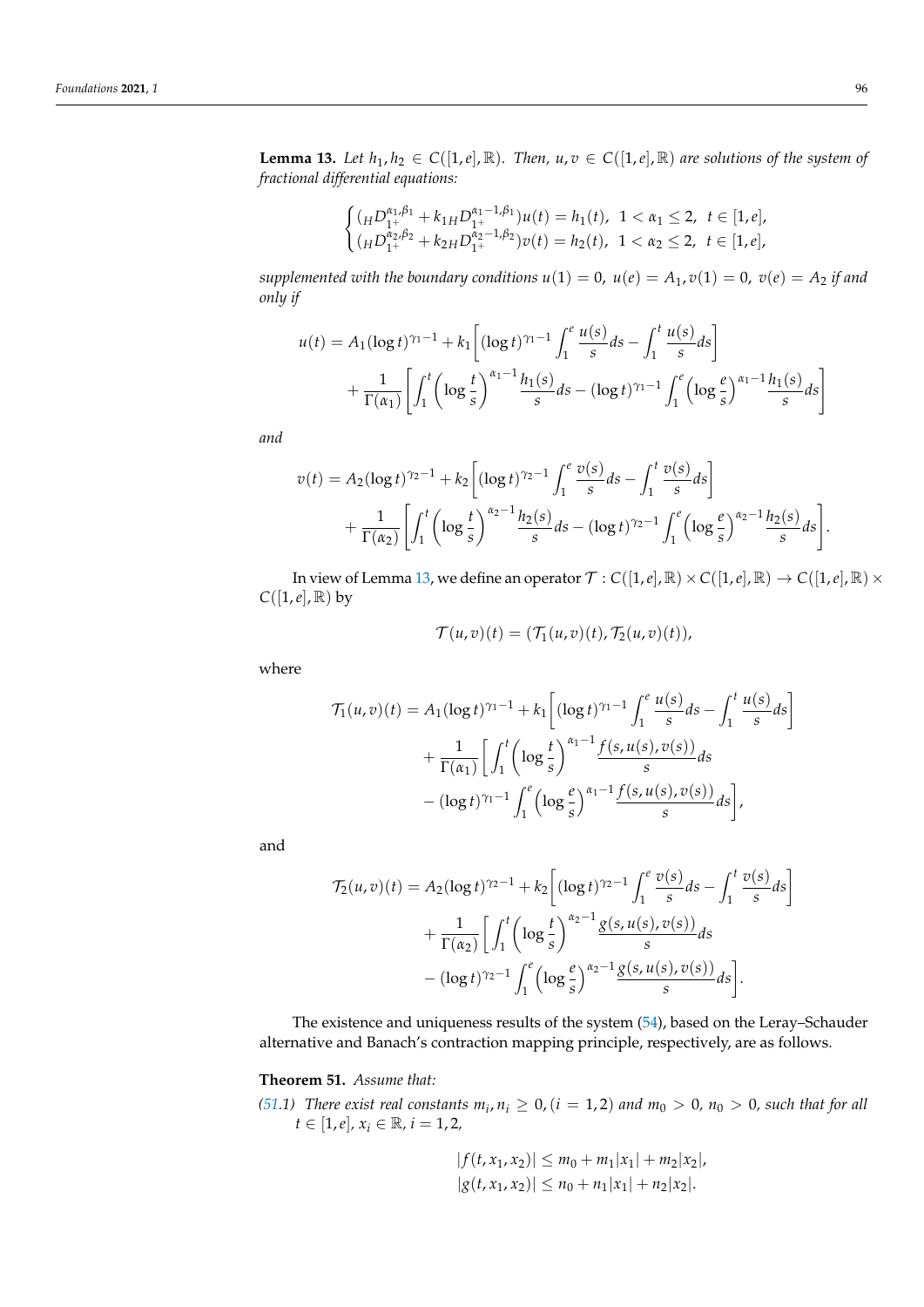*In addition, it is assumed that*  $max{Q_1, Q_2} < 1$  *where* 

$$
Q_1 := 2\Big(k_1 + \frac{m_1}{\Gamma(\alpha_1 + 1)} + \frac{n_1}{\Gamma(\alpha_2 + 1)}\Big), \ \ Q_2 := 2\Big(k_2 + \frac{m_2}{\Gamma(\alpha_1 + 1)} + \frac{n_2}{\Gamma(\alpha_2 + 1)}\Big).
$$

*Then, the system*  $(54)$  *has at least one solution on*  $[1,e]$ *.* 

#### <span id="page-34-9"></span>**Theorem 52.** *Assume that:*

*[\(52.](#page-34-9)1) there exist positive constants L, L such that for all*  $t \in [1, e]$ *,*  $u_i$ *,*  $v_i \in \mathbb{R}$ *,*  $i = 1, 2$ *,* 

$$
|f(t, u_1, u_2) - f(t, v_1, v_2)| \le L(|u_1 - v_1| + |u_2 - v_2|),
$$
  

$$
|g(t, u_1, u_2) - g(t, v_1, v_2)| \le L(|u_1 - v_1| + |u_2 - v_2|).
$$

*Then, the system [\(54\)](#page-32-2) has a unique solution on* [1,*e*]*, provided that*

$$
\mu := 2\Big(k_1 + k_2 + \frac{L}{\Gamma(\alpha_1 + 1)} + \frac{\bar{L}}{\Gamma(\alpha_2 + 1)}\Big) < 1. \tag{55}
$$

**Funding:** This research received no external funding.

**Institutional Review Board Statement:** Not applicable.

**Informed Consent Statement:** Not applicable.

**Data Availability Statement:** Not applicable.

**Conflicts of Interest:** The author declare no conflict of interest.

#### **References**

- <span id="page-34-0"></span>1. Diethelm, K. *The Analysis of Fractional Differential Equations*; Lecture Notes in Mathematics; Springer: New York, NY, USA, 2010.
- <span id="page-34-5"></span>2. Kilbas, A.A.; Srivastava, H.M.; Trujillo, J.J. *Theory and Applications of the Fractional Differential Equations*; North-Holland Mathematics Studies; Elsevier Science Inc.: New York, NY, USA, 2006.
- 3. Lakshmikantham, V.; Leela, S.; Devi, J.V. *Theory of Fractional Dynamic Systems*; Cambridge Scientific Publishers: Cambridge, UK, 2009.
- 4. Miller, K.S.; Ross, B. *An Introduction to the Fractional Calculus and Differential Equations*; John Wiley: NewYork, NY, USA, 1993.
- 5. Podlubny, I. *Fractional Differential Equations*; Academic Press: New York, NY, USA, 1999.
- 6. Samko, S.G.; Kilbas, A.A.; Marichev, O.I. *Fractional Integrals and Derivatives*; Gordon and Breach Science: Yverdon, Switzerland, 1993.
- 7. Ahmad, B.; Alsaedi, A.; Ntouyas, S.K.; Tariboon, J. *Hadamard-Type Fractional Differential Equations, Inclusions and Inequalities*; Springer: Cham, Switzerland, 2017.
- 8. Ahmad, B.; Ntouyas, S.K. *Nonlocal Nonlinear Fractional-Order Boundary Value Problems*; World Scientific: Singapore, 2021.
- <span id="page-34-1"></span>9. Zhou, Y. *Basic Theory of Fractional Differential Equations*; World Scientific: Singapore, 2014.
- <span id="page-34-2"></span>10. Hilfer, R. *Applications of Fractional Calculus in Physics*; World Scientific: Singapore, 2000.
- <span id="page-34-3"></span>11. Hilfer, R.; Luchko, Y.; Tomovski, Z. Operational method for the solution of fractional differential equations with generalized Riemann–Liouvill fractional derivatives. *Frac. Calc. Appl. Anal.* **2009**, *12*, 299–318.
- 12. Soong, T.T. *Random Differential Equations in Science and Engineering*; Academic Press: New York, NY, USA, 1973.
- 13. Almeida, R.; Malinowska, A.B.; Monteiro, M.T.T. Fractional differential equations with a Caputo derivative with respect to a kernel function and their applications. *Math Meth Appl Sci.* **2017**, *41*, 336–352. [\[CrossRef\]](http://doi.org/10.1002/mma.4617)
- 14. Hilfer, R. Experimental evidence for fractional time evolution in glass forming materials. *J. Chem. Phys.* **2002**, *284*, 399–408. [\[CrossRef\]](http://dx.doi.org/10.1016/S0301-0104(02)00670-5)
- 15. Hilfer, R. Threefold Introduction to Fractional Derivatives. In *Anomalous Transport: Foundations and Applications*; Klages, R., Radons, G., Sokolov, I.M., Eds.; Wiley-VCH: Weinheim, Germany, 2008; pp. 17–73.
- <span id="page-34-4"></span>16. Vanterler da C. Sousa, J.; Capelas de Oliveira, E. Leibniz type rule: *ψ*-Hilfer fractional operator. *Commun. Nonlinear Sci. Numer. Simul.* **2019**, *77*, 305–311. [\[CrossRef\]](http://dx.doi.org/10.1016/j.cnsns.2019.05.003)
- <span id="page-34-6"></span>17. Vanterler da C. Sousa, J.; Capelas de Oliveira, E. On the *ψ*-Hilfer fractional derivative. *Commun. Nonlinear Sci. Numer. Simul.* **2018**, *60*, 72–91. [\[CrossRef\]](http://dx.doi.org/10.1016/j.cnsns.2018.01.005)
- <span id="page-34-7"></span>18. Qassim, M.D.; Furati, K.M.; Tatar, N.-E. On a differential equation involving Hilfer-hadamard fractional derivative. *Abstr. Appl. Anal.* **2012**, *2012*, 391062. [\[CrossRef\]](http://dx.doi.org/10.1155/2012/391062)
- <span id="page-34-8"></span>19. Deimling, K. *Multivalued Differential Equations*; Walter De Gruyter: Berlin, Germnay; New York, NY, USA, 1992.